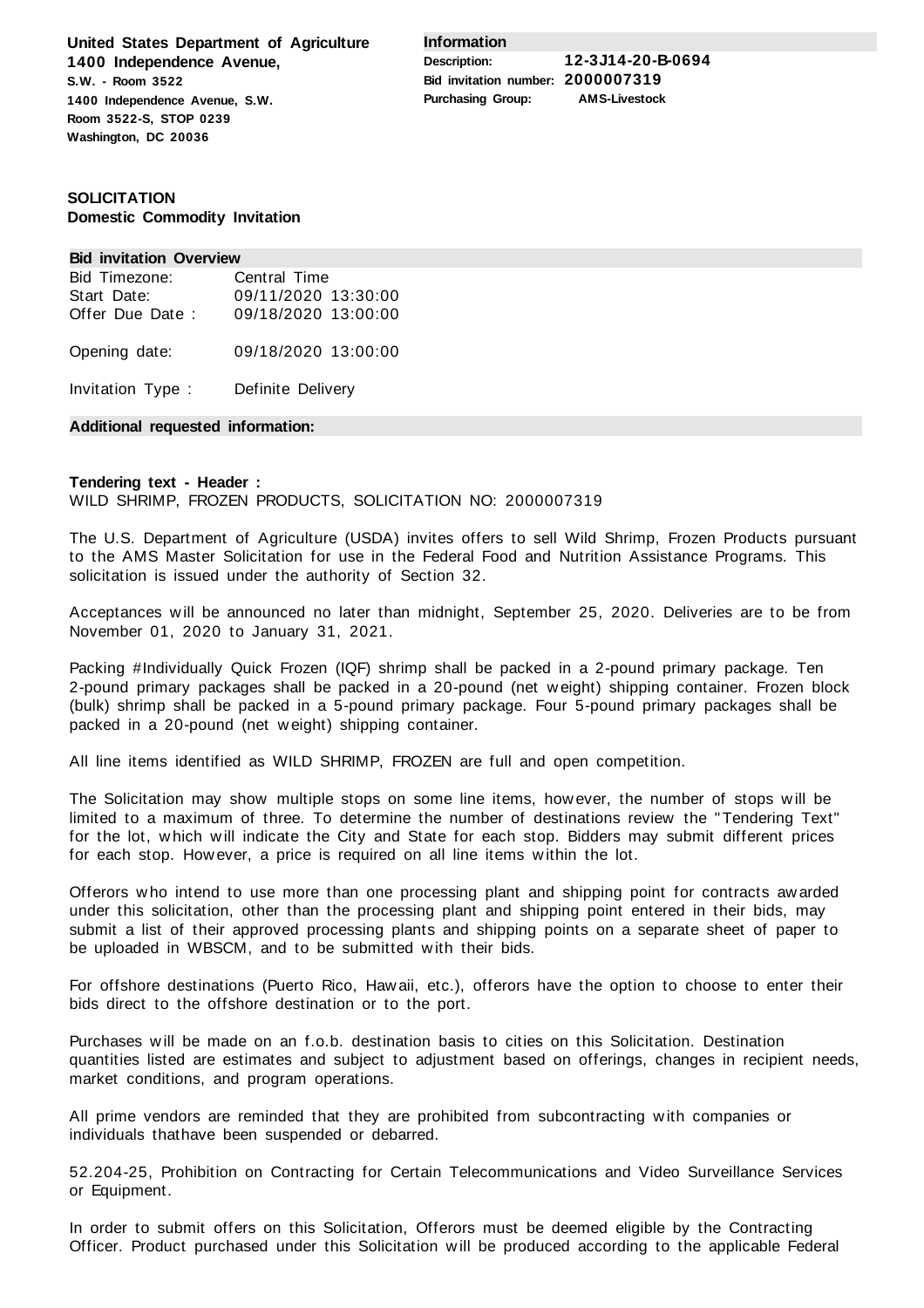| <b>SOLICITATION</b>                  | Information                       |                   |
|--------------------------------------|-----------------------------------|-------------------|
| <b>Domestic Commodity Invitation</b> | Description:                      | 12-3J14-20-B-0694 |
|                                      | Bid invitation number: 2000007319 |                   |

Purchase Program Specification and eligible supplier's approved technical proposal.

Offerors must reference their AMS designated laboratory in their technical proposal.

NOTE: All fees associated with microbial testing for boneless beef and ground beef items and fat analysis for ground beef products will be paid by AMS. Offers must be submitted electronically via the Web-Based Supply Chain Management System (WBSCM).

Offers submitted by any means other than WBSCM will be deemed non-responsive. Offerors must be active in WBSCM and have the required bidder roles in order to submit offers under this solicitation. Once connected, follow the on-line procedures. A "HELP" button provides detailed instructions or call (202)720-4517 for assistance.

Offerors are cautioned to bid only quantities they can reasonably expect to produce and deliver. Inquiries about the AMS Master Solicitation, dated August 2020; and FPPS - Wild Shrimp, Frozen to the AMS Master Solicitation, dated August 2020; or this Solicitation should be directed to the Contracting Officer; USDA, AMS, Room 3524-South; 1400 Independence Avenue, Washington, D.C. 20250. Telephone (202)720-4517. FAX: (202)720-2782. -----

The USDA prohibits discrimination against its customers, employees, and applicants for employment on the basis of race, color, national origin, age, disability, sex, gender identity, religion, reprisal, and where applicable, political beliefs, marital status, familial or parental status, sexual orientation, or all or part of an individual's income is derived from any public assistance program, or protected genetic information in employment or in any program or activity conducted or funded by the Department. (Not all prohibited bases will apply to all programs and/or employment activities.) To file a complaint of discrimination, write: USDA, Office of the Assistant Secretary for Civil Rights, Office of Adjudication, 1400 Independence Ave., SW, Washington, DC 20250-9410 or call (866)632-9992 (Toll-free Customer Service), (800) 877-8339 (Local or Federal relay), (866) 377-8642 (Relay voice users).

### **See attached documents:**

- 1 . FPPS Wild Shrimp, Frozen
- 2 . AMS MASTER SOLICITATION August 2020

#### **Attributes :**

OFFEROR CERTIFIES THAT THE OFFER IS MADE SUBJECT TO THE MASTER SOLICITATION; COMMODITY SUPPLEMENT AND/OR SPECIFICATION(S); THIS SOLICITATION; THE AGRICULTURE ACQUISITION REGULATIONS (AGAR) AND THE FEDERAL ACQUISITION REGULATIONS (FAR).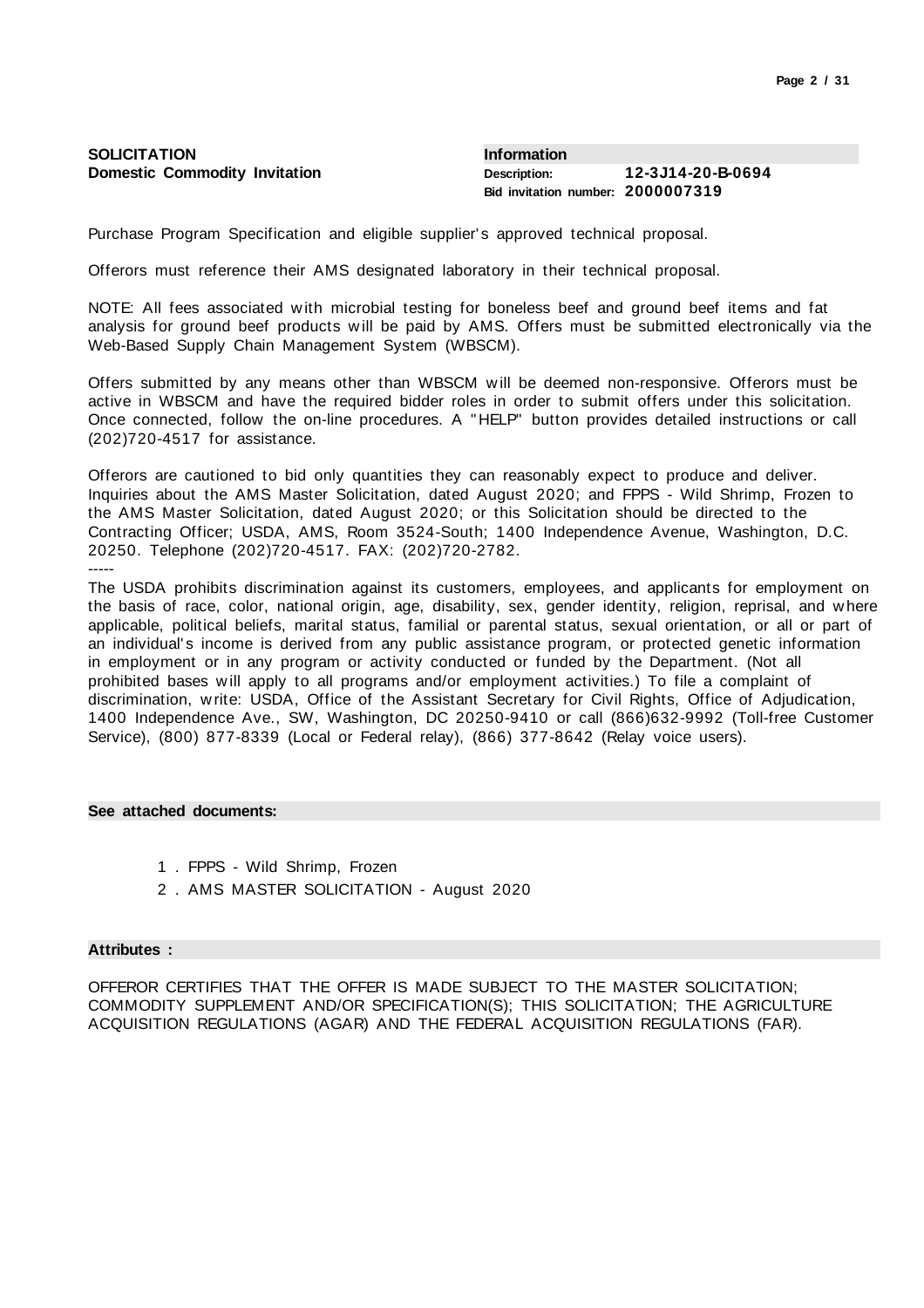| <b>SOLICITATION</b>                  | <b>Information</b>                |                   |
|--------------------------------------|-----------------------------------|-------------------|
| <b>Domestic Commodity Invitation</b> | Description:                      | 12-3J14-20-B-0694 |
|                                      | Bid invitation number: 2000007319 |                   |

Timely performance: Offeror and any subcontractor have completed required performance of any USDA contract prior to this bid opening.

| Permitted values: |  |  |  |  |  | - There are no existing contracts/purchase orders |  |
|-------------------|--|--|--|--|--|---------------------------------------------------|--|
|-------------------|--|--|--|--|--|---------------------------------------------------|--|

- Have not been delivered, but the Offeror has notified the Contracting Officer
- Have not been delivered
- Have been delivered

OFFEROR REQUESTS HUBZONE SMALL BUSINESS PRICE EVALUATION PREFERENCE. APPLIES ONLY TO FIRMS CERTIFIED IN THE SMALL BUSINESS ADMINISTRATION#S HUBZONE PROGRAM (FAR SUBPART 19.13).MUST BE THE MANUFACTURER/PRODUCER OF THE PRODUCT TO RECEIVE A PRICE PREFERENCE

Furnish name, title, phone number, fax number, and e-mail address of person submitting this bid (must be an officer of the company or a person authorized to execute contracts/purchase orders on behalf of the bidder).

IS THE OFFEROR AN ENTITY THAT HAS FILED ARTICLES OF INCORPORATION IN ONE OF THE FIFTY STATES, THE DISTRICT OF COLUMBIA, OR THE VARIOUS TERRITORIES OF THE UNITED STATES? YOU MUST ANSWER THE NEXT 3 QUESTIONS IF THE ANSWER FOR THIS QUESTION IS YES.

HAS THE OFFEROR BEEN CONVICTED OF A FELONY CRIMINAL VIOLATION UNDER FEDERAL OR STATE LAW IN THE 24 MONTHS PRECEDING THE DATE OF OFFER?

HAS THE OFFEROR HAD ANY OFFICER OR AGENT OF OFFEROR CONVICTED OF A FELONY CRIMINAL VIOLATION FOR ACTIONS TAKEN ON BEHALF OF OFFEROR UNDER FEDERAL OR STATE LAW IN THE 24 MONTHS PRECEDING THE DATE OF OFFER?

DOES THE OFFEROR HAVE ANY UNPAID FEDERAL TAX LIABILITY ASSESSED, WHICH ALL JUDICIAL AND ADMINISTRATIVE REMEDIES HAVE BEEN EXHAUSTED/LAPSED, THAT IS NOT BEING PAID IN A TIMELY MANNER PURSUANT TO AGREEMENT WITH THE AUTHORITY RESPONSIBLE FOR COLLECTING IT?

Offeror acknowledges receipt of the amendment(s) to the solicitation. Select N/A if no amendment was issued to the solicitation.

Permitted values: - N/A - No - Yes

FOR 8(A) VENDORS ONLY: Please specify the material(s) and material number(s) that you are interested in participating on this solicitation.

# **Bid invitation Item details**

| <b>Item Material Description</b><br>Quantity<br><b>ZinCode</b><br>Reguired<br>. bv |
|------------------------------------------------------------------------------------|
|------------------------------------------------------------------------------------|

*10 FISH, FROZEN 20 SHRIMP PEELED & DVND 31-50 BLOCK#4/5 LB 30 LOT: 719939761 EL PASO TX / SAN ANTON...*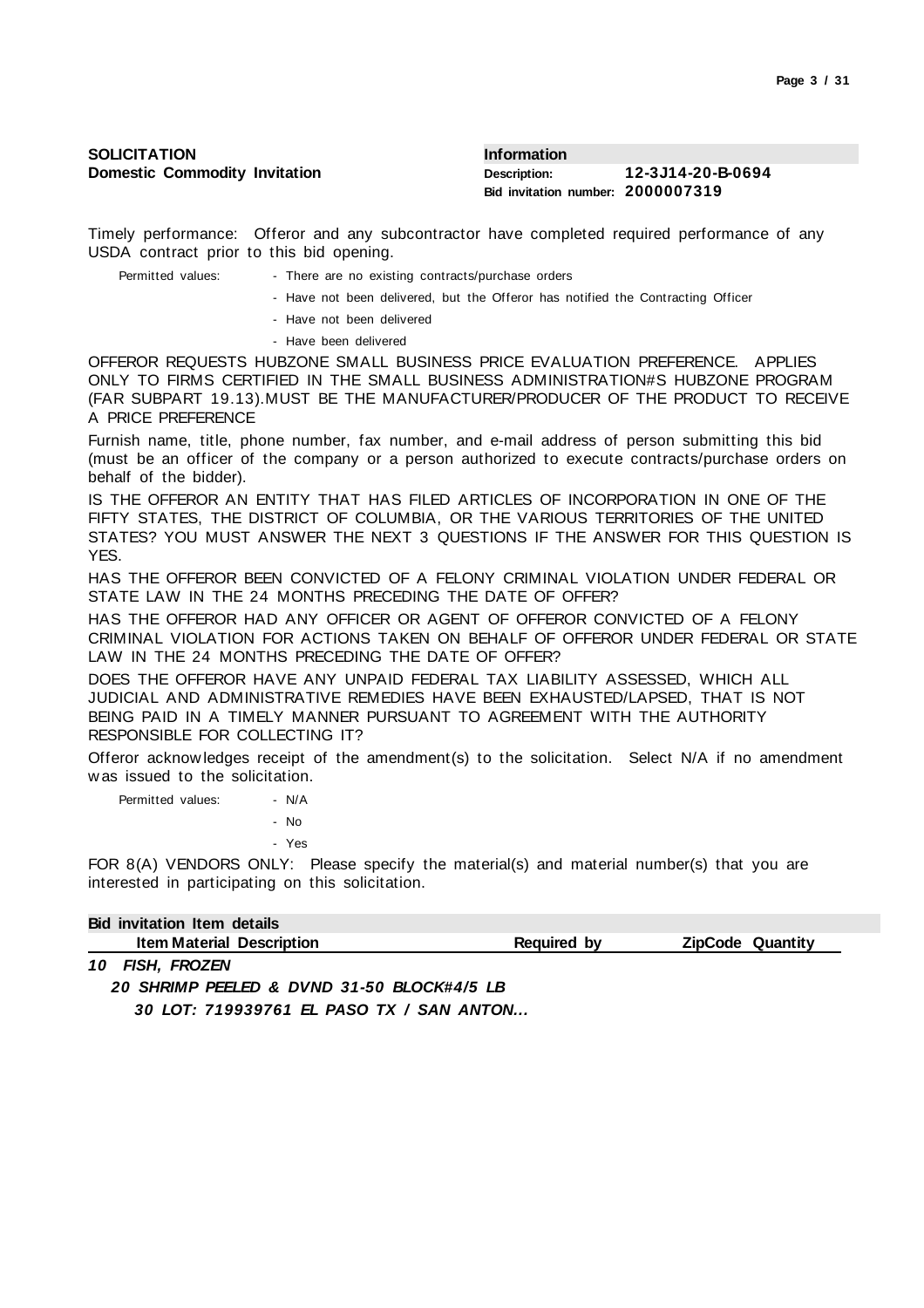| <b>SOLICITATION</b> |  |
|---------------------|--|
|---------------------|--|

|                 | <b>Item Material Description</b>                                       | <b>Required by</b>    | ZipCode Quantity |           |               |
|-----------------|------------------------------------------------------------------------|-----------------------|------------------|-----------|---------------|
|                 | Tendering text - Item : LOT: 719939761 EL PASO TX / SAN ANTONIO TX /   |                       |                  |           |               |
| 40<br>111322    | SHRIMP PEELED & DVND 31-50<br>BLOCK#4/5 LB                             | 01/16/2021-01/31/2021 | 79927            | 675.000   | CS            |
| 50<br>111322    | SHRIMP PEELED & DVND 31-50<br>BLOCK#4/5 LB                             | 01/16/2021-01/31/2021 | 78277            | 675.000   | <b>CS</b>     |
|                 | 60 LOT: 794434198 EL PASO TX / SAN ANTON                               |                       |                  |           |               |
|                 | Tendering text - Item: LOT: 794434198 EL PASO TX / SAN ANTONIO TX /    |                       |                  |           |               |
| 70<br>111322    | SHRIMP PEELED & DVND 31-50<br>BLOCK#4/5 LB                             | 01/01/2021-01/15/2021 | 79927            | 675.000   | <b>CS</b>     |
| 80<br>111322    | SHRIMP PEELED & DVND 31-50<br>BLOCK#4/5 LB                             | 01/01/2021-01/15/2021 | 78277            | 675.000   | <b>CS</b>     |
|                 | 90 LOT: 863812907 HOUSTON TX / SAN ANTON                               |                       |                  |           |               |
|                 | Tendering text - Item: LOT: 863812907 HOUSTON TX / SAN ANTONIO TX /    |                       |                  |           |               |
| 100 111322      | SHRIMP PEELED & DVND 31-50<br>BLOCK#4/5 LB                             | 12/01/2020-12/15/2020 | 77029            | 675.000   | <b>CS</b>     |
| 110 111322      | SHRIMP PEELED & DVND 31-50<br>BLOCK#4/5 LB                             | 12/01/2020-12/15/2020 | 78277            | 675.000   | $\mathsf{cs}$ |
|                 | Total Quantity for SHRIMP PEELED & DVND 31-50 BLOCK#4/5<br>LB          |                       |                  | 4,050.000 | $\mathsf{cs}$ |
|                 | 120 SHRIMP PEELED & DVND 31-50 PKG#10/2 LB                             |                       |                  |           |               |
| 130 IMPERIAL CA |                                                                        |                       |                  |           |               |
| 140 111323      | SHRIMP PEELED & DVND 31-50 PKG#10/2 11/16/2020-11/30/2020<br>LB.       |                       | 92251            | 1,500.000 | <b>CS</b>     |
| 150 111323      | SHRIMP PEELED & DVND 31-50 PKG#10/2 01/01/2021-01/15/2021<br>LB        |                       | 92251            | 1,500.000 | <b>CS</b>     |
| 160 IRVINE CA   |                                                                        |                       |                  |           |               |
| 170 111323      | SHRIMP PEELED & DVND 31-50 PKG#10/2 01/16/2021-01/31/2021<br>LB.       |                       | 92618            | 1,500.000 | <b>CS</b>     |
| 180 MERCED CA   |                                                                        |                       |                  |           |               |
| 190 111323      | SHRIMP PEELED & DVND 31-50 PKG#10/2 01/01/2021-01/15/2021<br><b>LB</b> |                       | 95348            | 1,500.000 | <b>CS</b>     |
|                 | 200 SAN BERNARDINO CA                                                  |                       |                  |           |               |
| 210 111323      | SHRIMP PEELED & DVND 31-50 PKG#10/2 01/16/2021-01/31/2021<br>LB        |                       | 92415            | 3,000.000 | <b>CS</b>     |
|                 | 220 SANTA MARIA CA                                                     |                       |                  |           |               |
| 230 111323      | SHRIMP PEELED & DVND 31-50 PKG#10/2 01/01/2021-01/15/2021<br>LB        |                       | 93455            | 1,500.000 | <b>CS</b>     |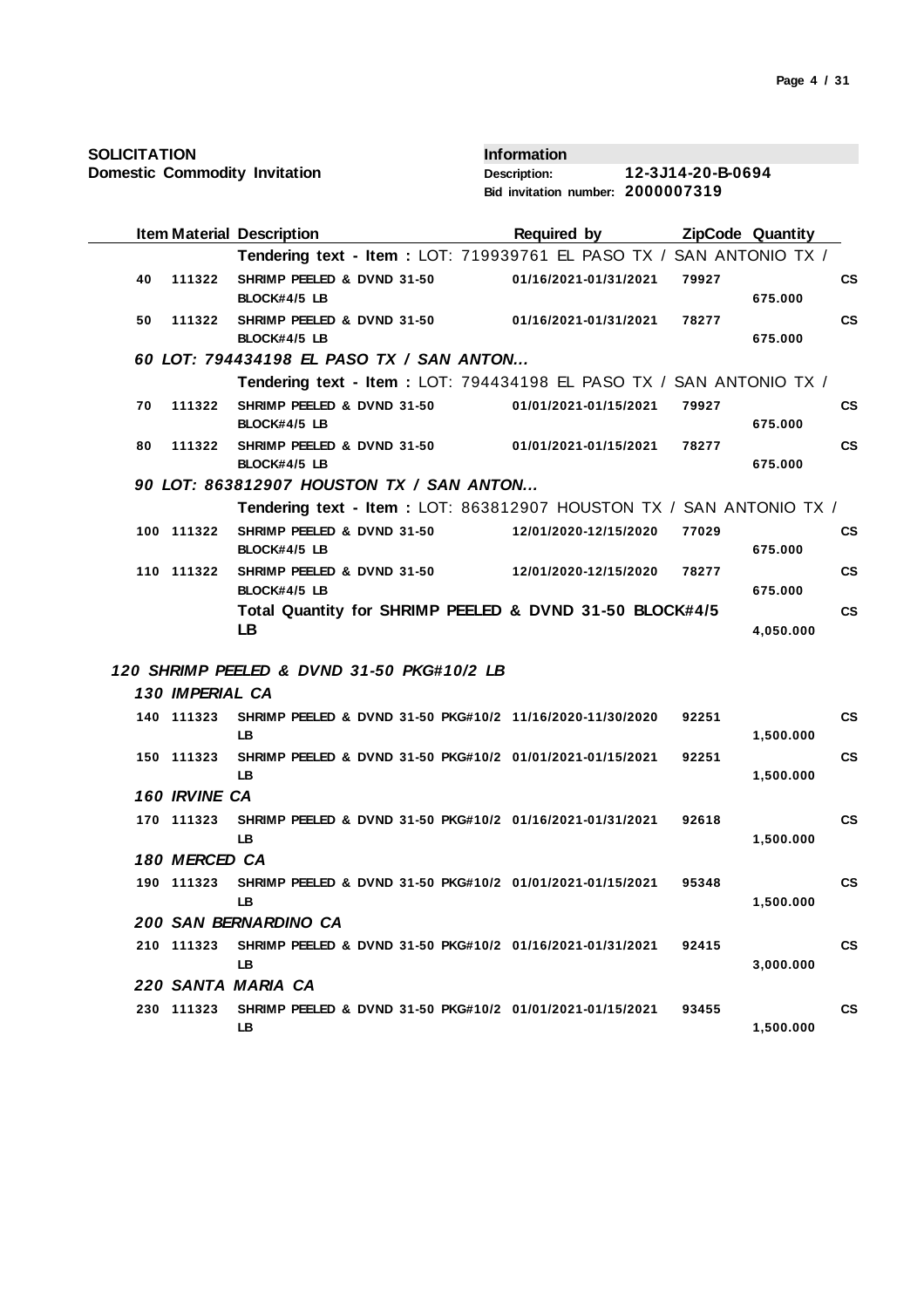**Domestic Commodity Invitation**

|  | <b>Item Material Description</b> |           |  |  | <b>Required by</b> |                                                           |       | <b>ZipCode Quantity</b> |           |
|--|----------------------------------|-----------|--|--|--------------------|-----------------------------------------------------------|-------|-------------------------|-----------|
|  | 240 111323                       | LB        |  |  |                    | SHRIMP PEELED & DVND 31-50 PKG#10/2 01/16/2021-01/31/2021 | 93455 | 1,500.000               | CS        |
|  | 250 VERNON CA                    |           |  |  |                    |                                                           |       |                         |           |
|  | 260 111323                       | <b>LB</b> |  |  |                    | SHRIMP PEELED & DVND 31-50 PKG#10/2 11/01/2020-11/15/2020 | 90058 | 1,500.000               | <b>CS</b> |
|  | 270 111323                       | LB.       |  |  |                    | SHRIMP PEELED & DVND 31-50 PKG#10/2 11/16/2020-11/30/2020 | 90058 | 1,500.000               | <b>CS</b> |
|  | 280 111323                       | LB.       |  |  |                    | SHRIMP PEELED & DVND 31-50 PKG#10/2 12/01/2020-12/15/2020 | 90058 | 1,500.000               | <b>CS</b> |
|  | 290 111323                       | LB.       |  |  |                    | SHRIMP PEELED & DVND 31-50 PKG#10/2 12/16/2020-12/31/2020 | 90058 | 1,500.000               | <b>CS</b> |
|  | 300 WATSONVILLE CA               |           |  |  |                    |                                                           |       |                         |           |
|  | 310 111323                       | LB.       |  |  |                    | SHRIMP PEELED & DVND 31-50 PKG#10/2 01/16/2021-01/31/2021 | 95076 | 1,500.000               | <b>CS</b> |
|  | 320 DENVER CO                    |           |  |  |                    |                                                           |       |                         |           |
|  | 330 111323                       | LB        |  |  |                    | SHRIMP PEELED & DVND 31-50 PKG#10/2 01/16/2021-01/31/2021 | 80239 | 1,500.000               | <b>CS</b> |
|  | 340 EAST HARTFORD CT             |           |  |  |                    |                                                           |       |                         |           |
|  | 350 111323                       | LB.       |  |  |                    | SHRIMP PEELED & DVND 31-50 PKG#10/2 01/16/2021-01/31/2021 | 06108 | 1,500.000               | <b>CS</b> |
|  | 360 WALLINGFORD CT               |           |  |  |                    |                                                           |       |                         |           |
|  | 370 111323                       | LB.       |  |  |                    | SHRIMP PEELED & DVND 31-50 PKG#10/2 01/01/2021-01/15/2021 | 06492 | 1,500.000               | <b>CS</b> |
|  | 380 DELAWARE CITY DE             |           |  |  |                    |                                                           |       |                         |           |
|  | 390 111323                       | LB.       |  |  |                    | SHRIMP PEELED & DVND 31-50 PKG#10/2 11/01/2020-11/15/2020 | 19706 | 1,500.000               | <b>CS</b> |
|  | 400 111323                       | LB        |  |  |                    | SHRIMP PEELED & DVND 31-50 PKG#10/2 01/16/2021-01/31/2021 | 19706 | 1,500.000               | <b>CS</b> |
|  | 410 PEMBROKE PARK FL             |           |  |  |                    |                                                           |       |                         |           |
|  | 420 111323                       | LB.       |  |  |                    | SHRIMP PEELED & DVND 31-50 PKG#10/2 12/01/2020-12/15/2020 | 33023 | 1,500.000               | <b>CS</b> |
|  | 430 ATHENS GA                    |           |  |  |                    |                                                           |       |                         |           |
|  | 440 111323                       | LB.       |  |  |                    | SHRIMP PEELED & DVND 31-50 PKG#10/2 12/01/2020-12/15/2020 | 30607 | 1,500.000               | <b>CS</b> |
|  | 450 EAST POINT GA                |           |  |  |                    |                                                           |       |                         |           |
|  | 460 111323                       | LB.       |  |  |                    | SHRIMP PEELED & DVND 31-50 PKG#10/2 01/16/2021-01/31/2021 | 30344 | 1,500.000               | <b>CS</b> |
|  | 470 OFFSHORE: PITI GU            |           |  |  |                    |                                                           |       |                         |           |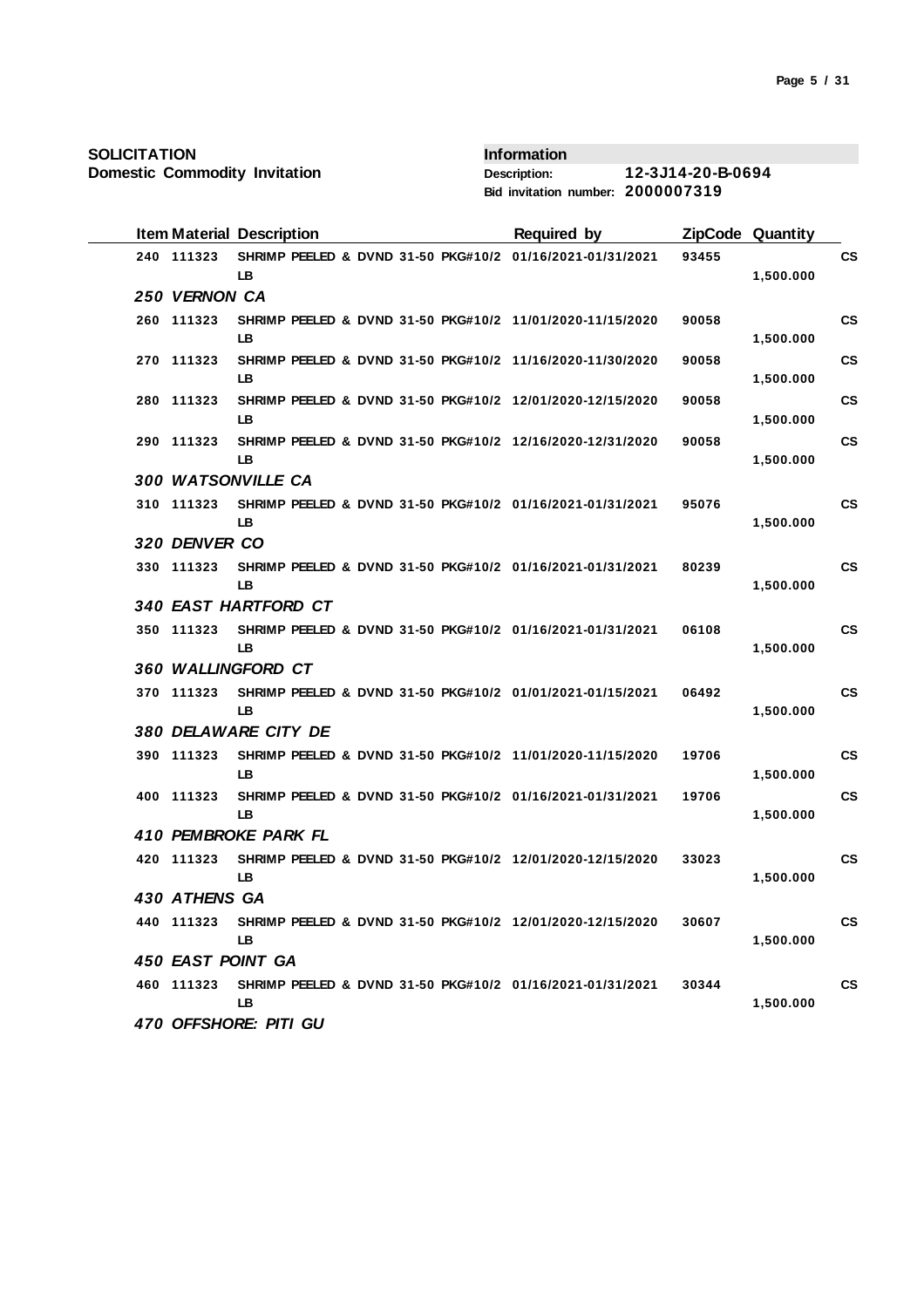**Domestic Commodity Invitation**

|  |                        | <b>Item Material Description</b>                                |  | <b>Required by</b> |       | ZipCode Quantity |           |
|--|------------------------|-----------------------------------------------------------------|--|--------------------|-------|------------------|-----------|
|  | 480 111323             | SHRIMP PEELED & DVND 31-50 PKG#10/2 01/01/2021-01/15/2021<br>LB |  |                    | 96915 | 1,500.000        | <b>CS</b> |
|  | 490 DAVENPORT IA       |                                                                 |  |                    |       |                  |           |
|  | 500 111323             | SHRIMP PEELED & DVND 31-50 PKG#10/2 01/16/2021-01/31/2021<br>LB |  |                    | 52802 | 1,500.000        | <b>CS</b> |
|  | 510 CHICAGO IL         |                                                                 |  |                    |       |                  |           |
|  | 520 111323             | SHRIMP PEELED & DVND 31-50 PKG#10/2 12/16/2020-12/31/2020<br>LB |  |                    | 60632 | 1,500.000        | <b>CS</b> |
|  | 530 111323             | SHRIMP PEELED & DVND 31-50 PKG#10/2 01/01/2021-01/15/2021<br>LB |  |                    | 60632 | 1,500.000        | <b>CS</b> |
|  | 540 GENEVA IL          |                                                                 |  |                    |       |                  |           |
|  | 550 111323             | SHRIMP PEELED & DVND 31-50 PKG#10/2 12/01/2020-12/15/2020<br>LB |  |                    | 60134 | 1,500.000        | <b>CS</b> |
|  | 560 ERLANGER KY        |                                                                 |  |                    |       |                  |           |
|  | 570 111323             | SHRIMP PEELED & DVND 31-50 PKG#10/2 11/01/2020-11/15/2020<br>LB |  |                    | 41018 | 1,500.000        | <b>CS</b> |
|  | 580 AUBURN ME          |                                                                 |  |                    |       |                  |           |
|  | 590 111323             | SHRIMP PEELED & DVND 31-50 PKG#10/2 01/01/2021-01/15/2021<br>LB |  |                    | 04210 | 1,500.000        | <b>CS</b> |
|  | <b>600 JACKSON MS</b>  |                                                                 |  |                    |       |                  |           |
|  | 610 111323             | SHRIMP PEELED & DVND 31-50 PKG#10/2 11/01/2020-11/15/2020<br>LB |  |                    | 39201 | 1,500.000        | <b>CS</b> |
|  | 620 111323             | SHRIMP PEELED & DVND 31-50 PKG#10/2 01/16/2021-01/31/2021<br>LB |  |                    | 39201 | 1,500.000        | <b>CS</b> |
|  |                        | <b>630 PENNSAUKEN NJ</b>                                        |  |                    |       |                  |           |
|  | 640 111323             | SHRIMP PEELED & DVND 31-50 PKG#10/2 11/16/2020-11/30/2020<br>LB |  |                    | 08110 | 1,500.000        | <b>CS</b> |
|  | 650 111323             | SHRIMP PEELED & DVND 31-50 PKG#10/2 01/01/2021-01/15/2021<br>LB |  |                    | 08110 | 1,500.000        | <b>CS</b> |
|  |                        | <b>660 ALBUQUERQUE NM</b>                                       |  |                    |       |                  |           |
|  | 670 111323             | SHRIMP PEELED & DVND 31-50 PKG#10/2 01/01/2021-01/15/2021<br>LB |  |                    | 87109 | 1,500.000        | <b>CS</b> |
|  | <b>680 MCCARRAN NV</b> |                                                                 |  |                    |       |                  |           |
|  | 690 111323             | SHRIMP PEELED & DVND 31-50 PKG#10/2 01/16/2021-01/31/2021<br>LB |  |                    | 89434 | 1,500.000        | <b>CS</b> |
|  | 700 BUFFALO NY         |                                                                 |  |                    |       |                  |           |
|  | 710 111323             | SHRIMP PEELED & DVND 31-50 PKG#10/2 01/16/2021-01/31/2021<br>LB |  |                    | 14206 | 1,500.000        | <b>CS</b> |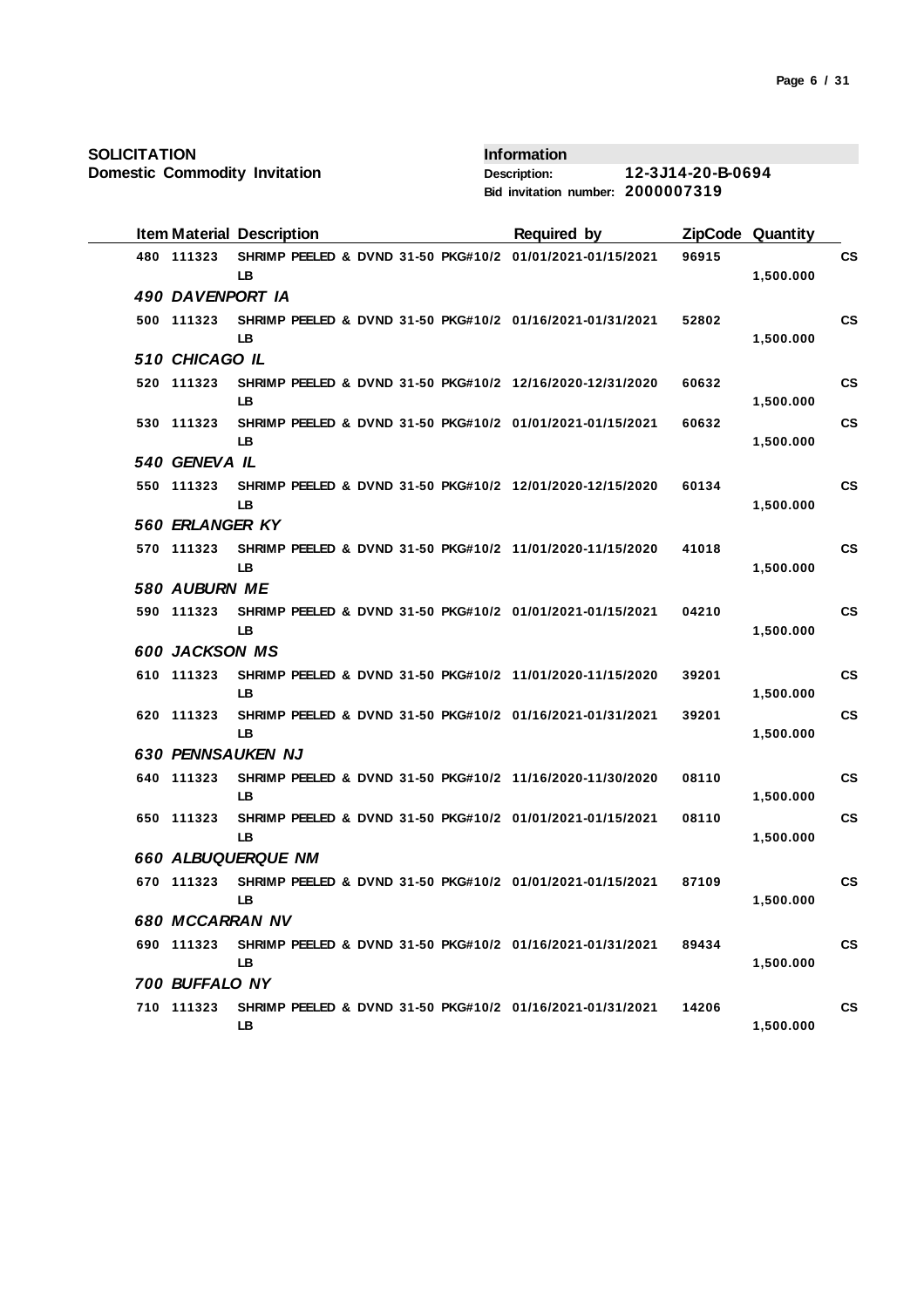|  |                  | <b>Item Material Description</b> |  | <b>Required by</b>                                        |       | ZipCode Quantity |           |
|--|------------------|----------------------------------|--|-----------------------------------------------------------|-------|------------------|-----------|
|  | 720 LATHAM NY    |                                  |  |                                                           |       |                  |           |
|  | 730 111323       | <b>LB</b>                        |  | SHRIMP PEELED & DVND 31-50 PKG#10/2 11/01/2020-11/15/2020 | 12110 | 1,500.000        | <b>CS</b> |
|  | 740 111323       | LB                               |  | SHRIMP PEELED & DVND 31-50 PKG#10/2 11/16/2020-11/30/2020 | 12110 | 1,500.000        | <b>CS</b> |
|  | 750 111323       | LB                               |  | SHRIMP PEELED & DVND 31-50 PKG#10/2 01/01/2021-01/15/2021 | 12110 | 3,000.000        | <b>CS</b> |
|  | 760 SYRACUSE NY  |                                  |  |                                                           |       |                  |           |
|  | 770 111323       | LB.                              |  | SHRIMP PEELED & DVND 31-50 PKG#10/2 01/01/2021-01/15/2021 | 13209 | 1,500.000        | <b>CS</b> |
|  | 780 AKRON OH     |                                  |  |                                                           |       |                  |           |
|  | 790 111323       | LB.                              |  | SHRIMP PEELED & DVND 31-50 PKG#10/2 01/16/2021-01/31/2021 | 44307 | 1,500.000        | <b>CS</b> |
|  | 800 CLEVELAND OH |                                  |  |                                                           |       |                  |           |
|  | 810 111323       | <b>LB</b>                        |  | SHRIMP PEELED & DVND 31-50 PKG#10/2 01/01/2021-01/15/2021 | 44110 | 1,500.000        | <b>CS</b> |
|  |                  | 820 GROVE CITY OH                |  |                                                           |       |                  |           |
|  | 830 111323       | <b>LB</b>                        |  | SHRIMP PEELED & DVND 31-50 PKG#10/2 01/16/2021-01/31/2021 | 43123 | 1,500.000        | <b>CS</b> |
|  | 840 PORTLAND OR  |                                  |  |                                                           |       |                  |           |
|  | 850 111323       | <b>LB</b>                        |  | SHRIMP PEELED & DVND 31-50 PKG#10/2 11/01/2020-11/15/2020 | 97211 | 1,500.000        | <b>CS</b> |
|  | 860 111323       | LB.                              |  | SHRIMP PEELED & DVND 31-50 PKG#10/2 12/01/2020-12/15/2020 | 97211 | 1,500.000        | CS        |
|  | 870 111323       | <b>LB</b>                        |  | SHRIMP PEELED & DVND 31-50 PKG#10/2 01/16/2021-01/31/2021 | 97211 | 1,500.000        | CS        |
|  | 880 MEMPHIS TN   |                                  |  |                                                           |       |                  |           |
|  | 890 111323       | LB                               |  | SHRIMP PEELED & DVND 31-50 PKG#10/2 01/01/2021-01/15/2021 | 38118 | 1,500.000        | <b>CS</b> |
|  | 900 NASHVILLE TN |                                  |  |                                                           |       |                  |           |
|  | 910 111323       | LB                               |  | SHRIMP PEELED & DVND 31-50 PKG#10/2 12/16/2020-12/31/2020 | 37228 | 1,500.000        | <b>CS</b> |
|  | 920 111323       | <b>LB</b>                        |  | SHRIMP PEELED & DVND 31-50 PKG#10/2 01/16/2021-01/31/2021 | 37228 | 1,500.000        | <b>CS</b> |
|  |                  | 930 SALT LAKE CITY UT            |  |                                                           |       |                  |           |
|  | 940 111323       | LB                               |  | SHRIMP PEELED & DVND 31-50 PKG#10/2 01/16/2021-01/31/2021 | 84119 | 1,500.000        | <b>CS</b> |
|  | 950 SEATTLE WA   |                                  |  |                                                           |       |                  |           |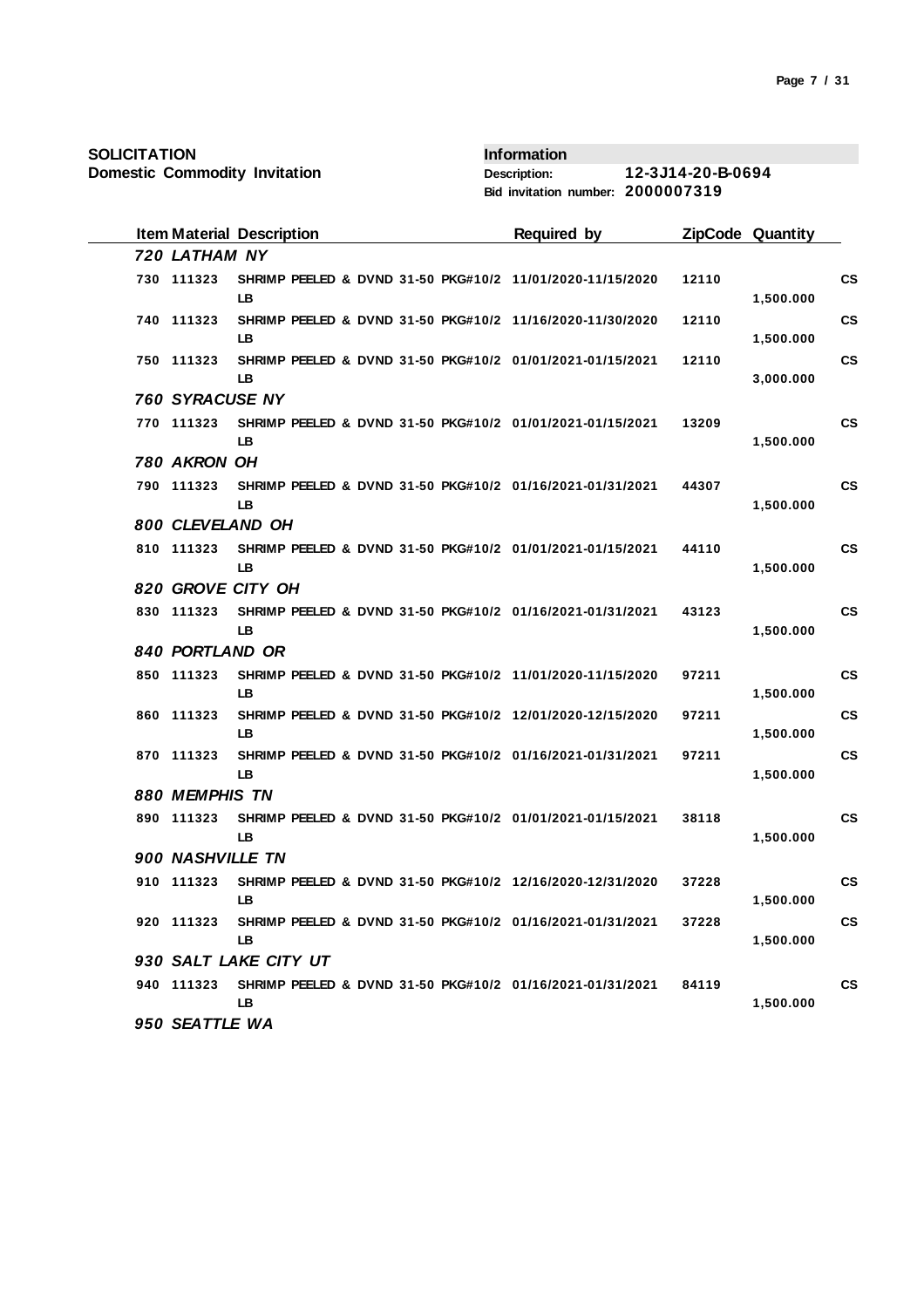**Domestic Commodity Invitation**

| <b>Item Material Description</b> |                                                                                            | Required by |       | <b>ZipCode Quantity</b> |                        |
|----------------------------------|--------------------------------------------------------------------------------------------|-------------|-------|-------------------------|------------------------|
| 960 111323                       | SHRIMP PEELED & DVND 31-50 PKG#10/2 01/16/2021-01/31/2021<br>LВ                            |             | 98108 | 1,500.000               | $\mathsf{cs}$          |
|                                  | 970 LOT: 61 GASSAWAY WV / HUNTINGTON WV /                                                  |             |       |                         |                        |
| 980 111323                       | SHRIMP PEELED & DVND 31-50 PKG#10/2 01/16/2021-01/31/2021<br>LB                            |             | 26624 | 1,000.000               | $\mathsf{cs}$          |
| 990 111323                       | SHRIMP PEELED & DVND 31-50 PKG#10/2 01/16/2021-01/31/2021<br>LВ                            |             | 25701 | 500.000                 | $\mathsf{cs}$          |
|                                  | 1000 LOT: 719 GASSAWAY WV / HUNTINGTON WV /                                                |             |       |                         |                        |
| 1010 111323                      | SHRIMP PEELED & DVND 31-50 PKG#10/2 11/16/2020-11/30/2020<br><b>LB</b>                     |             | 26624 | 1,000.000               | $\mathbf{c}\mathbf{s}$ |
| 1020 111323                      | SHRIMP PEELED & DVND 31-50 PKG#10/2 11/16/2020-11/30/2020<br>LВ                            |             | 25701 | 500.000                 | <b>CS</b>              |
|                                  | 1030 LOT: 54100903 EVERETT WA / TACOMA WA                                                  |             |       |                         |                        |
|                                  | Tendering text - Item: LOT: 54100903 EVERETT WA / TACOMA WA /<br>VANCOUVER WA /            |             |       |                         |                        |
| 1040 111323                      | SHRIMP PEELED & DVND 31-50 PKG#10/2 01/16/2021-01/31/2021<br>LB                            |             | 98201 | 464.000                 | $\mathsf{cs}$          |
| 1050 111323                      | SHRIMP PEELED & DVND 31-50 PKG#10/2 01/16/2021-01/31/2021<br><b>LB</b>                     |             | 98409 | 704.000                 | $\mathsf{cs}$          |
| 1060 111323                      | SHRIMP PEELED & DVND 31-50 PKG#10/2 01/16/2021-01/31/2021<br>LB                            |             | 98661 | 332.000                 | $\mathsf{cs}$          |
|                                  | 1070 LOT: 65322028 ALTOONA PA / MCCONNELLS                                                 |             |       |                         |                        |
|                                  | Tendering text - Item: LOT: 65322028 ALTOONA PA / MCCONNELLSBURG PA /<br>WILLIAMSPORT PA / |             |       |                         |                        |
| 1080 111323                      | SHRIMP PEELED & DVND 31-50 PKG#10/2 01/16/2021-01/31/2021<br>LB                            |             | 16602 | 375.000                 | $\mathsf{cs}$          |
| 1090 111323                      | SHRIMP PEELED & DVND 31-50 PKG#10/2 01/16/2021-01/31/2021<br>LB                            |             | 17233 | 375.000                 | $\mathsf{cs}$          |
| 1100 111323                      | SHRIMP PEELED & DVND 31-50 PKG#10/2 01/16/2021-01/31/2021<br>LВ                            |             | 17701 | 750.000                 | $\mathsf{cs}$          |
|                                  | 1110 LOT: 102694980 EL PASO TX / SAN ANTON                                                 |             |       |                         |                        |
|                                  | Tendering text - Item: LOT: 102694980 EL PASO TX / SAN ANTONIO TX /                        |             |       |                         |                        |
| 1120 111323                      | SHRIMP PEELED & DVND 31-50 PKG#10/2 12/16/2020-12/31/2020 79927<br>LВ                      |             |       | 750.000                 | CS                     |
| 1130 111323                      | SHRIMP PEELED & DVND 31-50 PKG#10/2 12/16/2020-12/31/2020<br>LB                            |             | 78277 | 750.000                 | $\mathsf{cs}$          |
|                                  | 1140 LOT: 112733282 CLINTON TOWNSHIP MI /                                                  |             |       |                         |                        |
|                                  | Tendering text - Item: LOT: 112733282 CLINTON TOWNSHIP MI / ELMIRA MI /                    |             |       |                         |                        |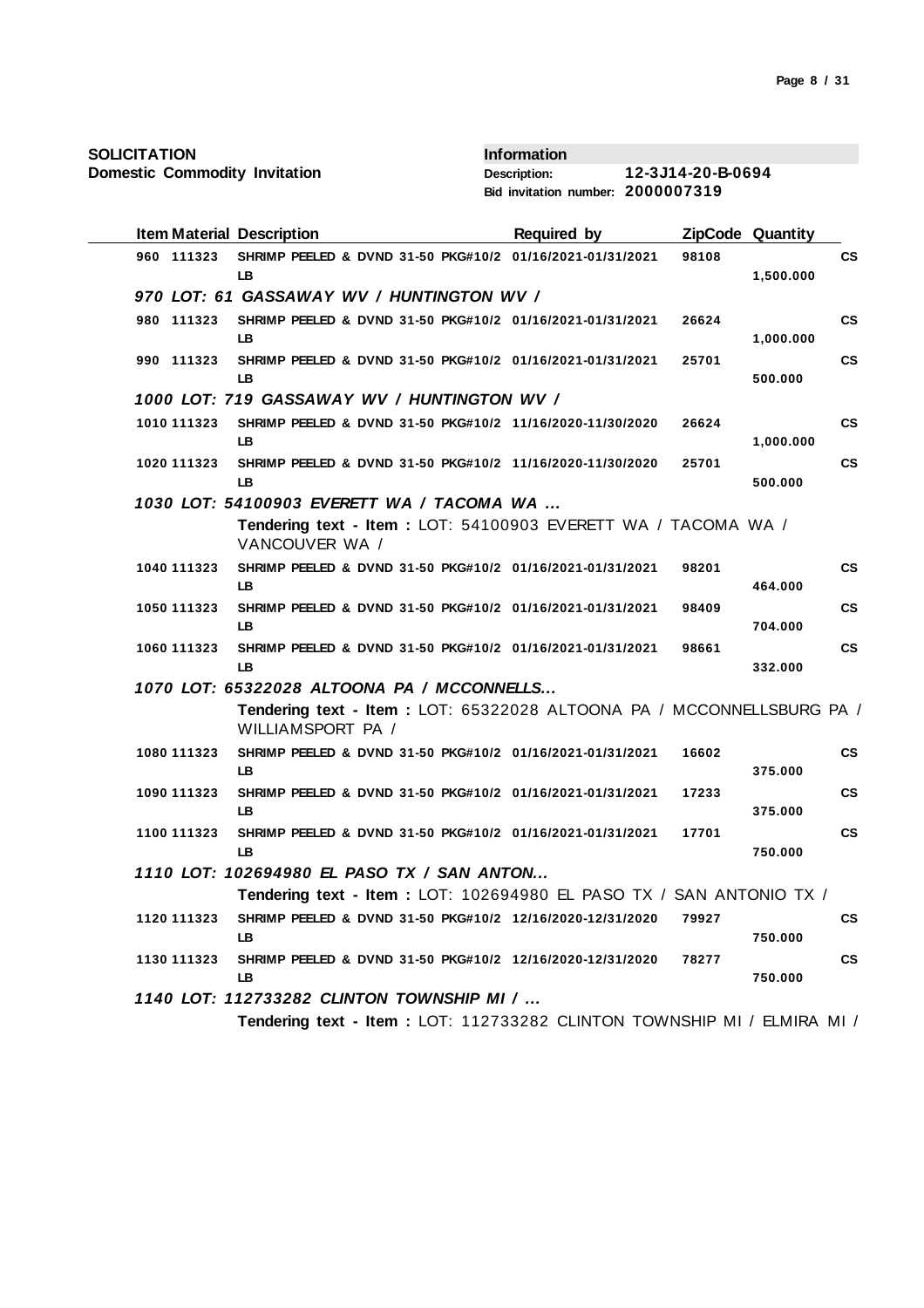| <b>SOLICITATION</b><br><b>Domestic Commodity Invitation</b> |                                                                                           | <b>Information</b><br><b>Description:</b> | 12-3J14-20-B-0694 |                         |                        |
|-------------------------------------------------------------|-------------------------------------------------------------------------------------------|-------------------------------------------|-------------------|-------------------------|------------------------|
|                                                             |                                                                                           | Bid invitation number: 2000007319         |                   |                         |                        |
| <b>Item Material Description</b>                            |                                                                                           | <b>Required by</b>                        |                   | <b>ZipCode Quantity</b> |                        |
|                                                             | WARREN MI /                                                                               |                                           |                   |                         |                        |
| 1150 111323                                                 | SHRIMP PEELED & DVND 31-50 PKG#10/2 11/01/2020-11/15/2020<br>LB.                          |                                           | 48036             | 450.000                 | <b>CS</b>              |
| 1160 111323                                                 | SHRIMP PEELED & DVND 31-50 PKG#10/2 11/01/2020-11/15/2020<br>LB                           |                                           | 49730             | 750.000                 | <b>CS</b>              |
| 1170 111323                                                 | SHRIMP PEELED & DVND 31-50 PKG#10/2 11/01/2020-11/15/2020<br>LB.                          |                                           | 48091             | 300.000                 | $\mathsf{cs}$          |
|                                                             | 1180 LOT: 116315232 PHILADELPHIA PA / SINK                                                |                                           |                   |                         |                        |
|                                                             | Tendering text - Item : LOT: 116315232 PHILADELPHIA PA / SINKING SPRING PA                |                                           |                   |                         |                        |
| 1190 111323                                                 | SHRIMP PEELED & DVND 31-50 PKG#10/2 11/01/2020-11/15/2020<br>LB                           |                                           | 19129             | 750.000                 | <b>CS</b>              |
| 1200 111323                                                 | SHRIMP PEELED & DVND 31-50 PKG#10/2 11/01/2020-11/15/2020<br>LB                           |                                           | 19607             | 750.000                 | <b>CS</b>              |
|                                                             | 1210 LOT: 117224827 BRIDGETON MO / KANSAS                                                 |                                           |                   |                         |                        |
|                                                             | Tendering text - Item: LOT: 117224827 BRIDGETON MO / KANSAS CITY MO /<br>SPRINGFIELD MO / |                                           |                   |                         |                        |
| 1220 111323                                                 | SHRIMP PEELED & DVND 31-50 PKG#10/2 11/16/2020-11/30/2020<br>LB                           |                                           | 63044             | 750.000                 | <b>CS</b>              |
| 1230 111323                                                 | SHRIMP PEELED & DVND 31-50 PKG#10/2 11/16/2020-11/30/2020<br>LB                           |                                           | 64129             | 375.000                 | $\mathbf{c}\mathbf{s}$ |
| 1240 111323                                                 | SHRIMP PEELED & DVND 31-50 PKG#10/2 11/16/2020-11/30/2020<br>LB                           |                                           | 65803             | 375.000                 | <b>CS</b>              |
|                                                             | 1250 LOT: 142705573 FORT MYERS FL / TAMPA                                                 |                                           |                   |                         |                        |
|                                                             | Tendering text - Item: LOT: 142705573 FORT MYERS FL / TAMPA FL /                          |                                           |                   |                         |                        |
| 1260 111323                                                 | SHRIMP PEELED & DVND 31-50 PKG#10/2 12/01/2020-12/15/2020<br>LB                           |                                           | 33901             | 1,000.000               | <b>CS</b>              |
| 1270 111323                                                 | SHRIMP PEELED & DVND 31-50 PKG#10/2 12/01/2020-12/15/2020<br>LB                           |                                           | 33605             | 500.000                 | <b>CS</b>              |
|                                                             | 1280 LOT: 149419956 HAMPTON VA / RICHMOND                                                 |                                           |                   |                         |                        |
|                                                             | Tendering text - Item: LOT: 149419956 HAMPTON VA / RICHMOND VA /                          |                                           |                   |                         |                        |
| 1290 111323                                                 | SHRIMP PEELED & DVND 31-50 PKG#10/2 12/16/2020-12/31/2020<br>LB                           |                                           | 23661             | 750.000                 | <b>CS</b>              |
| 1300 111323                                                 | SHRIMP PEELED & DVND 31-50 PKG#10/2 12/16/2020-12/31/2020<br>LB                           |                                           | 23220             | 750.000                 | <b>CS</b>              |
|                                                             | 1310 LOT: 167797929 CHICAGO IL / PEORIA IL /                                              |                                           |                   |                         |                        |
| 1320 111323                                                 | SHRIMP PEELED & DVND 31-50 PKG#10/2 12/01/2020-12/15/2020<br>LB                           |                                           | 60632             | 1,200.000               | <b>CS</b>              |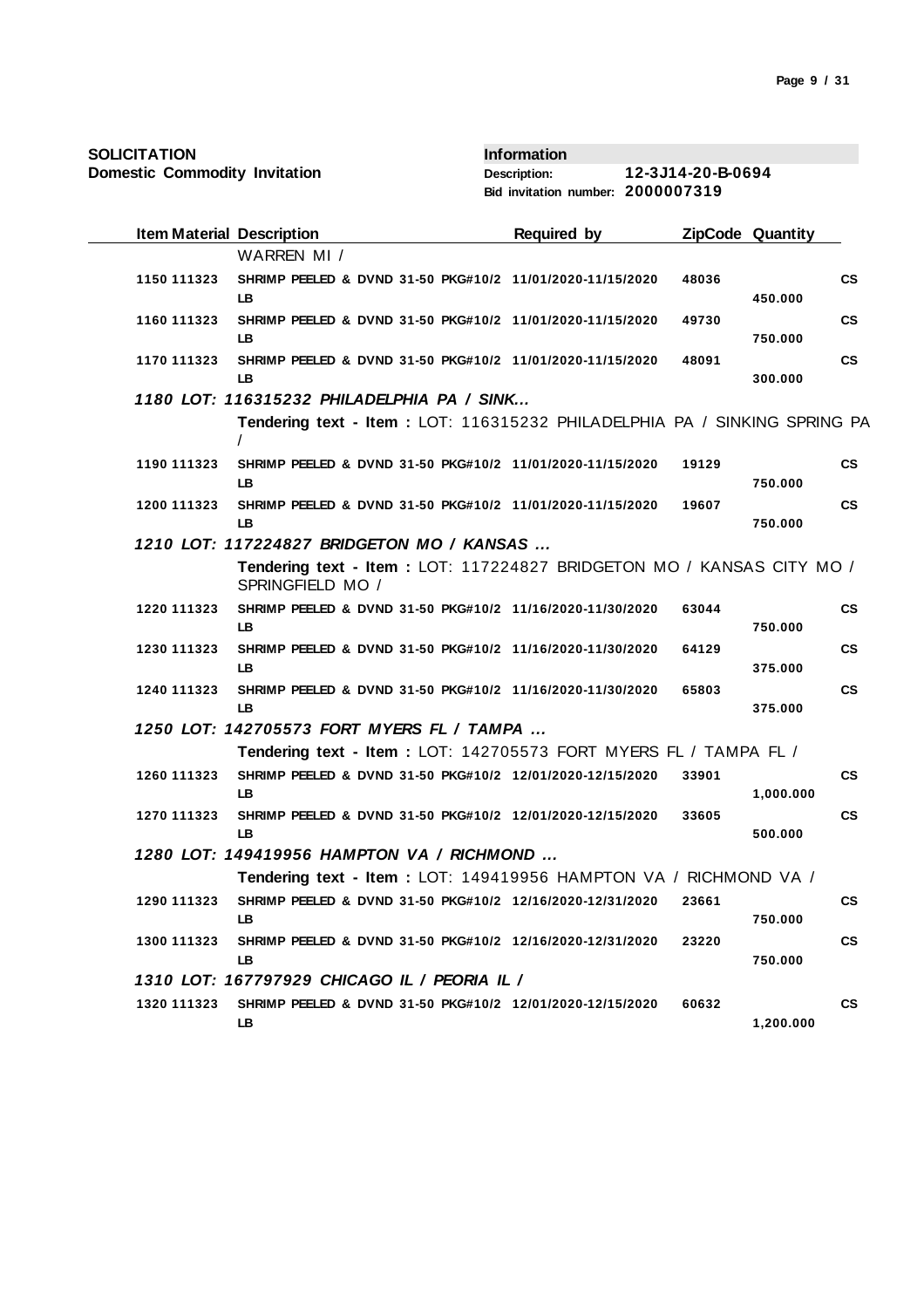| <b>SOLICITATION</b> |
|---------------------|
|---------------------|

| <b>Item Material Description</b> |                                                                                                         | <b>Required by</b> |       | ZipCode Quantity |               |
|----------------------------------|---------------------------------------------------------------------------------------------------------|--------------------|-------|------------------|---------------|
| 1330 111323                      | SHRIMP PEELED & DVND 31-50 PKG#10/2 12/01/2020-12/15/2020<br>LB.                                        |                    | 61605 | 300.000          | CS            |
|                                  | 1340 LOT: 183344351 ANN ARBOR MI / BATTLE                                                               |                    |       |                  |               |
|                                  | Tendering text - Item: LOT: 183344351 ANN ARBOR MI / BATTLE CREEK MI /<br>CLINTON TOWNSHIP MI /         |                    |       |                  |               |
| 1350 111323                      | SHRIMP PEELED & DVND 31-50 PKG#10/2 01/01/2021-01/15/2021<br>LB.                                        |                    | 48105 | 375.000          | <b>CS</b>     |
| 1360 111323                      | SHRIMP PEELED & DVND 31-50 PKG#10/2 01/01/2021-01/15/2021<br>LB.                                        |                    | 49037 | 825.000          | <b>CS</b>     |
| 1370 111323                      | SHRIMP PEELED & DVND 31-50 PKG#10/2 01/01/2021-01/15/2021<br>LB.                                        |                    | 48036 | 300.000          | <b>CS</b>     |
|                                  | 1380 LOT: 210844004 DAVENPORT IA / GENEVA                                                               |                    |       |                  |               |
|                                  | Tendering text - Item : LOT: 210844004 DAVENPORT IA / GENEVA IL /                                       |                    |       |                  |               |
| 1390 111323                      | SHRIMP PEELED & DVND 31-50 PKG#10/2 12/16/2020-12/31/2020<br>LB.                                        |                    | 52802 | 750.000          | <b>CS</b>     |
| 1400 111323                      | SHRIMP PEELED & DVND 31-50 PKG#10/2 12/16/2020-12/31/2020<br>LB.                                        |                    | 60134 | 750.000          | CS            |
|                                  | 1410 LOT: 227409448 LEXINGTON KY / LOUISVI                                                              |                    |       |                  |               |
|                                  | Tendering text - Item : LOT: 227409448 LEXINGTON KY / LOUISVILLE KY /                                   |                    |       |                  |               |
| 1420 111323                      | SHRIMP PEELED & DVND 31-50 PKG#10/2 01/16/2021-01/31/2021<br>LB.                                        |                    | 40511 | 750.000          | CS            |
| 1430 111323                      | SHRIMP PEELED & DVND 31-50 PKG#10/2 01/16/2021-01/31/2021<br>LB                                         |                    | 40228 | 750.000          | $\mathsf{cs}$ |
|                                  | 1440 LOT: 236311946 FLINT MI                                                                            |                    |       |                  |               |
| 1450 111323                      | SHRIMP PEELED & DVND 31-50 PKG#10/2 11/01/2020-11/15/2020<br>LB.                                        |                    | 48503 | 750.000          | CS            |
| 1460 111323                      | SHRIMP PEELED & DVND 31-50 PKG#10/2 11/01/2020-11/15/2020<br>LB.                                        |                    | 48507 | 750.000          | $\mathsf{cs}$ |
|                                  | 1470 LOT: 236551330 EAST STROUDSBURG PA /                                                               |                    |       |                  |               |
|                                  | Tendering text - Item : LOT: 236551330 EAST STROUDSBURG PA / JENKINS<br>TOWNSHIP PA / PHILADELPHIA PA / |                    |       |                  |               |
| 1480 111323                      | SHRIMP PEELED & DVND 31-50 PKG#10/2 12/01/2020-12/15/2020<br>LB.                                        |                    | 18360 | 375.000          | <b>CS</b>     |
| 1490 111323                      | SHRIMP PEELED & DVND 31-50 PKG#10/2 12/01/2020-12/15/2020<br>LB.                                        |                    | 18640 | 375.000          | <b>CS</b>     |
| 1500 111323                      | SHRIMP PEELED & DVND 31-50 PKG#10/2 12/01/2020-12/15/2020<br>LB.                                        |                    | 19129 | 750.000          | <b>CS</b>     |
|                                  | 1510 LOT: 244586099 JENKINS TOWNSHIP PA /                                                               |                    |       |                  |               |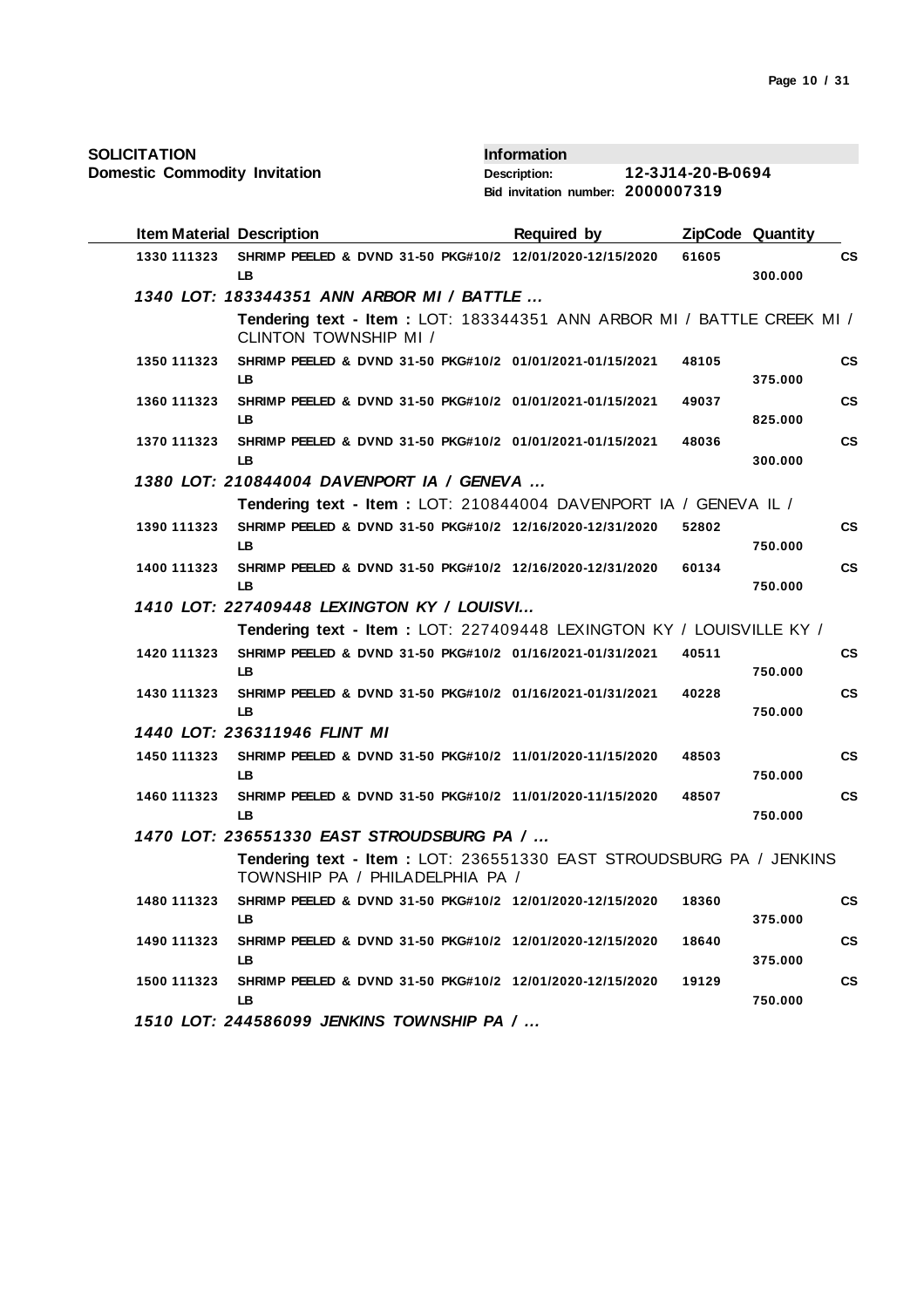| SOLICITATION |  |
|--------------|--|
|--------------|--|

| <b>Item Material Description</b> |                                                                                                 | <b>Required by</b> |       | <b>ZipCode Quantity</b> |               |
|----------------------------------|-------------------------------------------------------------------------------------------------|--------------------|-------|-------------------------|---------------|
|                                  | Tendering text - Item : LOT: 244586099 JENKINS TOWNSHIP PA / NAZARETH PA<br>/ PHILADELPHIA PA / |                    |       |                         |               |
| 1520 111323                      | SHRIMP PEELED & DVND 31-50 PKG#10/2 01/16/2021-01/31/2021<br>LB.                                |                    | 18640 | 375.000                 | $\mathsf{cs}$ |
| 1530 111323                      | SHRIMP PEELED & DVND 31-50 PKG#10/2 01/16/2021-01/31/2021<br>LB.                                |                    | 18064 | 375.000                 | <b>CS</b>     |
| 1540 111323                      | SHRIMP PEELED & DVND 31-50 PKG#10/2 01/16/2021-01/31/2021<br>LB.                                |                    | 19129 | 750.000                 | <b>CS</b>     |
|                                  | 1550 LOT: 252814719 GREENVILLE SC / NO CHA                                                      |                    |       |                         |               |
|                                  | Tendering text - Item : LOT: 252814719 GREENVILLE SC / NO CHARLESTON SC /                       |                    |       |                         |               |
| 1560 111323                      | SHRIMP PEELED & DVND 31-50 PKG#10/2 11/16/2020-11/30/2020<br>LB.                                |                    | 29611 | 750.000                 | CS            |
| 1570 111323                      | SHRIMP PEELED & DVND 31-50 PKG#10/2 11/16/2020-11/30/2020<br>LB.                                |                    | 29405 | 750.000                 | $\mathsf{cs}$ |
|                                  | 1580 LOT: 261441730 PHILADELPHIA PA / SINK                                                      |                    |       |                         |               |
|                                  | Tendering text - Item: LOT: 261441730 PHILADELPHIA PA / SINKING SPRING PA                       |                    |       |                         |               |
| 1590 111323                      | SHRIMP PEELED & DVND 31-50 PKG#10/2 01/01/2021-01/15/2021<br>LB.                                |                    | 19122 | 750.000                 | <b>CS</b>     |
| 1600 111323                      | SHRIMP PEELED & DVND 31-50 PKG#10/2 01/01/2021-01/15/2021<br>I B                                |                    | 19607 | 750.000                 | <b>CS</b>     |
|                                  | 1610 LOT: 268441286 EWING NJ / VINELAND NJ /                                                    |                    |       |                         |               |
| 1620 111323                      | SHRIMP PEELED & DVND 31-50 PKG#10/2 01/01/2021-01/15/2021<br>LB.                                |                    | 08628 | 750.000                 | $\mathsf{cs}$ |
| 1630 111323                      | SHRIMP PEELED & DVND 31-50 PKG#10/2 01/01/2021-01/15/2021<br>LB.                                |                    | 08360 | 375.000                 | <b>CS</b>     |
| 1640 111323                      | SHRIMP PEELED & DVND 31-50 PKG#10/2 01/01/2021-01/15/2021<br>LB.                                |                    | 08360 | 375.000                 | <b>CS</b>     |
|                                  | 1650 LOT: 277298533 COLUMBIA MO / KANSAS C                                                      |                    |       |                         |               |
|                                  | Tendering text - Item: LOT: 277298533 COLUMBIA MO / KANSAS CITY MO /<br>SPRINGFIELD MO /        |                    |       |                         |               |
| 1660 111323                      | SHRIMP PEELED & DVND 31-50 PKG#10/2 01/16/2021-01/31/2021<br>LB.                                |                    | 65202 | 430.000                 | <b>CS</b>     |
| 1670 111323                      | SHRIMP PEELED & DVND 31-50 PKG#10/2 01/16/2021-01/31/2021<br>LB.                                |                    | 64129 | 500.000                 | <b>CS</b>     |
| 1680 111323                      | SHRIMP PEELED & DVND 31-50 PKG#10/2 01/16/2021-01/31/2021<br>LB.                                |                    | 65803 | 570.000                 | <b>CS</b>     |
|                                  | 1690 LOT: 319496755 EAU CLAIRE WI / MADISO                                                      |                    |       |                         |               |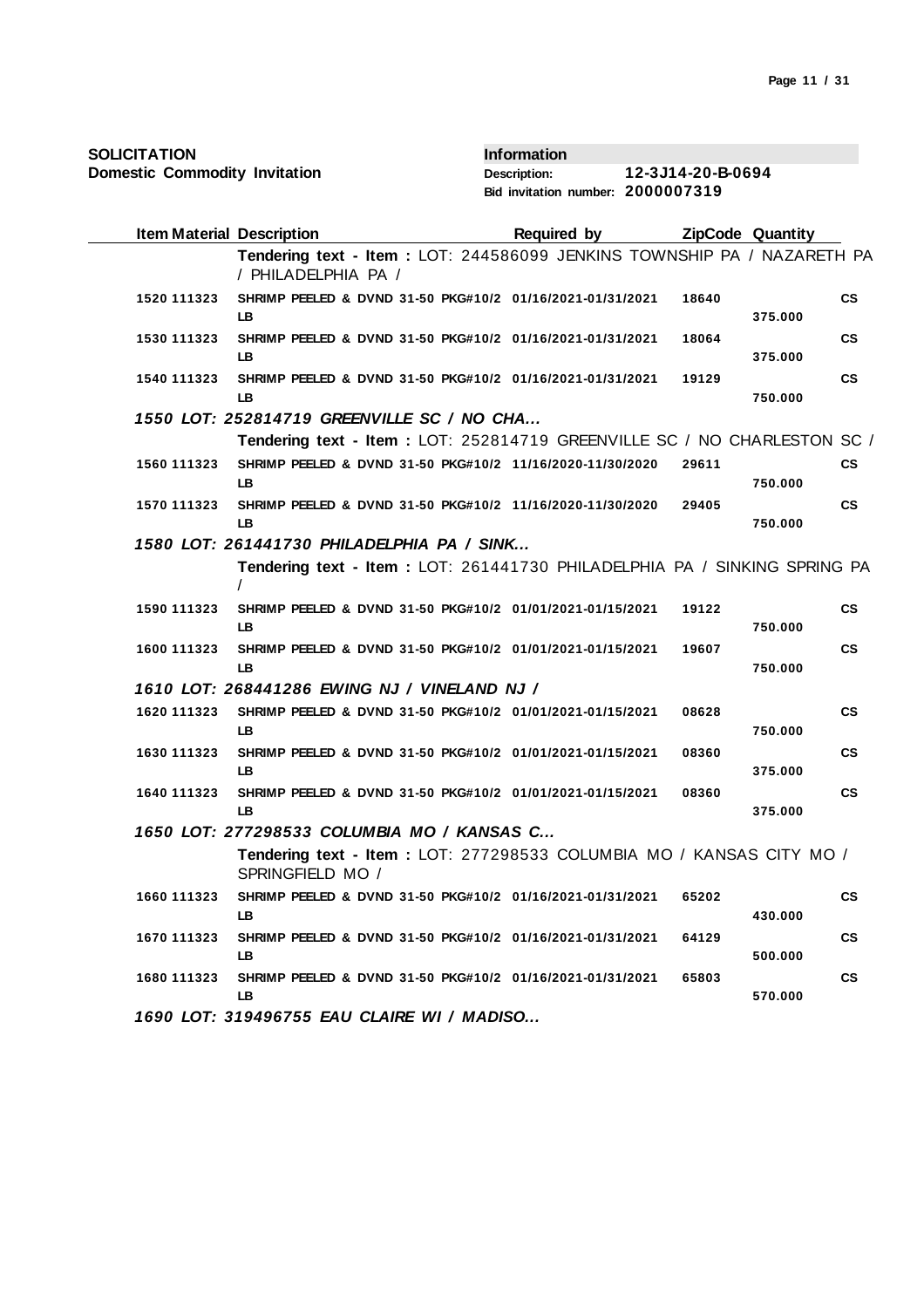| <b>SOLICITATION</b> |  |
|---------------------|--|
|---------------------|--|

| <b>Item Material Description</b> |                                                                                       | <b>Required by</b> | <b>ZipCode Quantity</b> |         |               |
|----------------------------------|---------------------------------------------------------------------------------------|--------------------|-------------------------|---------|---------------|
|                                  | Tendering text - Item: LOT: 319496755 EAU CLAIRE WI / MADISON WI /                    |                    |                         |         |               |
| 1700 111323                      | SHRIMP PEELED & DVND 31-50 PKG#10/2 01/16/2021-01/31/2021<br>LB.                      |                    | 54703                   | 780.000 | <b>CS</b>     |
| 1710 111323                      | SHRIMP PEELED & DVND 31-50 PKG#10/2 01/16/2021-01/31/2021<br>LB.                      |                    | 53716                   | 720.000 | <b>CS</b>     |
|                                  | 1720 LOT: 352999412 PHILADELPHIA PA / WILL                                            |                    |                         |         |               |
|                                  | Tendering text - Item : LOT: 352999412 PHILADELPHIA PA / WILLIAMSPORT PA /            |                    |                         |         |               |
| 1730 111323                      | SHRIMP PEELED & DVND 31-50 PKG#10/2 01/16/2021-01/31/2021<br>LB.                      |                    | 19122                   | 750.000 | <b>CS</b>     |
| 1740 111323                      | SHRIMP PEELED & DVND 31-50 PKG#10/2 01/16/2021-01/31/2021<br>LB.                      |                    | 17701                   | 750.000 | <b>CS</b>     |
|                                  | 1750 LOT: 357539748 CLEARWATER FL / PORT R                                            |                    |                         |         |               |
|                                  | Tendering text - Item : LOT: 357539748 CLEARWATER FL / PORT RICHEY FL /<br>TAMPA FL / |                    |                         |         |               |
| 1760 111323                      | SHRIMP PEELED & DVND 31-50 PKG#10/2 11/16/2020-11/30/2020<br>LB.                      |                    | 33756                   | 363.000 | <b>CS</b>     |
| 1770 111323                      | SHRIMP PEELED & DVND 31-50 PKG#10/2 11/16/2020-11/30/2020<br>LB.                      |                    | 34688                   | 228.000 | <b>CS</b>     |
| 1780 111323                      | SHRIMP PEELED & DVND 31-50 PKG#10/2 11/16/2020-11/30/2020<br>LB.                      |                    | 33605                   | 909.000 | <b>CS</b>     |
|                                  | 1790 LOT: 362258532 SEATTLE WA / SPOKANE W                                            |                    |                         |         |               |
|                                  | Tendering text - Item: LOT: 362258532 SEATTLE WA / SPOKANE WA /<br>TUMWATER WA /      |                    |                         |         |               |
| 1800 111323                      | SHRIMP PEELED & DVND 31-50 PKG#10/2 01/16/2021-01/31/2021<br>LB                       |                    | 98108                   | 710.000 | CS            |
| 1810 111323                      | SHRIMP PEELED & DVND 31-50 PKG#10/2 01/16/2021-01/31/2021<br>LB.                      |                    | 99202                   | 250.000 | СS            |
| 1820 111323                      | SHRIMP PEELED & DVND 31-50 PKG#10/2 01/16/2021-01/31/2021<br>LB.                      |                    | 98512                   | 540.000 | <b>CS</b>     |
|                                  | 1830 LOT: 429848312 MOSES LAKE WA / SPOKAN                                            |                    |                         |         |               |
|                                  | Tendering text - Item: LOT: 429848312 MOSES LAKE WA / SPOKANE WA /<br>YAKIMA WA /     |                    |                         |         |               |
| 1840 111323                      | SHRIMP PEELED & DVND 31-50 PKG#10/2 01/16/2021-01/31/2021<br>LB.                      |                    | 98837                   | 316.000 | $\mathsf{cs}$ |
| 1850 111323                      | SHRIMP PEELED & DVND 31-50 PKG#10/2 01/16/2021-01/31/2021<br>LB.                      |                    | 99202                   | 862.000 | <b>CS</b>     |
| 1860 111323                      | SHRIMP PEELED & DVND 31-50 PKG#10/2 01/16/2021-01/31/2021<br>LB.                      |                    | 98902                   | 322.000 | <b>CS</b>     |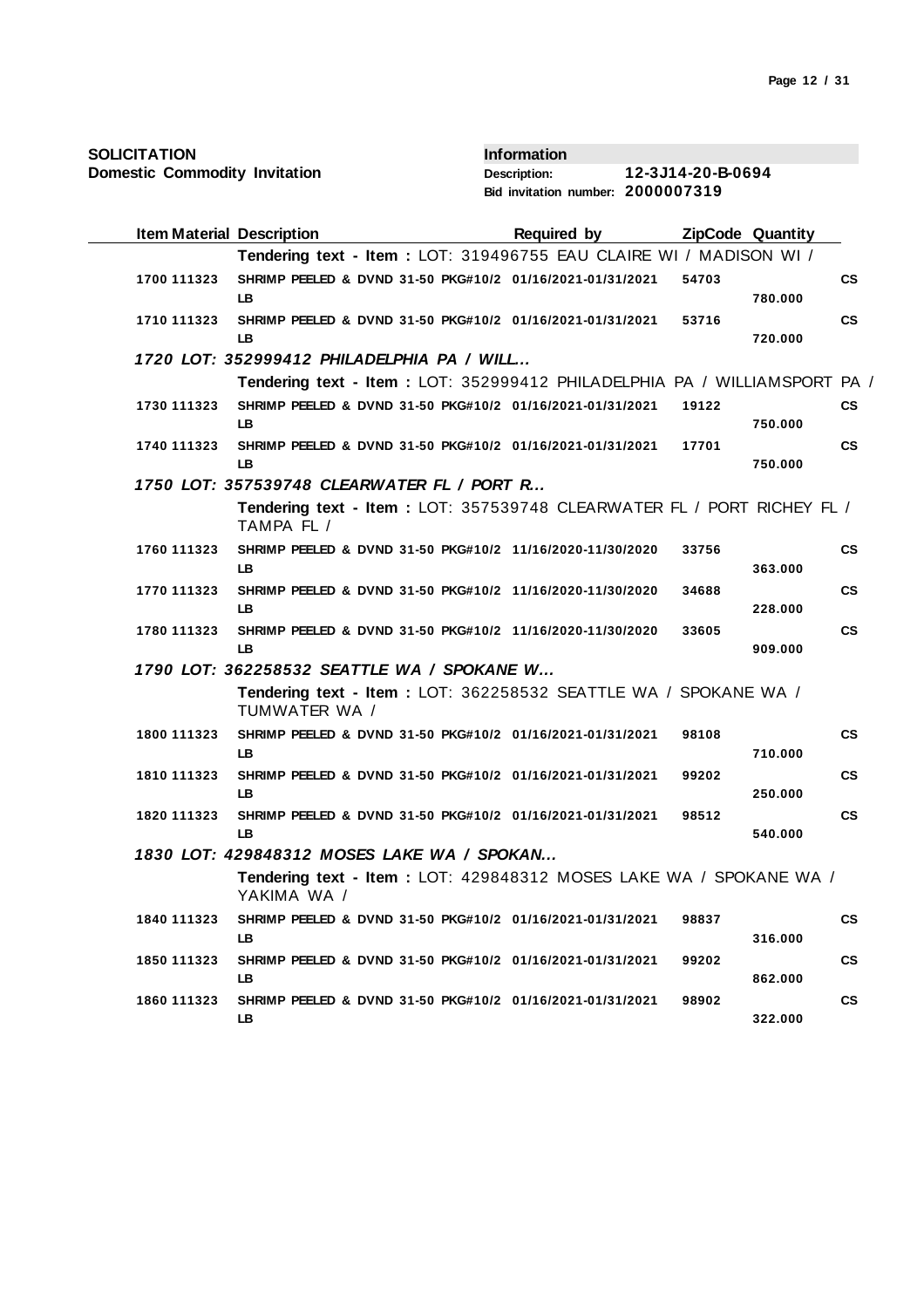| <b>SOLICITATION</b>                           | <b>Information</b>                                                   |                                 |
|-----------------------------------------------|----------------------------------------------------------------------|---------------------------------|
| <b>Domestic Commodity Invitation</b>          | <b>Description:</b>                                                  | 12-3J14-20-B-0694               |
|                                               | Bid invitation number: 2000007319                                    |                                 |
| <b>Item Material Description</b>              | Required by                                                          | <b>ZipCode Quantity</b>         |
| 1870 LOT: 446086598 DELMONT PA / PITTSBURG    |                                                                      |                                 |
|                                               | Tendering text - Item : LOT: 446086598 DELMONT PA / PITTSBURGH PA /  |                                 |
| 1880 111323<br>LB                             | SHRIMP PEELED & DVND 31-50 PKG#10/2 11/01/2020-11/15/2020            | 15626<br>CS<br>750.000          |
| 1890 111323<br>LB                             | SHRIMP PEELED & DVND 31-50 PKG#10/2 11/01/2020-11/15/2020            | <b>CS</b><br>15201<br>750.000   |
| 1900 LOT: 452245529 EGG HARBOR NJ / HILLSI    |                                                                      |                                 |
|                                               | Tendering text - Item: LOT: 452245529 EGG HARBOR NJ / HILLSIDE NJ /  |                                 |
| 1910 111323<br>LB                             | SHRIMP PEELED & DVND 31-50 PKG#10/2 01/01/2021-01/15/2021            | 08234<br>CS<br>375.000          |
| 1920 111323<br>LB.                            | SHRIMP PEELED & DVND 31-50 PKG#10/2 01/01/2021-01/15/2021            | <b>CS</b><br>07205<br>1,125.000 |
| 1930 LOT: 461504419 KINGSPORT TN / MEMPHIS    |                                                                      |                                 |
|                                               | Tendering text - Item: LOT: 461504419 KINGSPORT TN / MEMPHIS TN /    |                                 |
| 1940 111323<br>LB                             | SHRIMP PEELED & DVND 31-50 PKG#10/2 11/16/2020-11/30/2020            | <b>CS</b><br>37663<br>690.000   |
| 1950 111323<br>LB                             | SHRIMP PEELED & DVND 31-50 PKG#10/2 11/16/2020-11/30/2020            | <b>CS</b><br>38118<br>810.000   |
| 1960 LOT: 487105511 DAVENPORT IA / GENEVA     |                                                                      |                                 |
|                                               | Tendering text - Item: LOT: 487105511 DAVENPORT IA / GENEVA IL /     |                                 |
| 1970 111323<br>LB                             | SHRIMP PEELED & DVND 31-50 PKG#10/2 01/16/2021-01/31/2021            | <b>CS</b><br>52802<br>500.000   |
| 1980 111323<br>LB                             | SHRIMP PEELED & DVND 31-50 PKG#10/2 01/16/2021-01/31/2021            | <b>CS</b><br>60134<br>1,000.000 |
| 1990 LOT: 543927169 DENVER CO / PALISADE CO / |                                                                      |                                 |
| 2000 111323<br>LB                             | SHRIMP PEELED & DVND 31-50 PKG#10/2 01/01/2021-01/15/2021            | <b>CS</b><br>80239<br>1,125.000 |
| 2010 111323<br>LB                             | SHRIMP PEELED & DVND 31-50 PKG#10/2 01/01/2021-01/15/2021            | <b>CS</b><br>81526<br>375.000   |
| 2020 LOT: 562780012 EVANSVILLE IN / BRIDGE    |                                                                      |                                 |
|                                               | Tendering text - Item: LOT: 562780012 EVANSVILLE IN / BRIDGETON MO / |                                 |
| 2030 111323<br>LB                             | SHRIMP PEELED & DVND 31-50 PKG#10/2 01/16/2021-01/31/2021            | 47711<br>CS<br>300.000          |
| 2040 111323<br>LB                             | SHRIMP PEELED & DVND 31-50 PKG#10/2 01/16/2021-01/31/2021            | <b>CS</b><br>63044<br>1,200.000 |
| 2050 LOT: 575996842 EAU CLAIRE WI / MADISO    |                                                                      |                                 |
|                                               | Tendering text - Item : LOT: 575996842 EAU CLAIRE WI / MADISON WI /  |                                 |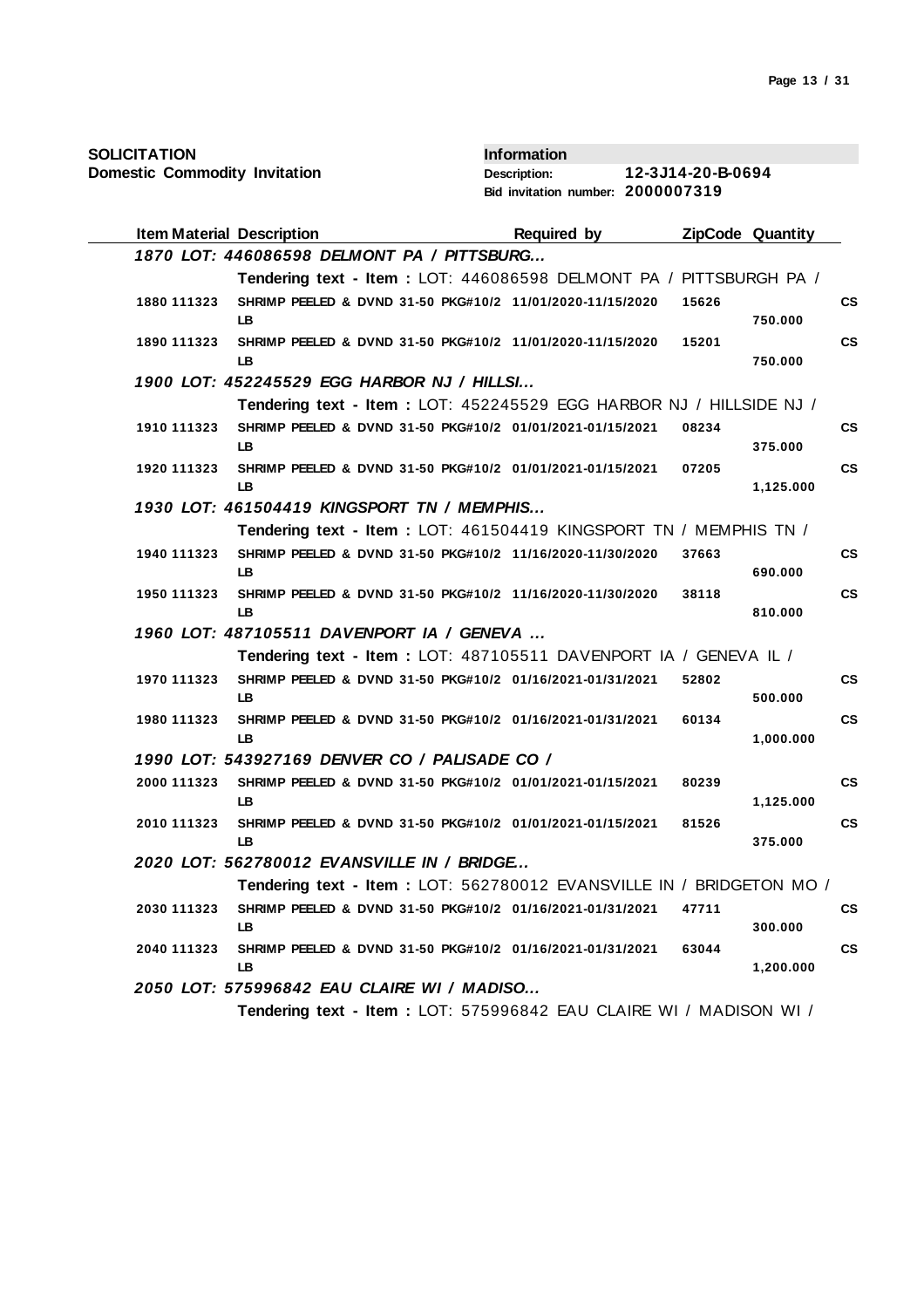| <b>SOLICITATION</b> |  |
|---------------------|--|
|---------------------|--|

| <b>Item Material Description</b> |                                                                                      | <b>Required by</b> |       | <b>ZipCode Quantity</b> |               |
|----------------------------------|--------------------------------------------------------------------------------------|--------------------|-------|-------------------------|---------------|
| 2060 111323                      | SHRIMP PEELED & DVND 31-50 PKG#10/2 01/16/2021-01/31/2021<br>LB.                     |                    | 54703 | 780.000                 | <b>CS</b>     |
| 2070 111323                      | SHRIMP PEELED & DVND 31-50 PKG#10/2 01/16/2021-01/31/2021<br>LB.                     |                    | 53716 | 720.000                 | $\mathsf{cs}$ |
|                                  | 2080 LOT: 603375563 BOSTON MA / HATFIELD M                                           |                    |       |                         |               |
|                                  | Tendering text - Item: LOT: 603375563 BOSTON MA / HATFIELD MA / LOWELL<br>MA /       |                    |       |                         |               |
| 2090 111323                      | SHRIMP PEELED & DVND 31-50 PKG#10/2 11/16/2020-11/30/2020<br>LB                      |                    | 02118 | 750.000                 | <b>CS</b>     |
| 2100 111323                      | SHRIMP PEELED & DVND 31-50 PKG#10/2 11/16/2020-11/30/2020<br>LB                      |                    | 01038 | 375.000                 | $\mathsf{cs}$ |
| 2110 111323                      | SHRIMP PEELED & DVND 31-50 PKG#10/2 11/16/2020-11/30/2020<br>LB                      |                    | 01854 | 375.000                 | $\mathsf{cs}$ |
|                                  | 2120 LOT: 619482064 BOSTON MA / SHREWSBURY                                           |                    |       |                         |               |
|                                  | Tendering text - Item: LOT: 619482064 BOSTON MA / SHREWSBURY MA /                    |                    |       |                         |               |
| 2130 111323                      | SHRIMP PEELED & DVND 31-50 PKG#10/2 12/16/2020-12/31/2020<br>LB.                     |                    | 02118 | 1,125.000               | <b>CS</b>     |
| 2140 111323                      | SHRIMP PEELED & DVND 31-50 PKG#10/2 12/16/2020-12/31/2020<br><b>LB</b>               |                    | 01545 | 375.000                 | <b>CS</b>     |
|                                  | 2150 LOT: 629599888 BRIDGETON MO / SIKESTO                                           |                    |       |                         |               |
|                                  | Tendering text - Item: LOT: 629599888 BRIDGETON MO / SIKESTON MO / ST<br>JOSEPH MO / |                    |       |                         |               |
| 2160 111323                      | SHRIMP PEELED & DVND 31-50 PKG#10/2 01/01/2021-01/15/2021<br>LB.                     |                    | 63044 | 750.000                 | <b>CS</b>     |
| 2170 111323                      | SHRIMP PEELED & DVND 31-50 PKG#10/2 01/01/2021-01/15/2021<br>LB.                     |                    | 63801 | 375.000                 | <b>CS</b>     |
| 2180 111323                      | SHRIMP PEELED & DVND 31-50 PKG#10/2 01/01/2021-01/15/2021<br>LB                      |                    | 64505 | 375.000                 | <b>CS</b>     |
|                                  | 2190 LOT: 691362572 DETROIT MI / OAK PARK                                            |                    |       |                         |               |
|                                  | Tendering text - Item: LOT: 691362572 DETROIT MI / OAK PARK MI /                     |                    |       |                         |               |
| 2200 111323                      | SHRIMP PEELED & DVND 31-50 PKG#10/2 11/01/2020-11/15/2020<br>LB.                     |                    | 48207 | 780.000                 | <b>CS</b>     |
| 2210 111323                      | SHRIMP PEELED & DVND 31-50 PKG#10/2 11/01/2020-11/15/2020<br>LB.                     |                    | 48237 | 720.000                 | <b>CS</b>     |
|                                  | 2220 LOT: 764104108 WASHINGTON DC                                                    |                    |       |                         |               |
| 2230 111323                      | SHRIMP PEELED & DVND 31-50 PKG#10/2 01/01/2021-01/15/2021<br>LB                      |                    | 20017 | 600.000                 | <b>CS</b>     |
| 2240 111323                      | SHRIMP PEELED & DVND 31-50 PKG#10/2 01/01/2021-01/15/2021                            |                    | 20017 |                         | <b>CS</b>     |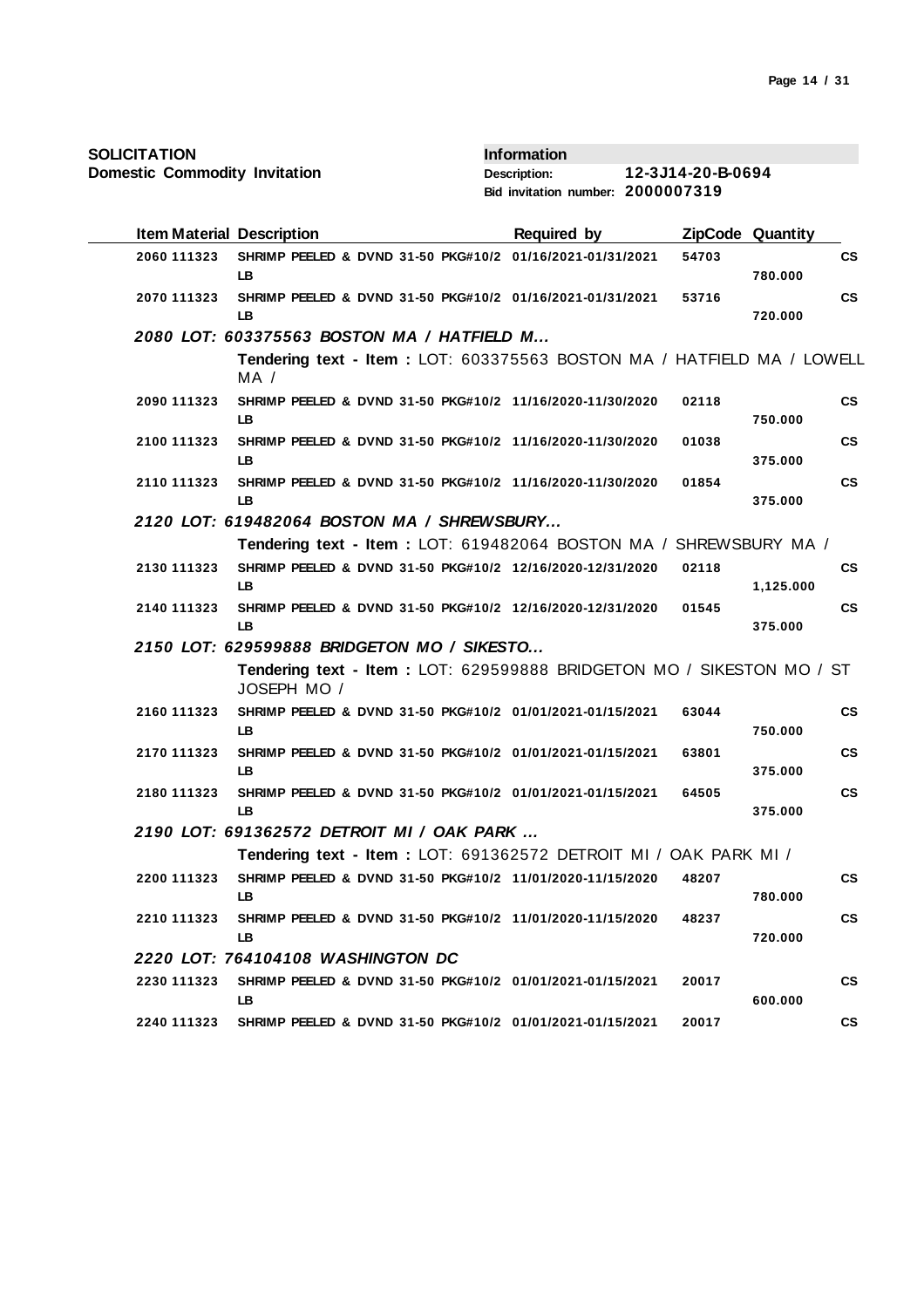| <b>SOLICITATION</b>                  |                                                                          | <b>Information</b>                |                   |                         |
|--------------------------------------|--------------------------------------------------------------------------|-----------------------------------|-------------------|-------------------------|
| <b>Domestic Commodity Invitation</b> |                                                                          | <b>Description:</b>               | 12-3J14-20-B-0694 |                         |
|                                      |                                                                          | Bid invitation number: 2000007319 |                   |                         |
| <b>Item Material Description</b>     |                                                                          | Required by                       |                   | <b>ZipCode Quantity</b> |
|                                      | <b>LB</b>                                                                |                                   |                   |                         |
|                                      | 2250 LOT: 785999764 CONCORD NH / BARRE VT /                              |                                   |                   | 900.000                 |
| 2260 111323                          | SHRIMP PEELED & DVND 31-50 PKG#10/2 01/16/2021-01/31/2021                |                                   | 03301             | <b>CS</b>               |
|                                      | LB                                                                       |                                   |                   | 750.000                 |
| 2270 111323                          | SHRIMP PEELED & DVND 31-50 PKG#10/2 01/16/2021-01/31/2021<br>LB          |                                   | 05641             | <b>CS</b><br>750.000    |
|                                      | 2280 LOT: 796035286 OKLAHOMA CITY OK / TUL                               |                                   |                   |                         |
|                                      | Tendering text - Item: LOT: 796035286 OKLAHOMA CITY OK / TULSA OK /      |                                   |                   |                         |
| 2290 111323                          | SHRIMP PEELED & DVND 31-50 PKG#10/2 01/01/2021-01/15/2021                |                                   | 73179             | <b>CS</b>               |
|                                      | LB                                                                       |                                   |                   | 900.000                 |
| 2300 111323                          | SHRIMP PEELED & DVND 31-50 PKG#10/2 01/01/2021-01/15/2021<br>LВ          |                                   | 74106             | <b>CS</b><br>600.000    |
|                                      | 2310 LOT: 800411875 DES MOINES IA / WATERL                               |                                   |                   |                         |
|                                      | Tendering text - Item: LOT: 800411875 DES MOINES IA / WATERLOO IA /      |                                   |                   |                         |
| 2320 111323                          | SHRIMP PEELED & DVND 31-50 PKG#10/2 01/01/2021-01/15/2021                |                                   | 50316             | <b>CS</b>               |
|                                      | LB                                                                       |                                   |                   | 887.000                 |
| 2330 111323                          | SHRIMP PEELED & DVND 31-50 PKG#10/2 01/01/2021-01/15/2021                |                                   | 50703             | <b>CS</b>               |
|                                      | LB.<br>2340 LOT: 827509730 HILO HI / HONOLULU HI                         |                                   |                   | 613.000                 |
|                                      | Tendering text - Item: LOT: 827509730 HILO HI / HONOLULU HI / LIHUE HI / |                                   |                   |                         |
|                                      | WAILUKU HI /                                                             |                                   |                   |                         |
| 2350 111323                          | SHRIMP PEELED & DVND 31-50 PKG#10/2 11/01/2020-11/15/2020                |                                   | 96720             | <b>CS</b>               |
|                                      | <b>LB</b>                                                                |                                   |                   | 372.000                 |
| 2360 111323                          | SHRIMP PEELED & DVND 31-50 PKG#10/2 11/01/2020-11/15/2020<br>LВ          |                                   | 96819             | <b>CS</b>               |
| 2370 111323                          | SHRIMP PEELED & DVND 31-50 PKG#10/2 11/01/2020-11/15/2020                |                                   | 96766             | 885.000<br><b>CS</b>    |
|                                      | LB                                                                       |                                   |                   | 72.000                  |
| 2380 111323                          | SHRIMP PEELED & DVND 31-50 PKG#10/2 11/01/2020-11/15/2020                |                                   | 96793             | <b>CS</b>               |
|                                      | LВ                                                                       |                                   |                   | 171.000                 |
|                                      | 2390 LOT: 831965004 HOUSTON TX / PLANO TX /                              |                                   |                   |                         |
| 2400 111323                          | SHRIMP PEELED & DVND 31-50 PKG#10/2 12/16/2020-12/31/2020<br>LВ          |                                   | 77029             | <b>CS</b><br>375.000    |
| 2410 111323                          | SHRIMP PEELED & DVND 31-50 PKG#10/2 12/16/2020-12/31/2020                |                                   | 75075             | <b>CS</b>               |
|                                      | LВ                                                                       |                                   |                   | 1,125.000               |
|                                      | 2420 LOT: 848588003 MADISON WI / MILWAUKEE                               |                                   |                   |                         |
|                                      | Tendering text - Item: LOT: 848588003 MADISON WI / MILWAUKEE WI /        |                                   |                   |                         |
| 2430 111323                          | SHRIMP PEELED & DVND 31-50 PKG#10/2 01/16/2021-01/31/2021                |                                   | 53716             | CS                      |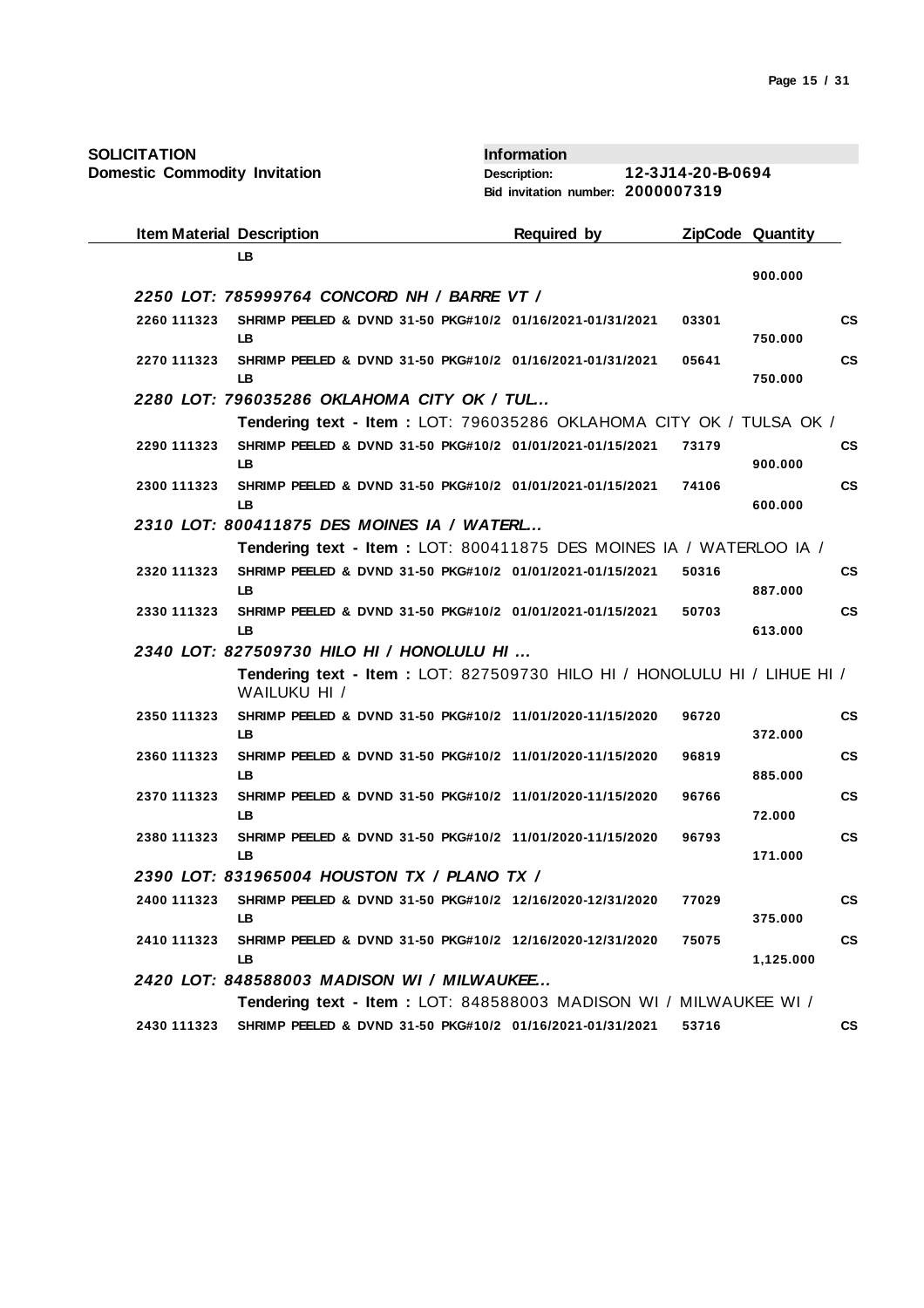| <b>SOLICITATION</b>                  |                                                                                       | <b>Information</b>                |                   |                          |
|--------------------------------------|---------------------------------------------------------------------------------------|-----------------------------------|-------------------|--------------------------|
| <b>Domestic Commodity Invitation</b> |                                                                                       | Description:                      | 12-3J14-20-B-0694 |                          |
|                                      |                                                                                       | Bid invitation number: 2000007319 |                   |                          |
| <b>Item Material Description</b>     |                                                                                       | Required by                       |                   | <b>ZipCode Quantity</b>  |
|                                      | LB                                                                                    |                                   |                   |                          |
|                                      |                                                                                       |                                   |                   | 460.000                  |
| 2440 111323                          | SHRIMP PEELED & DVND 31-50 PKG#10/2 01/16/2021-01/31/2021<br>LB                       |                                   | 53207             | <b>CS</b><br>1,040.000   |
|                                      | 2450 LOT: 891365663 DES MOINES IA / WATERL                                            |                                   |                   |                          |
|                                      | Tendering text - Item: LOT: 891365663 DES MOINES IA / WATERLOO IA /                   |                                   |                   |                          |
| 2460 111323                          | SHRIMP PEELED & DVND 31-50 PKG#10/2 11/01/2020-11/15/2020<br>LB.                      |                                   | 50316             | <b>CS</b><br>887.000     |
| 2470 111323                          | SHRIMP PEELED & DVND 31-50 PKG#10/2 11/01/2020-11/15/2020<br>LB                       |                                   | 50703             | <b>CS</b><br>613.000     |
|                                      | 2480 LOT: 901541712 BUFFALO NY / SYRACUSE                                             |                                   |                   |                          |
|                                      | Tendering text - Item: LOT: 901541712 BUFFALO NY / SYRACUSE NY /                      |                                   |                   |                          |
| 2490 111323                          | SHRIMP PEELED & DVND 31-50 PKG#10/2 11/01/2020-11/15/2020<br><b>LB</b>                |                                   | 14206             | <b>CS</b><br>750.000     |
| 2500 111323                          | SHRIMP PEELED & DVND 31-50 PKG#10/2 11/01/2020-11/15/2020<br>LB.                      |                                   | 13209             | <b>CS</b><br>750.000     |
|                                      | 2510 LOT: 954284321 LAREDO TX / PHARR TX /                                            |                                   |                   |                          |
| 2520 111323                          | SHRIMP PEELED & DVND 31-50 PKG#10/2 11/01/2020-11/15/2020                             |                                   | 78040             | <b>CS</b>                |
|                                      | LB                                                                                    |                                   |                   | 375.000                  |
| 2530 111323                          | SHRIMP PEELED & DVND 31-50 PKG#10/2 11/01/2020-11/15/2020<br><b>LB</b>                |                                   | 78577             | <b>CS</b><br>1,125.000   |
|                                      | 2540 LOT: 988700290 BENTON HARBOR MI / DET                                            |                                   |                   |                          |
|                                      | Tendering text - Item: LOT: 988700290 BENTON HARBOR MI / DETROIT MI /<br>LANSING MI / |                                   |                   |                          |
| 2550 111323                          | SHRIMP PEELED & DVND 31-50 PKG#10/2 01/01/2021-01/15/2021<br><b>LB</b>                |                                   | 49022             | <b>CS</b><br>375.000     |
| 2560 111323                          | SHRIMP PEELED & DVND 31-50 PKG#10/2 01/01/2021-01/15/2021                             |                                   | 48207             | <b>CS</b>                |
|                                      | LB                                                                                    |                                   |                   | 694.000                  |
| 2570 111323                          | SHRIMP PEELED & DVND 31-50 PKG#10/2 01/01/2021-01/15/2021<br>LB.                      |                                   | 48906             | <b>CS</b><br>431.000     |
|                                      | Total Quantity for SHRIMP PEELED & DVND 31-50 PKG#10/2<br>LB                          |                                   |                   | <b>CS</b><br>148,500.000 |
|                                      | 2580 SHRIMP PEELED & DVND 51-70 BLOCK#4/5 LB                                          |                                   |                   |                          |
| 2590 HAUPPAUGE NY                    |                                                                                       |                                   |                   |                          |
| 2600 111324                          | SHRIMP PEELED & DVND 51-70                                                            |                                   | 11788             | CS                       |
|                                      | BLOCK#4/5 LB                                                                          | 01/16/2021-01/31/2021             |                   | 1,350.000                |

 *2610 HOUSTON TX*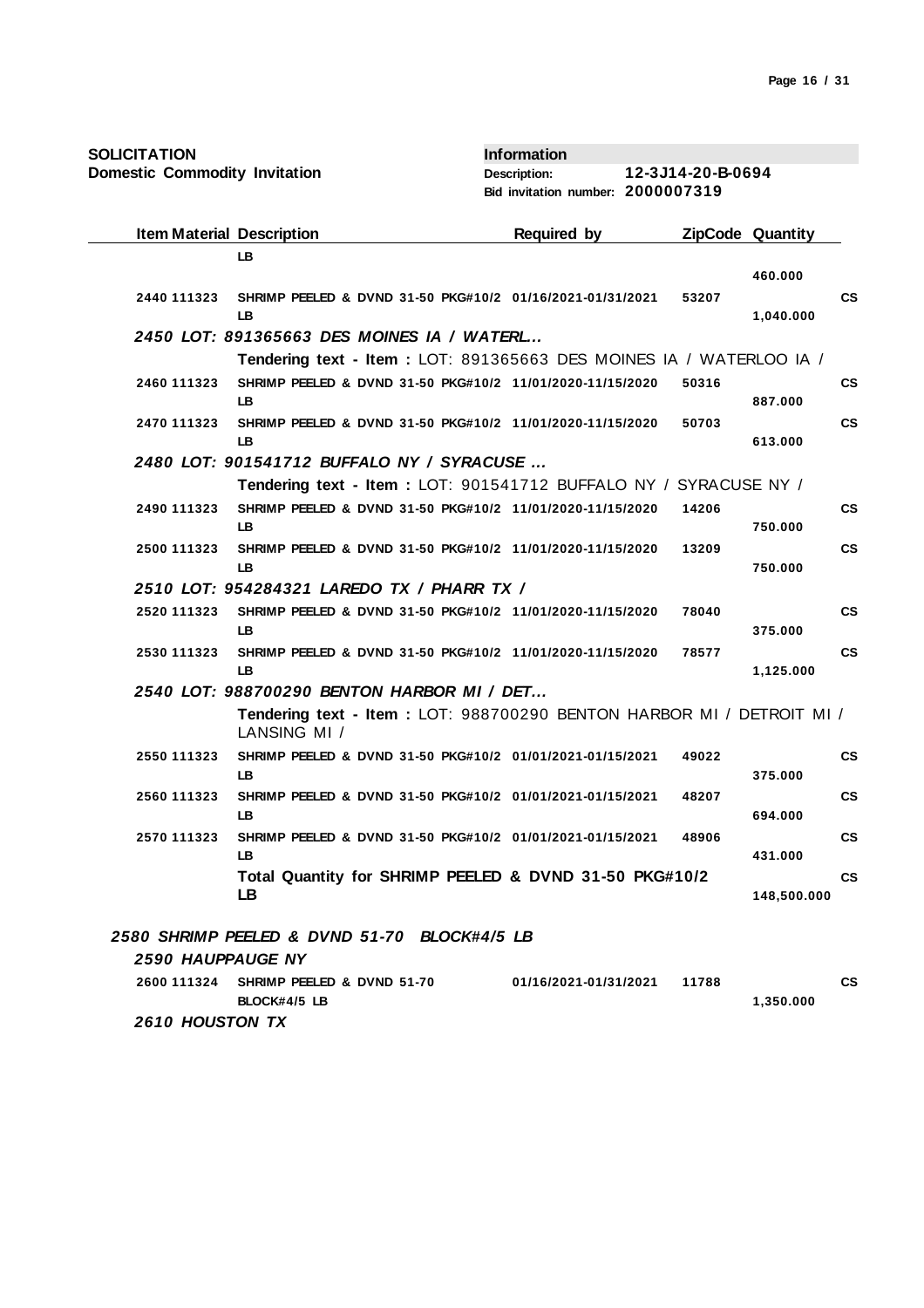| <b>Item Material Description</b> |                                                                                                 | <b>Required by</b>    |       | <b>ZipCode Quantity</b> |           |
|----------------------------------|-------------------------------------------------------------------------------------------------|-----------------------|-------|-------------------------|-----------|
| 2620 111324                      | SHRIMP PEELED & DVND 51-70<br>BLOCK#4/5 LB                                                      | 11/01/2020-11/15/2020 | 77029 | 1,350.000               | <b>CS</b> |
| 2630 111324                      | SHRIMP PEELED & DVND 51-70<br>BLOCK#4/5 LB                                                      | 11/16/2020-11/30/2020 | 77029 | 1,350.000               | <b>CS</b> |
| 2640 111324                      | SHRIMP PEELED & DVND 51-70<br>BLOCK#4/5 LB                                                      | 01/01/2021-01/15/2021 | 77029 | 1,350.000               | <b>CS</b> |
|                                  | 2650 LOT: 403151120 BETHEL HEIGHTS AR / JO                                                      |                       |       |                         |           |
|                                  | Tendering text - Item : LOT: 403151120 BETHEL HEIGHTS AR / JONESBORO AR /<br>MOUNTAIN HOME AR / |                       |       |                         |           |
| 2660 111324                      | SHRIMP PEELED & DVND 51-70<br>BLOCK#4/5 LB                                                      | 01/01/2021-01/15/2021 | 72764 | 275.000                 | <b>CS</b> |
| 2670 111324                      | SHRIMP PEELED & DVND 51-70<br>BLOCK#4/5 LB                                                      | 01/01/2021-01/15/2021 | 72404 | 800,000                 | <b>CS</b> |
| 2680 111324                      | SHRIMP PEELED & DVND 51-70<br>BLOCK#4/5 LB                                                      | 01/01/2021-01/15/2021 | 72653 | 275.000                 | <b>CS</b> |
|                                  | 2690 LOT: 474735716 FORT WORTH TX / PLANO                                                       |                       |       |                         |           |
|                                  | Tendering text - Item: LOT: 474735716 FORT WORTH TX / PLANO TX /                                |                       |       |                         |           |
| 2700 111324                      | SHRIMP PEELED & DVND 51-70<br>BLOCK#4/5 LB                                                      | 01/16/2021-01/31/2021 | 76107 | 337.000                 | <b>CS</b> |
| 2710 111324                      | SHRIMP PEELED & DVND 51-70<br>BLOCK#4/5 LB                                                      | 01/16/2021-01/31/2021 | 75075 | 1,013.000               | <b>CS</b> |
|                                  | 2720 LOT: 493759455 FORT SMITH AR / JONESB                                                      |                       |       |                         |           |
|                                  | Tendering text - Item: LOT: 493759455 FORT SMITH AR / JONESBORO AR /<br>LITTLE ROCK AR /        |                       |       |                         |           |
| 2730 111324                      | SHRIMP PEELED & DVND 51-70<br>BLOCK#4/5 LB                                                      | 01/16/2021-01/31/2021 | 72901 | 400.000                 | <b>CS</b> |
| 2740 111324                      | SHRIMP PEELED & DVND 51-70<br>BLOCK#4/5 LB                                                      | 01/16/2021-01/31/2021 | 72404 | 450.000                 | <b>CS</b> |
| 2750 111324                      | SHRIMP PEELED & DVND 51-70<br>BLOCK#4/5 LB                                                      | 01/16/2021-01/31/2021 | 72209 | 500.000                 | <b>CS</b> |
|                                  | 2760 LOT: 637300390 OKLAHOMA CITY OK / TUL                                                      |                       |       |                         |           |
|                                  | Tendering text - Item : LOT: 637300390 OKLAHOMA CITY OK / TULSA OK /                            |                       |       |                         |           |
| 2770 111324                      | SHRIMP PEELED & DVND 51-70<br>BLOCK#4/5 LB                                                      | 11/01/2020-11/15/2020 | 73179 | 810.000                 | <b>CS</b> |
| 2780 111324                      | SHRIMP PEELED & DVND 51-70<br>BLOCK#4/5 LB                                                      | 11/01/2020-11/15/2020 | 74106 | 540.000                 | <b>CS</b> |
|                                  | 2790 LOT: 714356382 FORT SMITH AR / LITTLE                                                      |                       |       |                         |           |
|                                  | Tendering text - Item: LOT: 714356382 FORT SMITH AR / LITTLE ROCK AR /                          |                       |       |                         |           |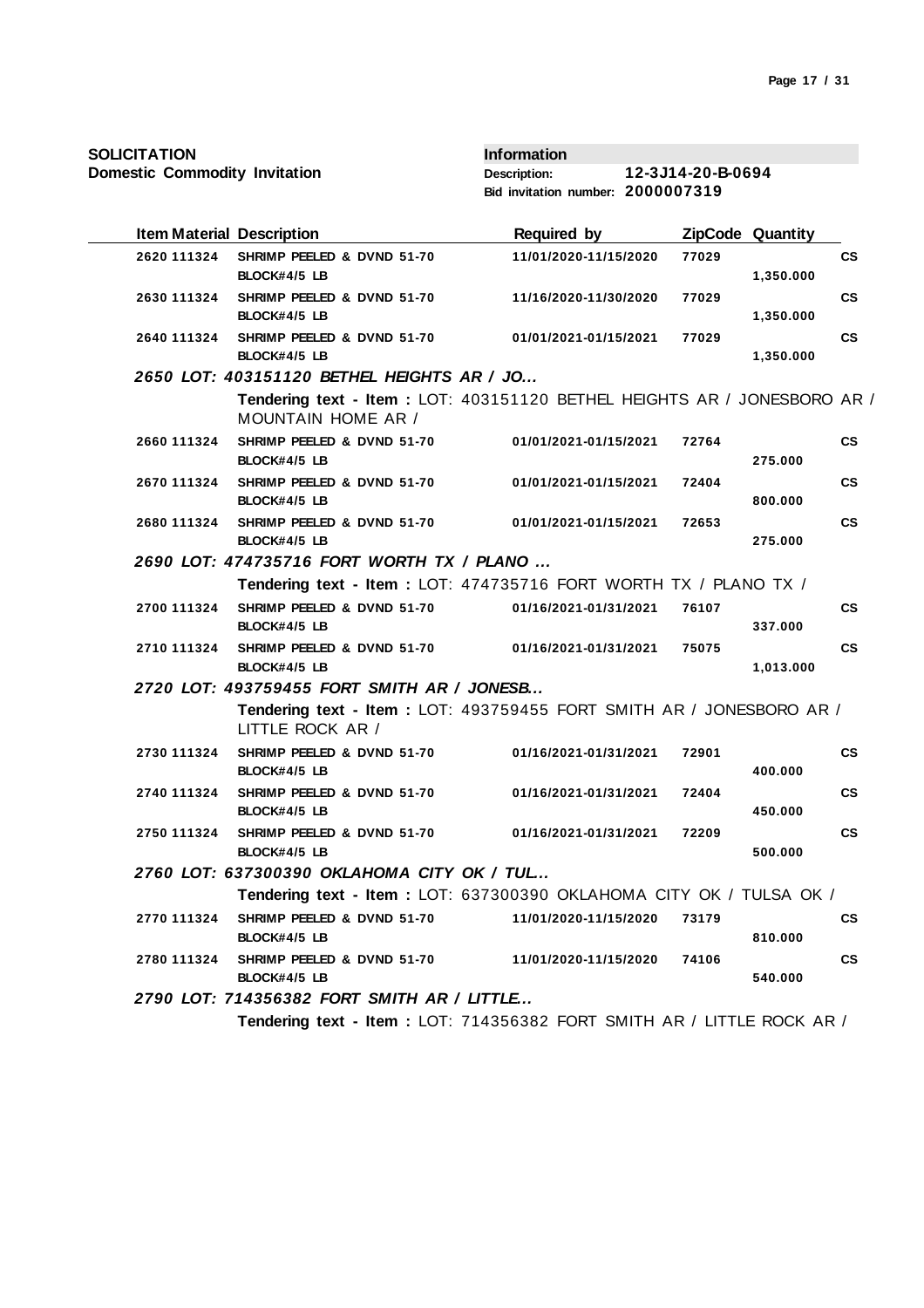| <b>SOLICITATION</b> |  |  |
|---------------------|--|--|
|                     |  |  |

| <b>Item Material Description</b> |                                                                        | <b>Required by</b>    |       | ZipCode Quantity |           |
|----------------------------------|------------------------------------------------------------------------|-----------------------|-------|------------------|-----------|
|                                  | TEXARKANA AR /                                                         |                       |       |                  |           |
| 2800 111324                      | SHRIMP PEELED & DVND 51-70<br>BLOCK#4/5 LB                             | 01/01/2021-01/15/2021 | 72901 | 275.000          | <b>CS</b> |
| 2810 111324                      | SHRIMP PEELED & DVND 51-70<br>BLOCK#4/5 LB                             | 01/01/2021-01/15/2021 | 72209 | 800,000          | <b>CS</b> |
| 2820 111324                      | SHRIMP PEELED & DVND 51-70<br>BLOCK#4/5 LB                             | 01/01/2021-01/15/2021 | 71854 | 275.000          | <b>CS</b> |
|                                  | 2830 LOT: 761709192 OKLAHOMA CITY OK / TUL                             |                       |       |                  |           |
|                                  | Tendering text - Item : LOT: 761709192 OKLAHOMA CITY OK / TULSA OK /   |                       |       |                  |           |
| 2840 111324                      | SHRIMP PEELED & DVND 51-70<br>BLOCK#4/5 LB                             | 12/01/2020-12/15/2020 | 73179 | 810.000          | <b>CS</b> |
| 2850 111324                      | SHRIMP PEELED & DVND 51-70<br>BLOCK#4/5 LB                             | 12/01/2020-12/15/2020 | 74106 | 540.000          | <b>CS</b> |
|                                  | Total Quantity for SHRIMP PEELED & DVND 51-70 BLOCK#4/5<br>LB          |                       |       | 13,500.000       | <b>CS</b> |
|                                  | 2860 SHRIMP PEELED & DVND 51-70 PKG#10/2 LB                            |                       |       |                  |           |
| <b>2870 MESA AZ</b>              |                                                                        |                       |       |                  |           |
| 2880 111325                      | SHRIMP PEELED & DVND 51-70 PKG#10/2 11/16/2020-11/30/2020<br>LB        |                       | 85210 | 1,500.000        | <b>CS</b> |
| 2890 PHOENIX AZ                  |                                                                        |                       |       |                  |           |
| 2900 111325                      | SHRIMP PEELED & DVND 51-70 PKG#10/2 11/16/2020-11/30/2020<br>LB.       |                       | 85009 | 1,500.000        | <b>CS</b> |
| 2910 111325                      | SHRIMP PEELED & DVND 51-70 PKG#10/2 12/16/2020-12/31/2020<br>LB.       |                       | 85009 | 1,500.000        | CS        |
| 2920 111325                      | SHRIMP PEELED & DVND 51-70 PKG#10/2 01/16/2021-01/31/2021<br>LB        |                       | 85009 | 1,500.000        | <b>CS</b> |
| 2930 TUCSON AZ                   |                                                                        |                       |       |                  |           |
| 2940 111325                      | SHRIMP PEELED & DVND 51-70 PKG#10/2 11/16/2020-11/30/2020<br>LB        |                       | 85713 | 1,500.000        | <b>CS</b> |
| 2950 SACRAMENTO CA               |                                                                        |                       |       |                  |           |
| 2960 111325                      | SHRIMP PEELED & DVND 51-70 PKG#10/2 12/01/2020-12/15/2020<br><b>LB</b> |                       | 95828 | 1,500.000        | <b>CS</b> |
| <b>2970 SAN DIEGO CA</b>         |                                                                        |                       |       |                  |           |
| 2980 111325                      | SHRIMP PEELED & DVND 51-70 PKG#10/2 01/01/2021-01/15/2021<br>LB.       |                       | 92121 | 1,500.000        | <b>CS</b> |
| 2990 111325                      | SHRIMP PEELED & DVND 51-70 PKG#10/2 01/16/2021-01/31/2021<br>LB        |                       | 92121 | 1,500.000        | <b>CS</b> |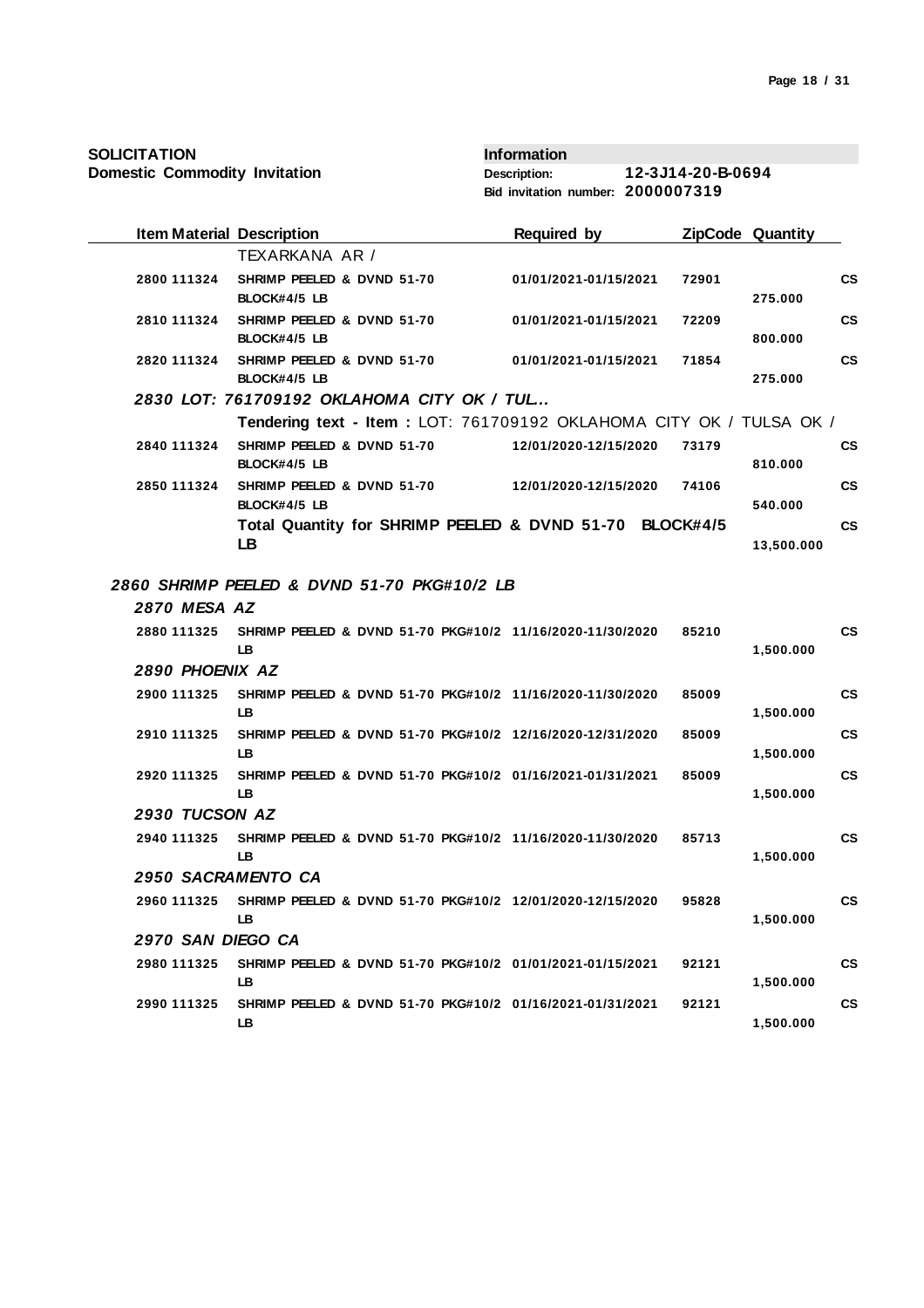| <b>Item Material Description</b> |                       |  | <b>Required by</b>                                        |       | ZipCode Quantity |               |
|----------------------------------|-----------------------|--|-----------------------------------------------------------|-------|------------------|---------------|
|                                  | 3000 PEMBROKE PARK FL |  |                                                           |       |                  |               |
| 3010 111325                      | <b>LB</b>             |  | SHRIMP PEELED & DVND 51-70 PKG#10/2 01/01/2021-01/15/2021 | 33023 | 1,500.000        | <b>CS</b>     |
| 3020 EAST POINT GA               |                       |  |                                                           |       |                  |               |
| 3030 111325                      | LB                    |  | SHRIMP PEELED & DVND 51-70 PKG#10/2 12/16/2020-12/31/2020 | 30344 | 1,500.000        | <b>CS</b>     |
| 3040 MIDLAND GA                  |                       |  |                                                           |       |                  |               |
| 3050 111325                      | LB                    |  | SHRIMP PEELED & DVND 51-70 PKG#10/2 01/16/2021-01/31/2021 | 31820 | 1,500.000        | <b>CS</b>     |
| 3060 SAVANNAH GA                 |                       |  |                                                           |       |                  |               |
| 3070 111325                      | LB                    |  | SHRIMP PEELED & DVND 51-70 PKG#10/2 11/16/2020-11/30/2020 | 31404 | 1,500.000        | <b>CS</b>     |
|                                  | 3080 BATON ROUGE LA   |  |                                                           |       |                  |               |
| 3090 111325                      | LB.                   |  | SHRIMP PEELED & DVND 51-70 PKG#10/2 01/16/2021-01/31/2021 | 70815 | 1,500.000        | <b>CS</b>     |
|                                  | 3100 NEW ORLEANS LA   |  |                                                           |       |                  |               |
| 3110 111325                      | <b>LB</b>             |  | SHRIMP PEELED & DVND 51-70 PKG#10/2 01/01/2021-01/15/2021 | 70123 | 1,500.000        | <b>CS</b>     |
| 3120 CREEDMOOR NC                |                       |  |                                                           |       |                  |               |
| 3130 111325                      | LB.                   |  | SHRIMP PEELED & DVND 51-70 PKG#10/2 12/16/2020-12/31/2020 | 27522 | 1,500.000        | <b>CS</b>     |
| 3140 111325                      | LB.                   |  | SHRIMP PEELED & DVND 51-70 PKG#10/2 01/01/2021-01/15/2021 | 27522 | 1,500.000        | <b>CS</b>     |
| 3150 111325                      | LB.                   |  | SHRIMP PEELED & DVND 51-70 PKG#10/2 01/16/2021-01/31/2021 | 27522 | 1,500.000        | <b>CS</b>     |
| 3160 SALISBURY NC                |                       |  |                                                           |       |                  |               |
| 3170 111325                      | LB.                   |  | SHRIMP PEELED & DVND 51-70 PKG#10/2 12/16/2020-12/31/2020 | 28147 | 1,500.000        | $\mathsf{cs}$ |
| 3180 111325                      | <b>LB</b>             |  | SHRIMP PEELED & DVND 51-70 PKG#10/2 01/01/2021-01/15/2021 | 28147 | 1,500.000        | <b>CS</b>     |
| 3190 111325                      | LВ                    |  | SHRIMP PEELED & DVND 51-70 PKG#10/2 01/16/2021-01/31/2021 | 28147 | 1,500.000        | <b>CS</b>     |
|                                  | 3200 ALBUQUERQUE NM   |  |                                                           |       |                  |               |
| 3210 111325                      | <b>LB</b>             |  | SHRIMP PEELED & DVND 51-70 PKG#10/2 12/16/2020-12/31/2020 | 87109 | 1,500.000        | <b>CS</b>     |
| 3220 LAS VEGAS NV                |                       |  |                                                           |       |                  |               |
| 3230 111325                      | LB                    |  | SHRIMP PEELED & DVND 51-70 PKG#10/2 01/01/2021-01/15/2021 | 89030 | 1,500.000        | <b>CS</b>     |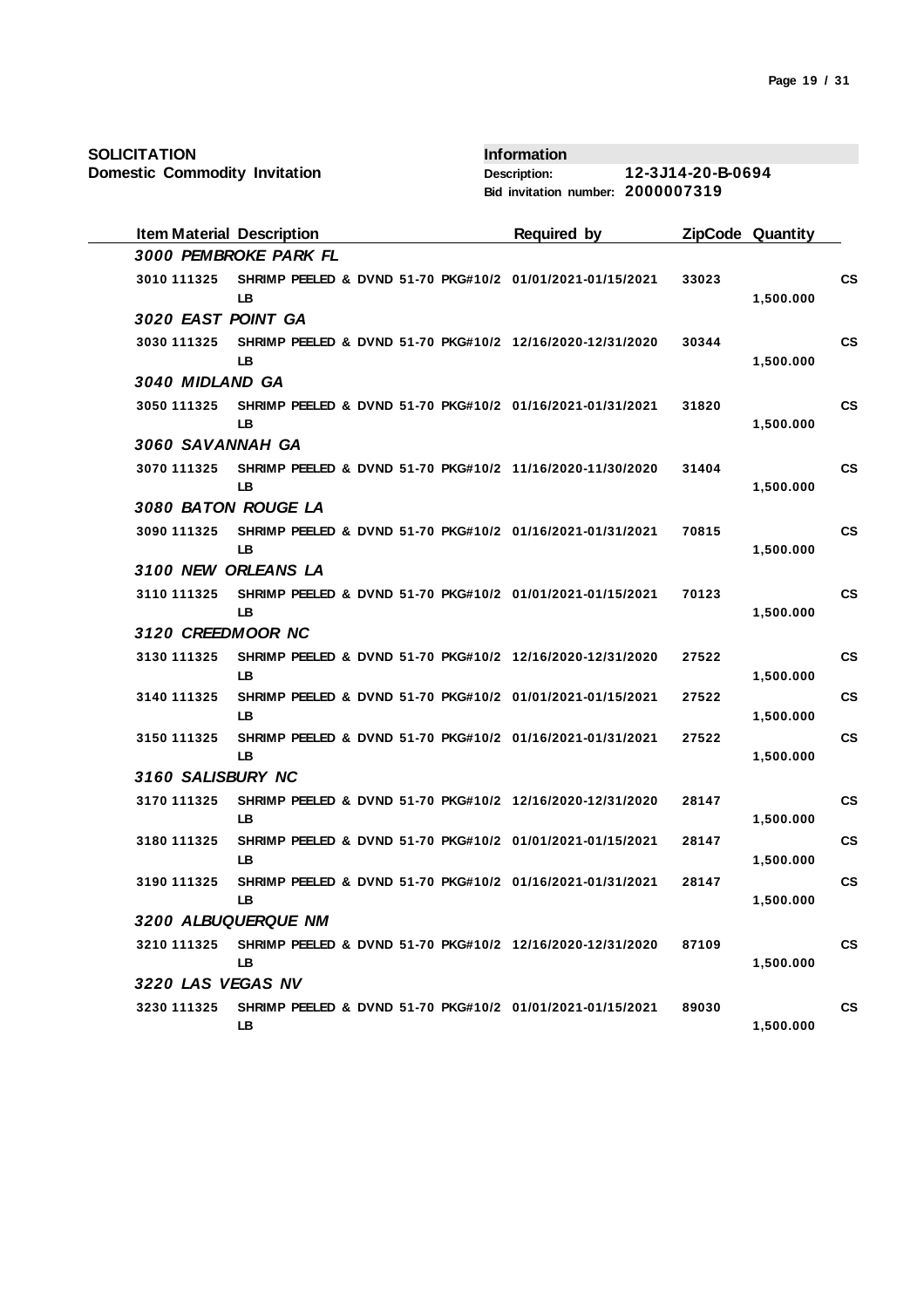| <b>Item Material Description</b> |                                                                                           | <b>Required by</b> |       | <b>ZipCode Quantity</b> |           |  |  |  |
|----------------------------------|-------------------------------------------------------------------------------------------|--------------------|-------|-------------------------|-----------|--|--|--|
| 3240 BRONX NY                    |                                                                                           |                    |       |                         |           |  |  |  |
| 3250 111325                      | SHRIMP PEELED & DVND 51-70 PKG#10/2 12/16/2020-12/31/2020<br>LB                           |                    | 10474 | 1,500.000               | <b>CS</b> |  |  |  |
| 3260 111325                      | SHRIMP PEELED & DVND 51-70 PKG#10/2 01/01/2021-01/15/2021<br><b>LB</b>                    |                    | 10474 | 3,000.000               | <b>CS</b> |  |  |  |
| 3270 111325                      | SHRIMP PEELED & DVND 51-70 PKG#10/2 01/16/2021-01/31/2021<br>LB                           |                    | 10474 | 3,000.000               | <b>CS</b> |  |  |  |
| 3280 LATHAM NY                   |                                                                                           |                    |       |                         |           |  |  |  |
| 3290 111325                      | SHRIMP PEELED & DVND 51-70 PKG#10/2 11/01/2020-11/15/2020<br>LB.                          |                    | 12110 | 1,500.000               | <b>CS</b> |  |  |  |
| 3300 111325                      | SHRIMP PEELED & DVND 51-70 PKG#10/2 01/16/2021-01/31/2021<br><b>LB</b>                    |                    | 12110 | 1,500.000               | <b>CS</b> |  |  |  |
| 3310 GROVE CITY OH               |                                                                                           |                    |       |                         |           |  |  |  |
| 3320 111325                      | SHRIMP PEELED & DVND 51-70 PKG#10/2 12/16/2020-12/31/2020<br><b>LB</b>                    |                    | 43123 | 1,500.000               | <b>CS</b> |  |  |  |
| 3330 LORAIN OH                   |                                                                                           |                    |       |                         |           |  |  |  |
| 3340 111325                      | SHRIMP PEELED & DVND 51-70 PKG#10/2 11/16/2020-11/30/2020<br><b>LB</b>                    |                    | 44053 | 1,500.000               | <b>CS</b> |  |  |  |
| 3350 HOUSTON TX                  |                                                                                           |                    |       |                         |           |  |  |  |
| 3360 111325                      | SHRIMP PEELED & DVND 51-70 PKG#10/2 11/16/2020-11/30/2020<br>LB.                          |                    | 77029 | 1,500.000               | <b>CS</b> |  |  |  |
| 3370 111325                      | SHRIMP PEELED & DVND 51-70 PKG#10/2 01/16/2021-01/31/2021<br>LB.                          |                    | 77029 | 1,500.000               | <b>CS</b> |  |  |  |
| 3380 PLANO TX                    |                                                                                           |                    |       |                         |           |  |  |  |
| 3390 111325                      | SHRIMP PEELED & DVND 51-70 PKG#10/2 11/16/2020-11/30/2020<br>LB.                          |                    | 75075 | 1,500.000               | <b>CS</b> |  |  |  |
|                                  | 3400 LOT: 9248336 BROOKLYN PARK MN / NEW H                                                |                    |       |                         |           |  |  |  |
|                                  | Tendering text - Item: LOT: 9248336 BROOKLYN PARK MN / NEW HOPE MN /<br>ROCHESTER MN /    |                    |       |                         |           |  |  |  |
| 3410 111325                      | SHRIMP PEELED & DVND 51-70 PKG#10/2 01/01/2021-01/15/2021<br><b>LB</b>                    |                    | 55428 | 853.000                 | <b>CS</b> |  |  |  |
| 3420 111325                      | SHRIMP PEELED & DVND 51-70 PKG#10/2 01/01/2021-01/15/2021<br>LB.                          |                    | 55428 | 377.000                 | CS        |  |  |  |
| 3430 111325                      | SHRIMP PEELED & DVND 51-70 PKG#10/2 01/01/2021-01/15/2021<br>LB.                          |                    | 55904 | 270.000                 | <b>CS</b> |  |  |  |
|                                  | 3440 LOT: 17232691 FORT WAYNE IN / MERRILL                                                |                    |       |                         |           |  |  |  |
|                                  | Tendering text - Item: LOT: 17232691 FORT WAYNE IN / MERRILLVILLE IN /<br>SOUTH BEND IN / |                    |       |                         |           |  |  |  |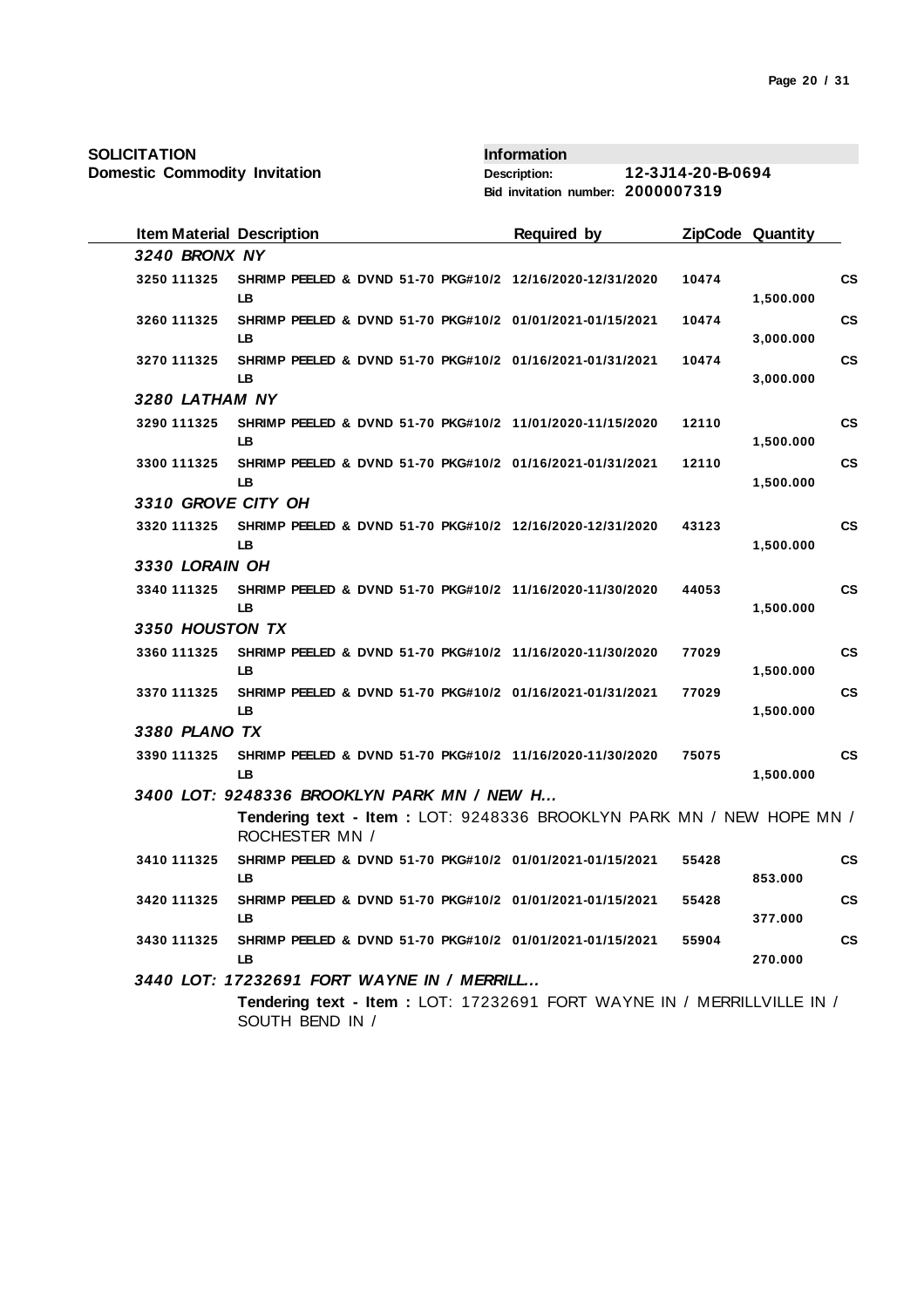| <b>Item Material Description</b> |                                                                                            | <b>Required by</b> |       | ZipCode Quantity |           |
|----------------------------------|--------------------------------------------------------------------------------------------|--------------------|-------|------------------|-----------|
| 3450 111325                      | SHRIMP PEELED & DVND 51-70 PKG#10/2 12/16/2020-12/31/2020<br>LB.                           |                    | 46805 | 475.000          | CS        |
| 3460 111325                      | SHRIMP PEELED & DVND 51-70 PKG#10/2 12/16/2020-12/31/2020<br>LB.                           |                    | 46410 | 470.000          | <b>CS</b> |
| 3470 111325                      | SHRIMP PEELED & DVND 51-70 PKG#10/2 12/16/2020-12/31/2020<br><b>LB</b>                     |                    | 46601 | 555.000          | <b>CS</b> |
|                                  | 3480 LOT: 42129073 LINCOLN NE / OMAHA NE /                                                 |                    |       |                  |           |
| 3490 111325                      | SHRIMP PEELED & DVND 51-70 PKG#10/2 01/16/2021-01/31/2021<br>LB.                           |                    | 68504 | 375.000          | <b>CS</b> |
| 3500 111325                      | SHRIMP PEELED & DVND 51-70 PKG#10/2 01/16/2021-01/31/2021<br>LB.                           |                    | 68127 | 1,125.000        | <b>CS</b> |
|                                  | 3510 LOT: 55347257 LEXINGTON KY / LOUISVIL                                                 |                    |       |                  |           |
|                                  | Tendering text - Item : LOT: 55347257 LEXINGTON KY / LOUISVILLE KY / WILDER<br>KY/         |                    |       |                  |           |
| 3520 111325                      | SHRIMP PEELED & DVND 51-70 PKG#10/2 11/16/2020-11/30/2020<br>LB.                           |                    | 40511 | 625.000          | <b>CS</b> |
| 3530 111325                      | SHRIMP PEELED & DVND 51-70 PKG#10/2 11/16/2020-11/30/2020<br><b>LB</b>                     |                    | 40228 | 625.000          | <b>CS</b> |
| 3540 111325                      | SHRIMP PEELED & DVND 51-70 PKG#10/2 11/16/2020-11/30/2020<br><b>LB</b>                     |                    | 41076 | 250.000          | <b>CS</b> |
|                                  | 3550 LOT: 60093917 BLOOMINGTON IN / INDIAN                                                 |                    |       |                  |           |
|                                  | Tendering text - Item: LOT: 60093917 BLOOMINGTON IN / INDIANAPOLIS IN /<br>LOUISVILLE KY / |                    |       |                  |           |
| 3560 111325                      | SHRIMP PEELED & DVND 51-70 PKG#10/2 01/01/2021-01/15/2021<br>LB.                           |                    | 47404 | 300.000          | <b>CS</b> |
| 3570 111325                      | SHRIMP PEELED & DVND 51-70 PKG#10/2 01/01/2021-01/15/2021<br>LB                            |                    | 46241 | 900.000          | <b>CS</b> |
| 3580 111325                      | SHRIMP PEELED & DVND 51-70 PKG#10/2 01/01/2021-01/15/2021<br><b>LB</b>                     |                    | 40228 | 300.000          | <b>CS</b> |
|                                  | 3590 LOT: 91353387 DAYTON OH / FAIRFIELD OH /                                              |                    |       |                  |           |
| 3600 111325                      | SHRIMP PEELED & DVND 51-70 PKG#10/2 11/16/2020-11/30/2020<br>LB.                           |                    | 45417 | 750.000          | <b>CS</b> |
| 3610 111325                      | SHRIMP PEELED & DVND 51-70 PKG#10/2 11/16/2020-11/30/2020<br>LB                            |                    | 45014 | 750.000          | <b>CS</b> |
|                                  | 3620 LOT: 94717355 CLEVELAND OH / YOUNGSTO                                                 |                    |       |                  |           |
|                                  | Tendering text - Item: LOT: 94717355 CLEVELAND OH / YOUNGSTOWN OH /                        |                    |       |                  |           |
| 3630 111325                      | SHRIMP PEELED & DVND 51-70 PKG#10/2 01/16/2021-01/31/2021<br>LB.                           |                    | 44110 | 675.000          | <b>CS</b> |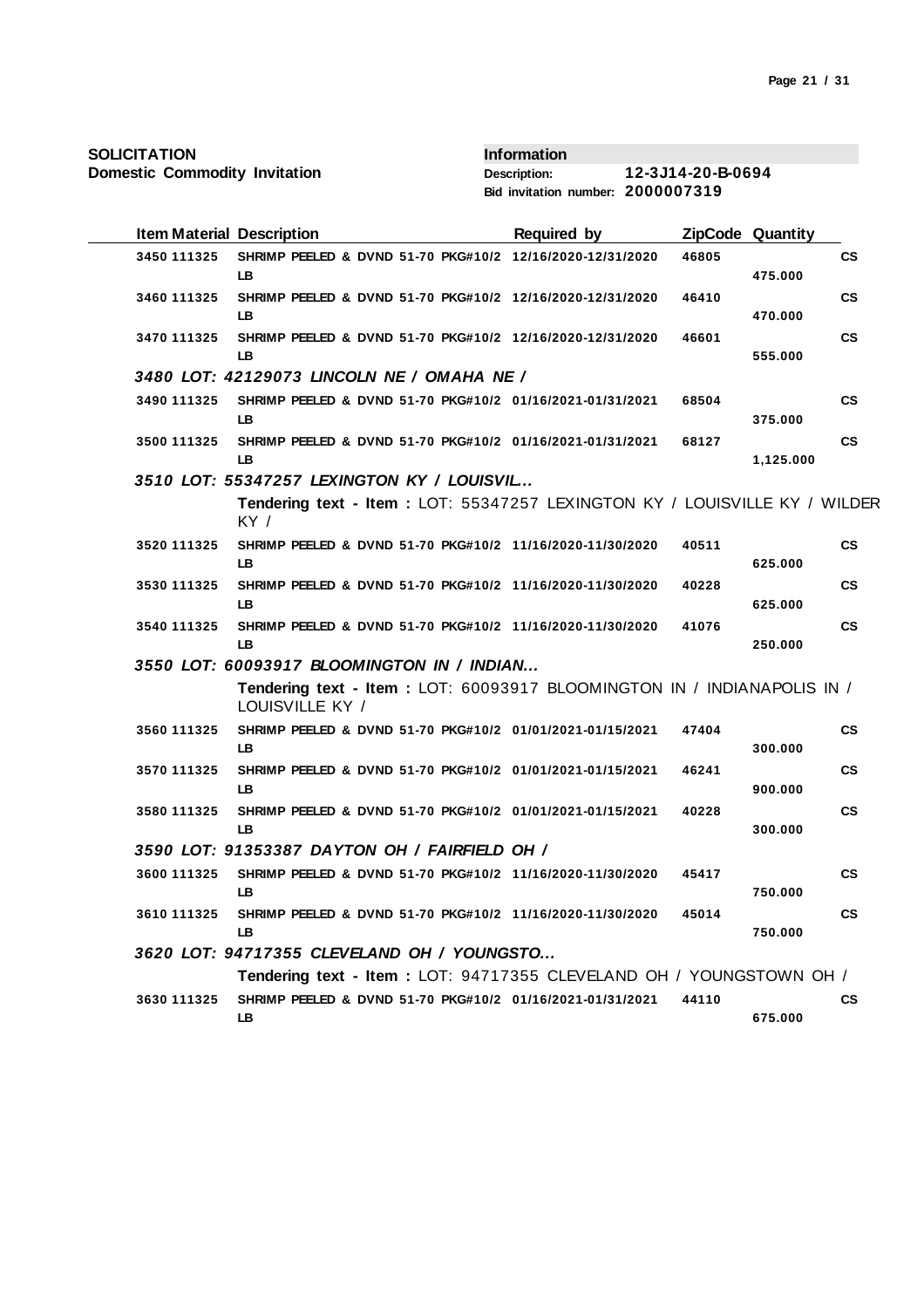**Domestic Commodity Invitation**

| <b>Item Material Description</b> |                                                                                                | <b>Required by</b> |       | ZipCode Quantity |               |
|----------------------------------|------------------------------------------------------------------------------------------------|--------------------|-------|------------------|---------------|
| 3640 111325                      | SHRIMP PEELED & DVND 51-70 PKG#10/2 01/16/2021-01/31/2021<br>LB.                               |                    | 44509 | 825.000          | $\mathsf{cs}$ |
|                                  | 3650 LOT: 172186468 HAMPTON VA / VERONA VA /                                                   |                    |       |                  |               |
| 3660 111325                      | SHRIMP PEELED & DVND 51-70 PKG#10/2 01/16/2021-01/31/2021<br>LB.                               |                    | 23661 | 750.000          | $\mathsf{cs}$ |
| 3670 111325                      | SHRIMP PEELED & DVND 51-70 PKG#10/2 01/16/2021-01/31/2021<br><b>LB</b>                         |                    | 24482 | 750.000          | $\mathsf{cs}$ |
|                                  | 3680 LOT: 182175403 POCATELLO ID / TWIN FA                                                     |                    |       |                  |               |
|                                  | Tendering text - Item: LOT: 182175403 POCATELLO ID / TWIN FALLS ID /                           |                    |       |                  |               |
| 3690 111325                      | SHRIMP PEELED & DVND 51-70 PKG#10/2 12/16/2020-12/31/2020<br>LB                                |                    | 83201 | 510.000          | $\mathsf{cs}$ |
| 3700 111325                      | SHRIMP PEELED & DVND 51-70 PKG#10/2 12/16/2020-12/31/2020<br>LB                                |                    | 83301 | 990.000          | $\mathsf{cs}$ |
|                                  | 3710 LOT: 183849744 FARGO ND / SIOUX FALLS                                                     |                    |       |                  |               |
|                                  | Tendering text - Item: LOT: 183849744 FARGO ND / SIOUX FALLS SD /                              |                    |       |                  |               |
| 3720 111325                      | SHRIMP PEELED & DVND 51-70 PKG#10/2 11/16/2020-11/30/2020<br>LB                                |                    | 58102 | 750.000          | СS            |
| 3730 111325                      | SHRIMP PEELED & DVND 51-70 PKG#10/2 11/16/2020-11/30/2020<br>LB                                |                    | 57104 | 750.000          | CS            |
|                                  | 3740 LOT: 220946939 HELENA MT / EVANSVILLE                                                     |                    |       |                  |               |
|                                  | Tendering text - Item : LOT: 220946939 HELENA MT / EVANSVILLE WY /                             |                    |       |                  |               |
| 3750 111325                      | SHRIMP PEELED & DVND 51-70 PKG#10/2 01/16/2021-01/31/2021<br><b>LB</b>                         |                    | 59620 | 750.000          | <b>CS</b>     |
| 3760 111325                      | SHRIMP PEELED & DVND 51-70 PKG#10/2 01/16/2021-01/31/2021<br>IB.                               |                    | 82636 | 750.000          | <b>CS</b>     |
|                                  | 3770 LOT: 226739989 ELMIRA NY / ROCHESTER                                                      |                    |       |                  |               |
|                                  | Tendering text - Item: LOT: 226739989 ELMIRA NY / ROCHESTER NY /                               |                    |       |                  |               |
| 3780 111325                      | SHRIMP PEELED & DVND 51-70 PKG#10/2 01/16/2021-01/31/2021<br>LB.                               |                    | 14903 | 750.000          | $\mathsf{cs}$ |
| 3790 111325                      | SHRIMP PEELED & DVND 51-70 PKG#10/2 01/16/2021-01/31/2021<br><b>LB</b>                         |                    | 14615 | 750.000          | <b>CS</b>     |
|                                  | 3800 LOT: 255466609 JENKINS TOWNSHIP PA /                                                      |                    |       |                  |               |
|                                  | Tendering text - Item: LOT: 255466609 JENKINS TOWNSHIP PA / NAZARETH PA<br>/ PHILADELPHIA PA / |                    |       |                  |               |
| 3810 111325                      | SHRIMP PEELED & DVND 51-70 PKG#10/2 12/16/2020-12/31/2020<br>LB                                |                    | 18640 | 375.000          | <b>CS</b>     |
| 3820 111325                      | SHRIMP PEELED & DVND 51-70 PKG#10/2 12/16/2020-12/31/2020<br>LB                                |                    | 18064 | 375.000          | <b>CS</b>     |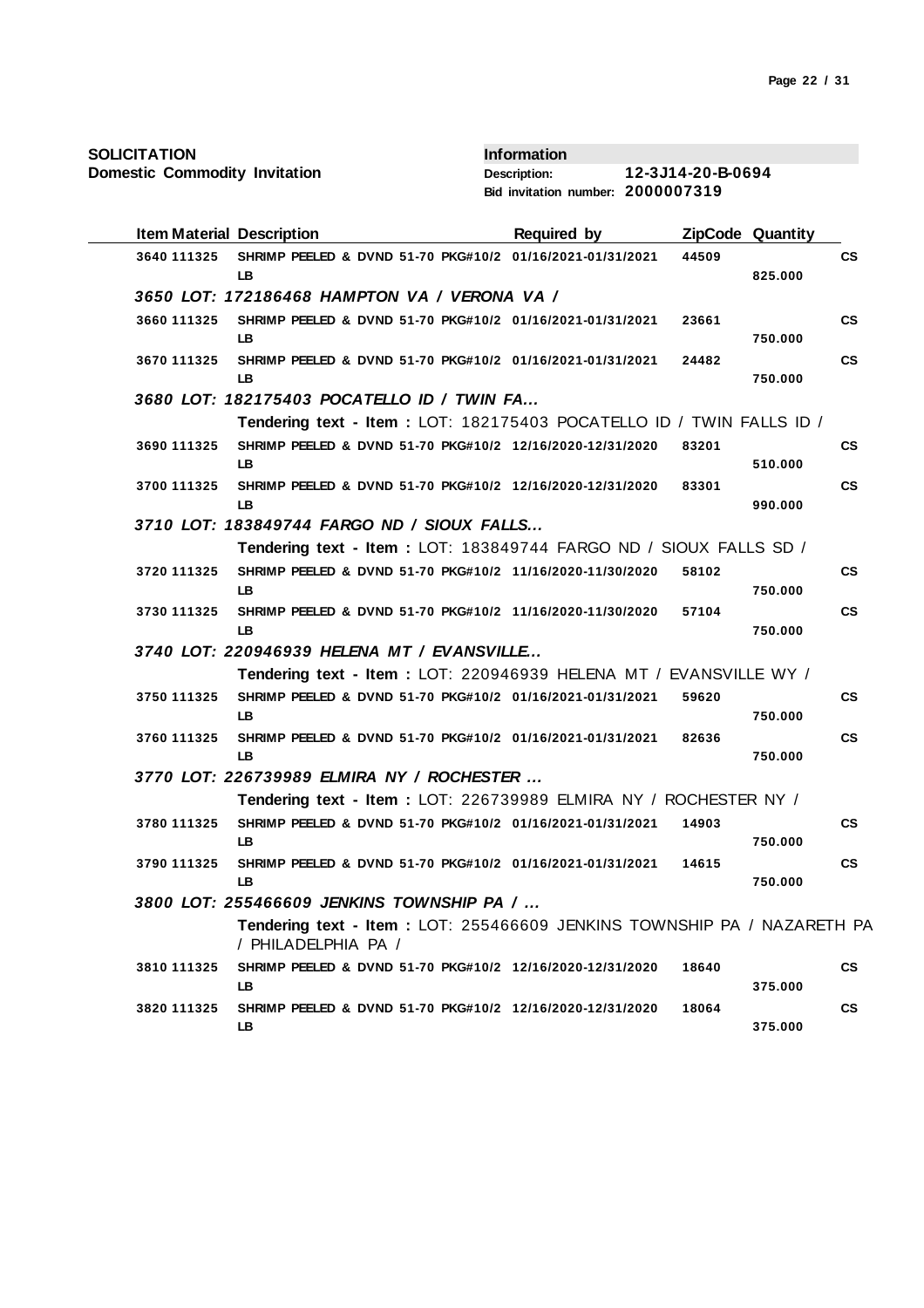**Domestic Commodity Invitation**

| <b>Item Material Description</b> |                                                                                             | <b>Required by</b> |       | ZipCode Quantity |               |
|----------------------------------|---------------------------------------------------------------------------------------------|--------------------|-------|------------------|---------------|
| 3830 111325                      | SHRIMP PEELED & DVND 51-70 PKG#10/2 12/16/2020-12/31/2020<br>LB.                            |                    | 19129 | 750.000          | СS            |
|                                  | 3840 LOT: 299374714 CHARLOTTE NC / NO CHAR                                                  |                    |       |                  |               |
|                                  | Tendering text - Item : LOT: 299374714 CHARLOTTE NC / NO CHARLESTON SC /                    |                    |       |                  |               |
| 3850 111325                      | SHRIMP PEELED & DVND 51-70 PKG#10/2 01/16/2021-01/31/2021<br>LB.                            |                    | 28206 | 750.000          | $\mathsf{cs}$ |
| 3860 111325                      | SHRIMP PEELED & DVND 51-70 PKG#10/2 01/16/2021-01/31/2021<br><b>LB</b>                      |                    | 29405 | 750.000          | <b>CS</b>     |
|                                  | 3870 LOT: 314636878 EVANSVILLE IN / INDIAN                                                  |                    |       |                  |               |
|                                  | Tendering text - Item: LOT: 314636878 EVANSVILLE IN / INDIANAPOLIS IN /<br>TERRE HAUTE IN / |                    |       |                  |               |
| 3880 111325                      | SHRIMP PEELED & DVND 51-70 PKG#10/2 01/16/2021-01/31/2021<br>LB.                            |                    | 47711 | 300.000          | $\mathsf{cs}$ |
| 3890 111325                      | SHRIMP PEELED & DVND 51-70 PKG#10/2 01/16/2021-01/31/2021<br>LB.                            |                    | 46241 | 900.000          | $\mathsf{cs}$ |
| 3900 111325                      | SHRIMP PEELED & DVND 51-70 PKG#10/2 01/16/2021-01/31/2021<br>LB.                            |                    | 47807 | 300.000          | $\mathsf{cs}$ |
|                                  | 3910 LOT: 315824734 MESA AZ / TUCSON AZ /                                                   |                    |       |                  |               |
| 3920 111325                      | SHRIMP PEELED & DVND 51-70 PKG#10/2 12/01/2020-12/15/2020<br>LB                             |                    | 85210 | 750.000          | <b>CS</b>     |
| 3930 111325                      | SHRIMP PEELED & DVND 51-70 PKG#10/2 12/01/2020-12/15/2020<br><b>LB</b>                      |                    | 85713 | 750.000          | <b>CS</b>     |
|                                  | 3940 LOT: 330353537 LIMA OH / LOGAN OH / S                                                  |                    |       |                  |               |
|                                  | Tendering text - Item : LOT: 330353537 LIMA OH / LOGAN OH / SPRINGFIELD<br>OH /             |                    |       |                  |               |
| 3950 111325                      | SHRIMP PEELED & DVND 51-70 PKG#10/2 01/01/2021-01/15/2021<br>LB.                            |                    | 45804 | 650.000          | <b>CS</b>     |
| 3960 111325                      | SHRIMP PEELED & DVND 51-70 PKG#10/2 01/01/2021-01/15/2021<br>LB                             |                    | 43138 | 425.000          | CS            |
| 3970 111325                      | SHRIMP PEELED & DVND 51-70 PKG#10/2 01/01/2021-01/15/2021<br><b>LB</b>                      |                    | 45503 | 425.000          | <b>CS</b>     |
|                                  | 3980 LOT: 332889258 PHILADELPHIA PA / WILL                                                  |                    |       |                  |               |
|                                  | Tendering text - Item : LOT: 332889258 PHILADELPHIA PA / WILLIAMSPORT PA /                  |                    |       |                  |               |
| 3990 111325                      | SHRIMP PEELED & DVND 51-70 PKG#10/2 01/01/2021-01/15/2021<br><b>LB</b>                      |                    | 19129 | 750.000          | <b>CS</b>     |
| 4000 111325                      | SHRIMP PEELED & DVND 51-70 PKG#10/2 01/01/2021-01/15/2021<br>LB.                            |                    | 17701 | 750.000          | <b>CS</b>     |
|                                  | 4010 LOT: 397936700 FLINT MI / WESTLAND MI /                                                |                    |       |                  |               |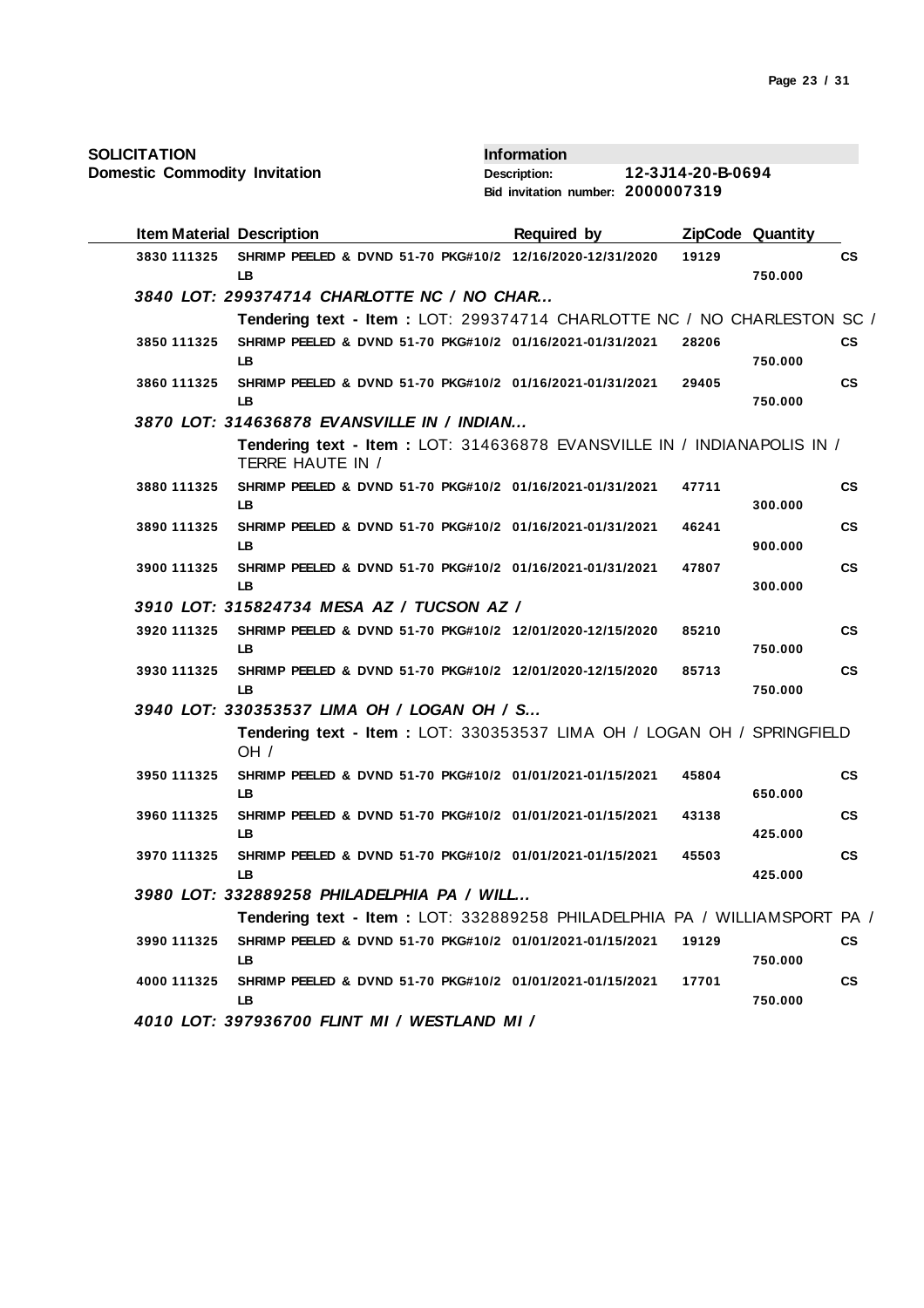| <b>SOLICITATION</b> |  |
|---------------------|--|
|---------------------|--|

|             | <b>Item Material Description</b>                                                        | <b>Required by</b> |       | ZipCode Quantity |           |
|-------------|-----------------------------------------------------------------------------------------|--------------------|-------|------------------|-----------|
| 4020 111325 | SHRIMP PEELED & DVND 51-70 PKG#10/2 11/01/2020-11/15/2020<br>LB.                        |                    | 48503 | 600.000          | <b>CS</b> |
| 4030 111325 | SHRIMP PEELED & DVND 51-70 PKG#10/2 11/01/2020-11/15/2020<br>LB.                        |                    | 48507 | 450.000          | <b>CS</b> |
| 4040 111325 | SHRIMP PEELED & DVND 51-70 PKG#10/2 11/01/2020-11/15/2020<br>LB                         |                    | 48186 | 450.000          | <b>CS</b> |
|             | 4050 LOT: 511720255 DENVER CO / LOUISVILLE                                              |                    |       |                  |           |
|             | Tendering text - Item: LOT: 511720255 DENVER CO / LOUISVILLE CO /<br>LOVELAND CO /      |                    |       |                  |           |
| 4060 111325 | SHRIMP PEELED & DVND 51-70 PKG#10/2 01/01/2021-01/15/2021<br>LB.                        |                    | 80239 | 750.000          | <b>CS</b> |
| 4070 111325 | SHRIMP PEELED & DVND 51-70 PKG#10/2 01/01/2021-01/15/2021<br>LB.                        |                    | 80027 | 375.000          | <b>CS</b> |
| 4080 111325 | SHRIMP PEELED & DVND 51-70 PKG#10/2 01/01/2021-01/15/2021<br><b>LB</b>                  |                    | 80538 | 375.000          | <b>CS</b> |
|             | 4090 LOT: 550158998 AUBURN ME / PROVIDENCE                                              |                    |       |                  |           |
|             | Tendering text - Item: LOT: 550158998 AUBURN ME / PROVIDENCE RI /                       |                    |       |                  |           |
| 4100 111325 | SHRIMP PEELED & DVND 51-70 PKG#10/2 01/16/2021-01/31/2021<br>LB.                        |                    | 04210 | 750.000          | <b>CS</b> |
| 4110 111325 | SHRIMP PEELED & DVND 51-70 PKG#10/2 01/16/2021-01/31/2021<br>LB.                        |                    | 02907 | 750.000          | <b>CS</b> |
|             | 4120 LOT: 550300361 ANN ARBOR MI / GRAND R                                              |                    |       |                  |           |
|             | Tendering text - Item : LOT: 550300361 ANN ARBOR MI / GRAND RAPIDS MI /<br>LANSING MI / |                    |       |                  |           |
| 4130 111325 | SHRIMP PEELED & DVND 51-70 PKG#10/2 11/01/2020-11/15/2020<br>LB.                        |                    | 48105 | 450.000          | <b>CS</b> |
| 4140 111325 | SHRIMP PEELED & DVND 51-70 PKG#10/2 11/01/2020-11/15/2020<br><b>LB</b>                  |                    | 49509 | 450.000          | <b>CS</b> |
| 4150 111325 | SHRIMP PEELED & DVND 51-70 PKG#10/2 11/01/2020-11/15/2020<br>LB.                        |                    | 48906 | 600.000          | <b>CS</b> |
|             | 4160 LOT: 557505803 WICHITA KS / KANSAS CI                                              |                    |       |                  |           |
|             | Tendering text - Item : LOT: 557505803 WICHITA KS / KANSAS CITY MO /                    |                    |       |                  |           |
| 4170 111325 | SHRIMP PEELED & DVND 51-70 PKG#10/2 01/01/2021-01/15/2021<br>LB.                        |                    | 67219 | 546.000          | <b>CS</b> |
| 4180 111325 | SHRIMP PEELED & DVND 51-70 PKG#10/2 01/01/2021-01/15/2021<br>LB.                        |                    | 64129 | 954.000          | <b>CS</b> |
|             | 4190 LOT: 575707059 INDIANAPOLIS IN / LAFA                                              |                    |       |                  |           |
|             | Tendering text - Item : LOT: 575707059 INDIANAPOLIS IN / LAFAYETTE IN /                 |                    |       |                  |           |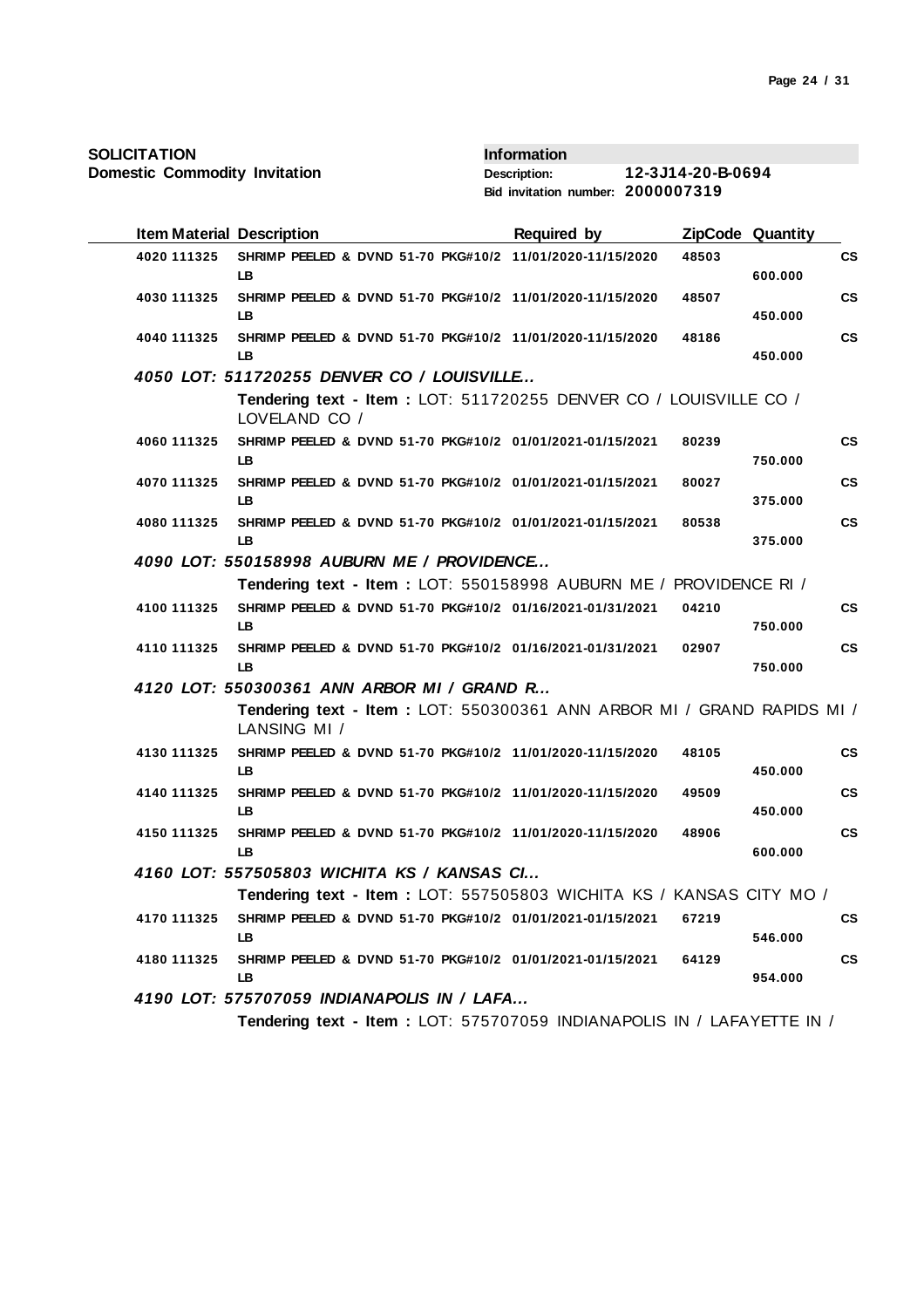| <b>SOLICITATION</b>                  |                                                                                      | <b>Information</b>                |                   |                                     |
|--------------------------------------|--------------------------------------------------------------------------------------|-----------------------------------|-------------------|-------------------------------------|
| <b>Domestic Commodity Invitation</b> |                                                                                      | <b>Description:</b>               | 12-3J14-20-B-0694 |                                     |
|                                      |                                                                                      | Bid invitation number: 2000007319 |                   |                                     |
| <b>Item Material Description</b>     |                                                                                      | Required by                       |                   | <b>ZipCode Quantity</b>             |
|                                      | MUNCIE IN /                                                                          |                                   |                   |                                     |
| 4200 111325                          | SHRIMP PEELED & DVND 51-70 PKG#10/2 11/16/2020-11/30/2020<br>LB                      |                                   | 46241             | CS<br>689.000                       |
| 4210 111325                          | SHRIMP PEELED & DVND 51-70 PKG#10/2 11/16/2020-11/30/2020<br>LB                      |                                   | 47904             | $\mathsf{cs}$<br>439.000            |
| 4220 111325                          | SHRIMP PEELED & DVND 51-70 PKG#10/2 11/16/2020-11/30/2020<br>LB                      |                                   | 47303             | <b>CS</b><br>372.000                |
|                                      | 4230 LOT: 588166945 LORAIN OH / TOLEDO OH /                                          |                                   |                   |                                     |
| 4240 111325                          | SHRIMP PEELED & DVND 51-70 PKG#10/2 12/01/2020-12/15/2020<br>LB                      |                                   | 44053             | $\mathsf{cs}$<br>450.000            |
| 4250 111325                          | SHRIMP PEELED & DVND 51-70 PKG#10/2 12/01/2020-12/15/2020<br>LB                      |                                   | 43609             | <b>CS</b><br>1,050.000              |
|                                      | 4260 LOT: 594092469 ALEXANDRIA LA / MONROE                                           |                                   |                   |                                     |
|                                      | Tendering text - Item: LOT: 594092469 ALEXANDRIA LA / MONROE LA /<br>SHREVEPORT LA / |                                   |                   |                                     |
| 4270 111325                          | SHRIMP PEELED & DVND 51-70 PKG#10/2 11/01/2020-11/15/2020<br>LB                      |                                   | 71301             | $\mathsf{cs}$<br>450.000            |
| 4280 111325                          | SHRIMP PEELED & DVND 51-70 PKG#10/2 11/01/2020-11/15/2020<br>LB                      |                                   | 71203             | СS<br>465.000                       |
| 4290 111325                          | SHRIMP PEELED & DVND 51-70 PKG#10/2 11/01/2020-11/15/2020<br>LB                      |                                   | 71103             | $\mathsf{cs}$<br>585.000            |
|                                      | 4300 LOT: 617586228 CREEDMOOR NC / SALISBU                                           |                                   |                   |                                     |
|                                      | Tendering text - Item: LOT: 617586228 CREEDMOOR NC / SALISBURY NC /                  |                                   |                   |                                     |
| 4310 111325                          | SHRIMP PEELED & DVND 51-70 PKG#10/2 01/16/2021-01/31/2021<br>LB                      |                                   | 27522             | СS<br>750.000                       |
| 4320 111325                          | SHRIMP PEELED & DVND 51-70 PKG#10/2 01/16/2021-01/31/2021<br>LB                      |                                   | 28147             | $\mathbf{c}\mathbf{s}$<br>750.000   |
|                                      | 4330 LOT: 666422831 FREDERICKSBURG VA / LO                                           |                                   |                   |                                     |
|                                      | Tendering text - Item : LOT: 666422831 FREDERICKSBURG VA / LORTON VA /               |                                   |                   |                                     |
| 4340 111325                          | SHRIMP PEELED & DVND 51-70 PKG#10/2 11/16/2020-11/30/2020<br>LB                      |                                   | 22408             | СS<br>750.000                       |
| 4350 111325                          | SHRIMP PEELED & DVND 51-70 PKG#10/2 11/16/2020-11/30/2020<br>LB.                     |                                   | 22079             | $\mathsf{CS}\phantom{0}$<br>750.000 |
|                                      | 4360 LOT: 715243672 BROOKLYN PARK MN / NEW                                           |                                   |                   |                                     |
|                                      | Tendering text - Item: LOT: 715243672 BROOKLYN PARK MN / NEW HOPE MN /               |                                   |                   |                                     |
| 4370 111325                          | SHRIMP PEELED & DVND 51-70 PKG#10/2 12/01/2020-12/15/2020<br>LB.                     |                                   | 55428             | СS<br>1,120.000                     |
| 4380 111325                          | SHRIMP PEELED & DVND 51-70 PKG#10/2 12/01/2020-12/15/2020                            |                                   | 55428             | $\mathsf{cs}$                       |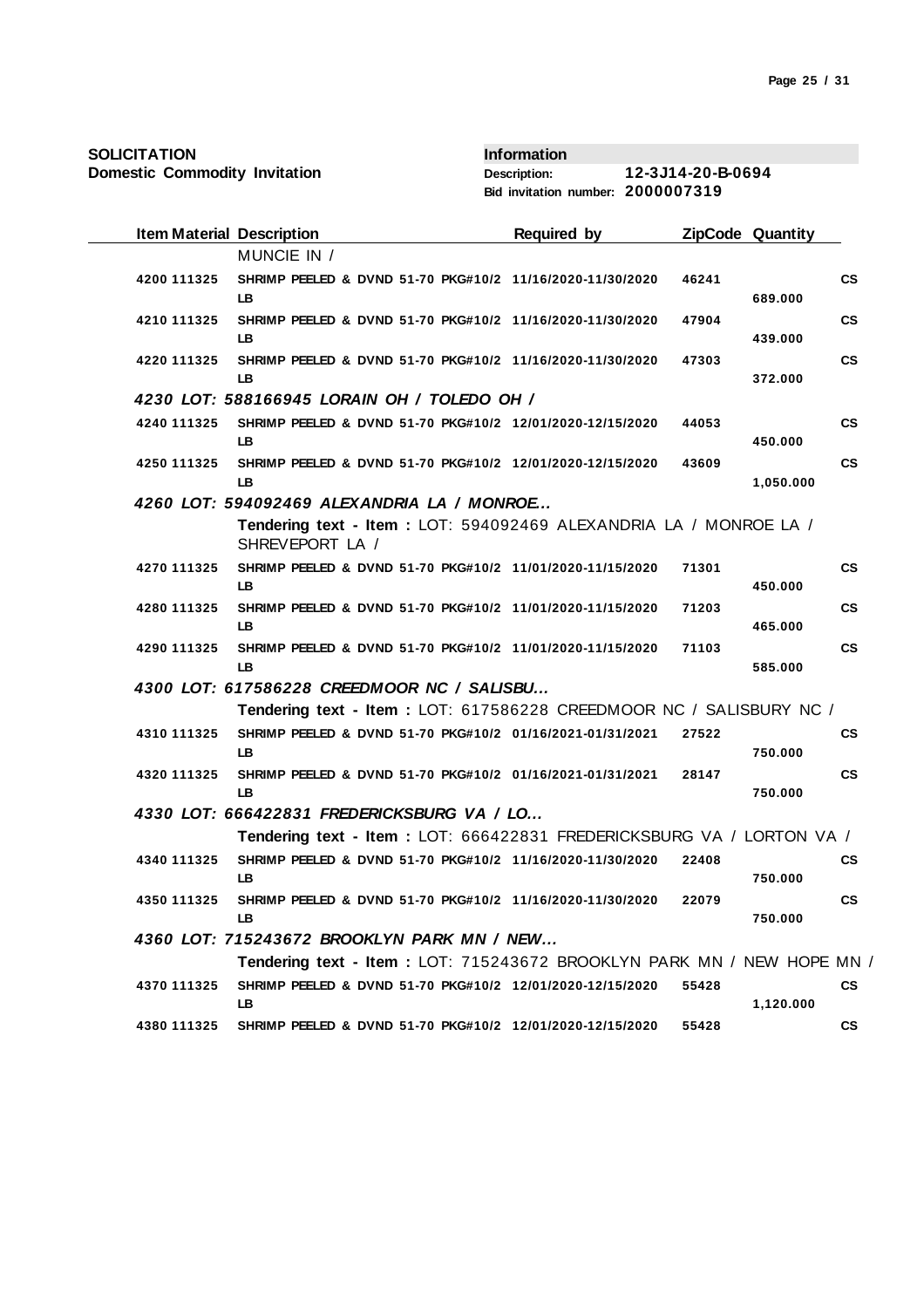| <b>SOLICITATION</b> |
|---------------------|
|---------------------|

| <b>SOLICITATION</b>                  |                                                                                             | <b>Information</b>                |                   |                         |                        |
|--------------------------------------|---------------------------------------------------------------------------------------------|-----------------------------------|-------------------|-------------------------|------------------------|
| <b>Domestic Commodity Invitation</b> |                                                                                             | <b>Description:</b>               | 12-3J14-20-B-0694 |                         |                        |
|                                      |                                                                                             | Bid invitation number: 2000007319 |                   |                         |                        |
| <b>Item Material Description</b>     |                                                                                             | Required by                       |                   | <b>ZipCode Quantity</b> |                        |
|                                      | <b>LB</b>                                                                                   |                                   |                   | 380.000                 |                        |
|                                      | 4390 LOT: 717300671 EGG HARBOR NJ / HILLSI                                                  |                                   |                   |                         |                        |
|                                      | Tendering text - Item: LOT: 717300671 EGG HARBOR NJ / HILLSIDE NJ /                         |                                   |                   |                         |                        |
| 4400 111325                          | SHRIMP PEELED & DVND 51-70 PKG#10/2 12/01/2020-12/15/2020<br>LB.                            |                                   | 08234             | 375.000                 | <b>CS</b>              |
| 4410 111325                          | SHRIMP PEELED & DVND 51-70 PKG#10/2 12/01/2020-12/15/2020<br>LB                             |                                   | 07205             | 1,125.000               | $\mathbf{c}\mathbf{s}$ |
|                                      | 4420 LOT: 734288074 BENTON HARBOR MI / COM                                                  |                                   |                   |                         |                        |
|                                      | Tendering text - Item: LOT: 734288074 BENTON HARBOR MI / COMSTOCK PARK<br>MI / LANSING MI / |                                   |                   |                         |                        |
| 4430 111325                          | SHRIMP PEELED & DVND 51-70 PKG#10/2 11/01/2020-11/15/2020<br>LB                             |                                   | 49022             | 450.000                 | <b>CS</b>              |
| 4440 111325                          | SHRIMP PEELED & DVND 51-70 PKG#10/2 11/01/2020-11/15/2020<br>LB.                            |                                   | 49321             | 750.000                 | $\mathbf{c}\mathbf{s}$ |
| 4450 111325                          | SHRIMP PEELED & DVND 51-70 PKG#10/2 11/01/2020-11/15/2020<br>LB                             |                                   | 48910             | 300.000                 | $\mathbf{c}\mathbf{s}$ |
|                                      | 4460 LOT: 761558845 LEXINGTON KY / LOUISVI                                                  |                                   |                   |                         |                        |
|                                      | Tendering text - Item : LOT: 761558845 LEXINGTON KY / LOUISVILLE KY /                       |                                   |                   |                         |                        |
| 4470 111325                          | SHRIMP PEELED & DVND 51-70 PKG#10/2 01/01/2021-01/15/2021<br>LB                             |                                   | 40511             | 750.000                 | CS                     |
| 4480 111325                          | SHRIMP PEELED & DVND 51-70 PKG#10/2 01/01/2021-01/15/2021<br>LB                             |                                   | 40228             | 750.000                 | $\mathbf{c}\mathbf{s}$ |
|                                      | 4490 LOT: 847152334 EVANSVILLE IN / LEXING                                                  |                                   |                   |                         |                        |
|                                      | Tendering text - Item: LOT: 847152334 EVANSVILLE IN / LEXINGTON KY /<br>MAYFIELD KY /       |                                   |                   |                         |                        |
| 4500 111325                          | SHRIMP PEELED & DVND 51-70 PKG#10/2 11/01/2020-11/15/2020<br>LB                             |                                   | 47711             | 200.000                 | <b>CS</b>              |
| 4510 111325                          | SHRIMP PEELED & DVND 51-70 PKG#10/2 11/01/2020-11/15/2020<br>LВ                             |                                   | 40511             | 1,100.000               | $\mathbf{c}\mathbf{s}$ |
| 4520 111325                          | SHRIMP PEELED & DVND 51-70 PKG#10/2 11/01/2020-11/15/2020<br>LB                             |                                   | 42066             | 200.000                 | СS                     |
|                                      | 4530 LOT: 923898067 FARGO ND / SIOUX FALLS                                                  |                                   |                   |                         |                        |
|                                      | Tendering text - Item: LOT: 923898067 FARGO ND / SIOUX FALLS SD /                           |                                   |                   |                         |                        |
| 4540 111325                          | SHRIMP PEELED & DVND 51-70 PKG#10/2 01/01/2021-01/15/2021<br>LB                             |                                   | 58102             | 750.000                 | <b>CS</b>              |
| 4550 111325                          | SHRIMP PEELED & DVND 51-70 PKG#10/2 01/01/2021-01/15/2021<br>LB.                            |                                   | 57104             | 750.000                 | СS                     |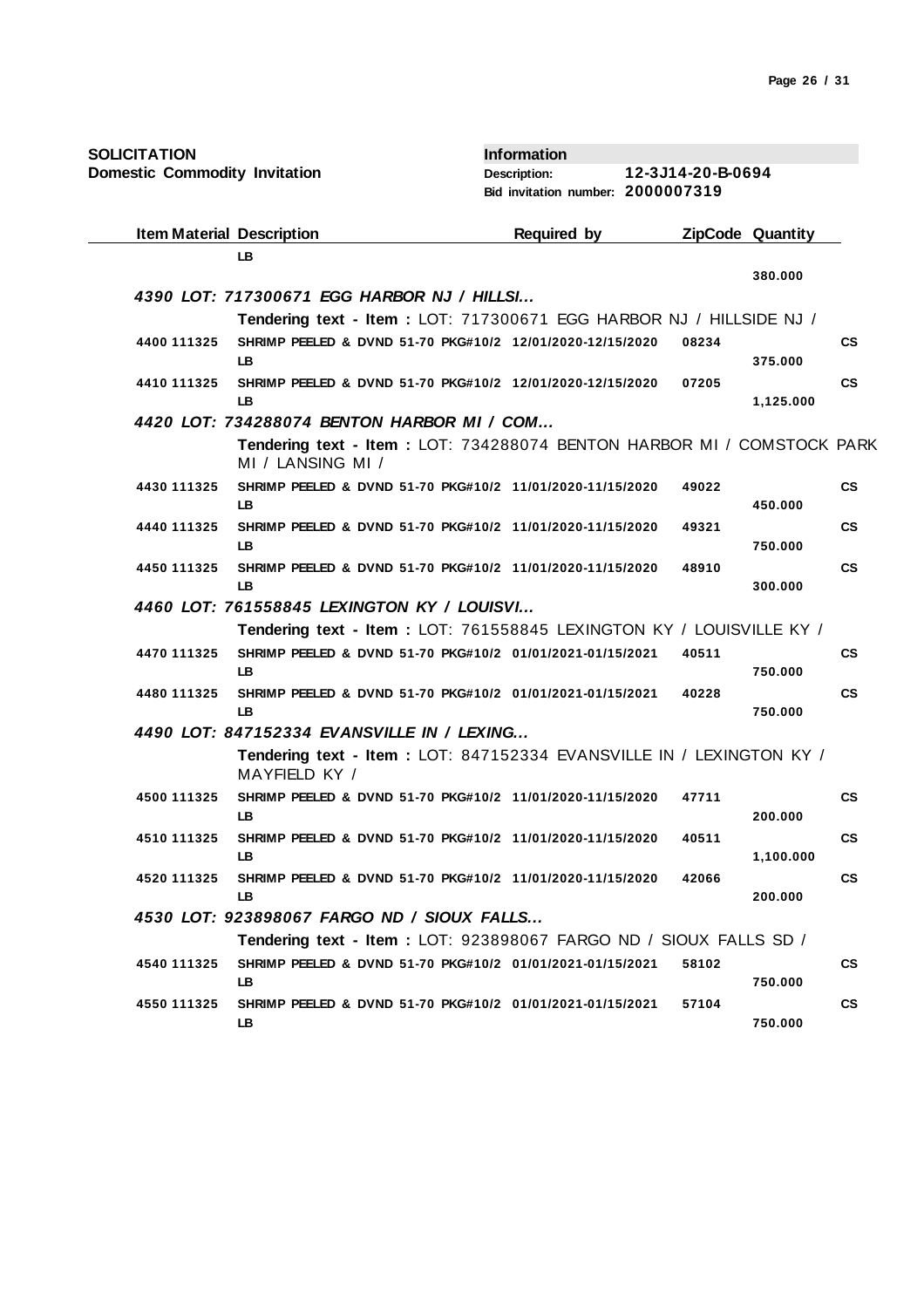| <b>SOLICITATION</b>                  |                                                                         | <b>Information</b>                |                   |                         |               |
|--------------------------------------|-------------------------------------------------------------------------|-----------------------------------|-------------------|-------------------------|---------------|
| <b>Domestic Commodity Invitation</b> |                                                                         | <b>Description:</b>               | 12-3J14-20-B-0694 |                         |               |
|                                      |                                                                         | Bid invitation number: 2000007319 |                   |                         |               |
| <b>Item Material Description</b>     |                                                                         | Required by                       |                   | <b>ZipCode Quantity</b> |               |
|                                      | 4560 LOT: 968514529 CREEDMOOR NC / SALISBU                              |                                   |                   |                         |               |
|                                      | Tendering text - Item: LOT: 968514529 CREEDMOOR NC / SALISBURY NC /     |                                   |                   |                         |               |
| 4570 111325                          | SHRIMP PEELED & DVND 51-70 PKG#10/2 01/16/2021-01/31/2021<br>LB         |                                   | 27522             | 750.000                 | <b>CS</b>     |
| 4580 111325                          | SHRIMP PEELED & DVND 51-70 PKG#10/2 01/16/2021-01/31/2021<br>LB         |                                   | 28147             | 750.000                 | $\mathsf{cs}$ |
|                                      | 4590 LOT: 992617361 WICHITA KS                                          |                                   |                   |                         |               |
| 4600 111325                          | SHRIMP PEELED & DVND 51-70 PKG#10/2 01/16/2021-01/31/2021<br>LB.        |                                   | 67211             | 774.000                 | $\mathsf{cs}$ |
| 4610 111325                          | SHRIMP PEELED & DVND 51-70 PKG#10/2 01/16/2021-01/31/2021<br>LB.        |                                   | 67219             | 726.000                 | $\mathsf{cs}$ |
|                                      | Total Quantity for SHRIMP PEELED & DVND 51-70 PKG#10/2<br>LB            |                                   |                   | 105,000.000             | $\mathsf{cs}$ |
|                                      | 4620 SHRIMP SHELL-ON TAIL 21-35 BLOCK-4/5 LB                            |                                   |                   |                         |               |
| 4630 FORT WORTH TX                   |                                                                         |                                   |                   |                         |               |
| 4640 111321                          | SHRIMP SHELL-ON TAIL 21-35 BLOCK-4/5 01/01/2021-01/15/2021<br>LB.       |                                   | 76107             | 1,350.000               | <b>CS</b>     |
| 4650 PLANO TX                        |                                                                         |                                   |                   |                         |               |
| 4660 111321                          | SHRIMP SHELL-ON TAIL 21-35 BLOCK-4/5 11/01/2020-11/15/2020<br><b>LB</b> |                                   | 75075             | 1,350.000               | $\mathsf{cs}$ |
|                                      | 4670 LOT: 165955900 LAREDO TX / PHARR TX /                              |                                   |                   |                         |               |
| 4680 111321                          | SHRIMP SHELL-ON TAIL 21-35 BLOCK-4/5 11/01/2020-11/15/2020<br>LB.       |                                   | 78040             | 337.000                 | $\mathsf{cs}$ |
| 4690 111321                          | SHRIMP SHELL-ON TAIL 21-35 BLOCK-4/5 11/01/2020-11/15/2020<br>LB.       |                                   | 78577             | 1,013.000               | $\mathsf{cs}$ |
|                                      | Total Quantity for SHRIMP SHELL-ON TAIL 21-35 BLOCK-4/5 LB              |                                   |                   |                         | $\mathsf{cs}$ |
|                                      |                                                                         |                                   |                   | 4,050.000               |               |
|                                      | 4700 SHRIMP SHELL-ON TAIL 21-35 PKG-10/2 LB                             |                                   |                   |                         |               |
| 4710 BAKERSFIELD CA                  |                                                                         |                                   |                   |                         |               |
| 4720 111320                          | SHRIMP SHELL-ON TAIL 21-35 PKG-10/2<br>LB.                              | 11/01/2020-11/15/2020             | 93307             | 1,500.000               | <b>CS</b>     |
|                                      | 4730 GARDEN GROVE CA                                                    |                                   |                   |                         |               |
| 4740 111320                          | SHRIMP SHELL-ON TAIL 21-35 PKG-10/2<br>LB                               | 11/01/2020-11/15/2020             | 92841             | 1,500.000               | $\mathsf{cs}$ |
| 4750 111320                          | SHRIMP SHELL-ON TAIL 21-35 PKG-10/2<br>LB.                              | 01/01/2021-01/15/2021             | 92841             | 1,500.000               | $\mathsf{cs}$ |
| 4760 INDIO CA                        |                                                                         |                                   |                   |                         |               |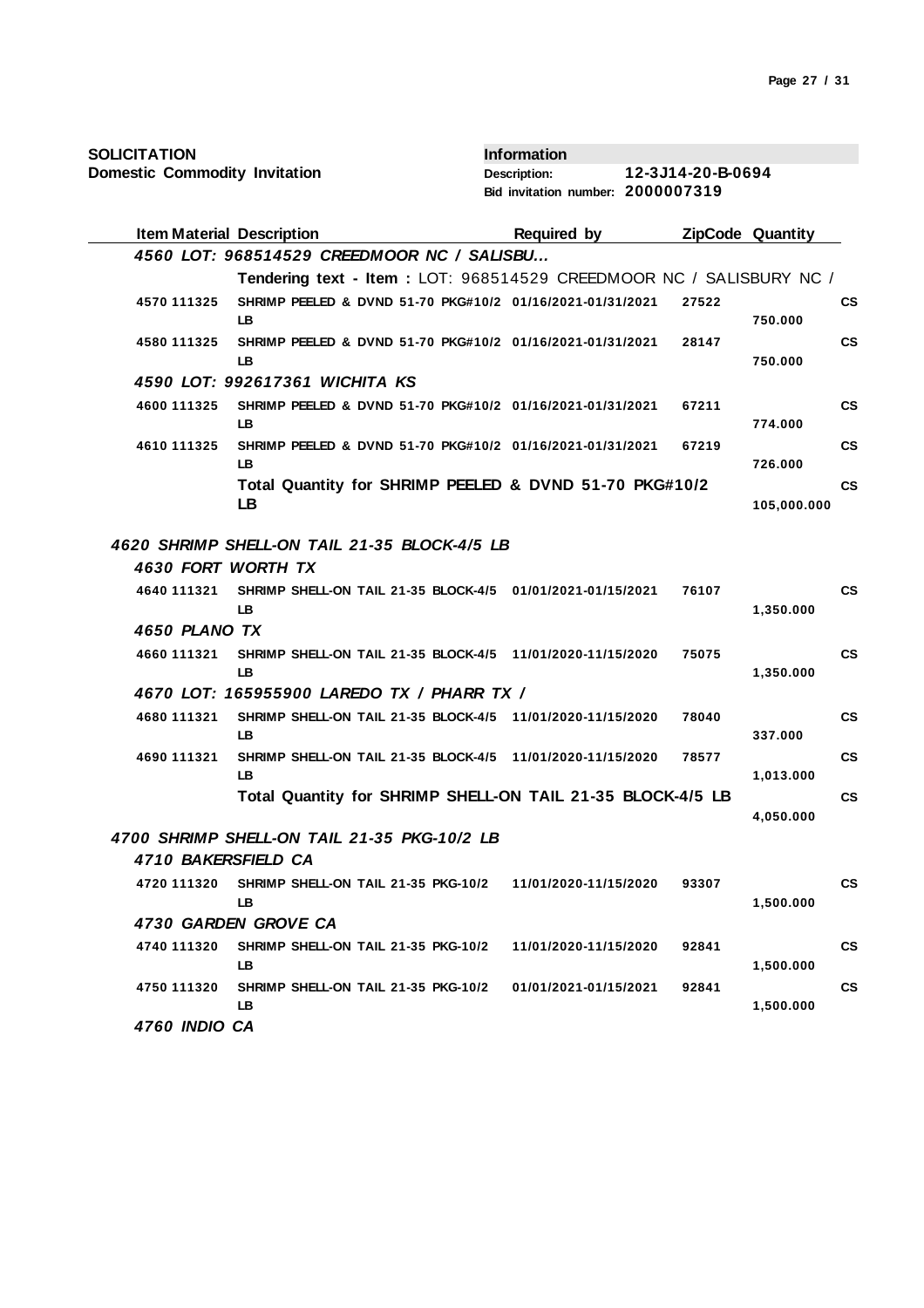**Domestic Commodity Invitation**

| <b>Item Material Description</b> |                                                  | <b>Required by</b>    |       | <b>ZipCode Quantity</b> |           |
|----------------------------------|--------------------------------------------------|-----------------------|-------|-------------------------|-----------|
| 4770 111320                      | SHRIMP SHELL-ON TAIL 21-35 PKG-10/2<br><b>LB</b> | 01/01/2021-01/15/2021 | 92201 | 1,500.000               | <b>CS</b> |
| 4780 111320                      | SHRIMP SHELL-ON TAIL 21-35 PKG-10/2<br>LВ        | 01/16/2021-01/31/2021 | 92201 | 1,500.000               | <b>CS</b> |
| 4790 LONG BEACH CA               |                                                  |                       |       |                         |           |
| 4800 111320                      | SHRIMP SHELL-ON TAIL 21-35 PKG-10/2<br>LB.       | 11/01/2020-11/15/2020 | 90813 | 1,500.000               | <b>CS</b> |
| 4810 111320                      | SHRIMP SHELL-ON TAIL 21-35 PKG-10/2<br>LB        | 12/01/2020-12/15/2020 | 90813 | 1,500.000               | <b>CS</b> |
| 4820 111320                      | SHRIMP SHELL-ON TAIL 21-35 PKG-10/2<br>LB        | 01/16/2021-01/31/2021 | 90813 | 1,500.000               | <b>CS</b> |
| 4830 SACRAMENTO CA               |                                                  |                       |       |                         |           |
| 4840 111320                      | SHRIMP SHELL-ON TAIL 21-35 PKG-10/2<br>LB        | 11/16/2020-11/30/2020 | 95828 | 1,500.000               | <b>CS</b> |
| 4850 FORT PIERCE FL              |                                                  |                       |       |                         |           |
| 4860 111320                      | SHRIMP SHELL-ON TAIL 21-35 PKG-10/2<br>LB        | 12/16/2020-12/31/2020 | 34947 | 1,500.000               | <b>CS</b> |
| 4870 HOMESTEAD FL                |                                                  |                       |       |                         |           |
| 4880 111320                      | SHRIMP SHELL-ON TAIL 21-35 PKG-10/2<br><b>LB</b> | 12/01/2020-12/15/2020 | 33033 | 1,500.000               | <b>CS</b> |
| 4890 111320                      | SHRIMP SHELL-ON TAIL 21-35 PKG-10/2<br>LB        | 12/16/2020-12/31/2020 | 33033 | 1,500.000               | <b>CS</b> |
| <b>4900 JACKSONVILLE FL</b>      |                                                  |                       |       |                         |           |
| 4910 111320                      | SHRIMP SHELL-ON TAIL 21-35 PKG-10/2<br>LB        | 12/01/2020-12/15/2020 | 32218 | 3,000.000               | <b>CS</b> |
|                                  | 4920 PEMBROKE PARK FL                            |                       |       |                         |           |
| 4930 111320                      | SHRIMP SHELL-ON TAIL 21-35 PKG-10/2<br>LВ        | 11/01/2020-11/15/2020 | 33023 | 1,500.000               | <b>CS</b> |
| 4940 NEW ORLEANS LA              |                                                  |                       |       |                         |           |
| 4950 111320                      | SHRIMP SHELL-ON TAIL 21-35 PKG-10/2<br>LB        | 01/16/2021-01/31/2021 | 70123 | 1,500.000               | <b>CS</b> |
| 4960 PHILADELPHIA PA             |                                                  |                       |       |                         |           |
| 4970 111320                      | SHRIMP SHELL-ON TAIL 21-35 PKG-10/2<br>LB.       | 11/16/2020-11/30/2020 | 19129 | 1,500.000               | <b>CS</b> |
| 4980 AUSTIN TX                   |                                                  |                       |       |                         |           |
| 4990 111320                      | SHRIMP SHELL-ON TAIL 21-35 PKG-10/2<br>LB.       | 01/01/2021-01/15/2021 | 78744 | 1,500.000               | <b>CS</b> |
| 5000 HOUSTON TX                  |                                                  |                       |       |                         |           |
|                                  |                                                  |                       |       |                         |           |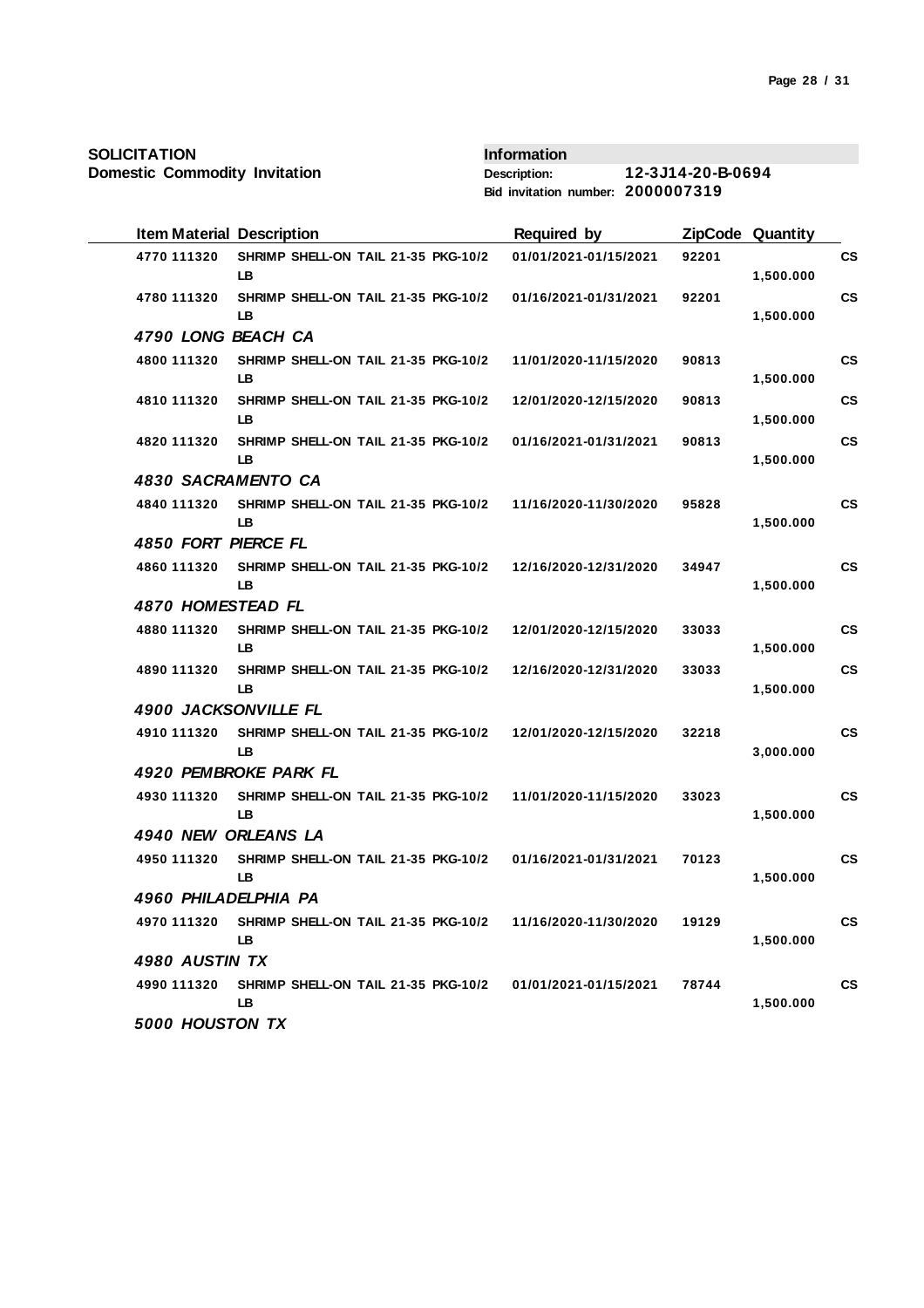| <b>SOLICITATION</b> |  |
|---------------------|--|
|---------------------|--|

|               | <b>Item Material Description</b>                                                               | <b>Required by</b>    |       | ZipCode Quantity |               |
|---------------|------------------------------------------------------------------------------------------------|-----------------------|-------|------------------|---------------|
| 5010 111320   | SHRIMP SHELL-ON TAIL 21-35 PKG-10/2<br>LB.                                                     | 11/16/2020-11/30/2020 | 77029 | 1,500.000        | СS            |
| 5020 PLANO TX |                                                                                                |                       |       |                  |               |
| 5030 111320   | SHRIMP SHELL-ON TAIL 21-35 PKG-10/2<br>LB.                                                     | 11/16/2020-11/30/2020 | 75075 | 1,500.000        | $\mathsf{cs}$ |
|               | 5040 LOT: 45149904 JENKINS TOWNSHIP PA / N                                                     |                       |       |                  |               |
|               | Tendering text - Item : LOT: 45149904 JENKINS TOWNSHIP PA / NAZARETH PA /<br>PHILADELPHIA PA / |                       |       |                  |               |
| 5050 111320   | SHRIMP SHELL-ON TAIL 21-35 PKG-10/2<br>LB.                                                     | 11/01/2020-11/15/2020 | 18640 | 375.000          | <b>CS</b>     |
| 5060 111320   | SHRIMP SHELL-ON TAIL 21-35 PKG-10/2<br>LB                                                      | 11/01/2020-11/15/2020 | 18064 | 375.000          | <b>CS</b>     |
| 5070 111320   | SHRIMP SHELL-ON TAIL 21-35 PKG-10/2<br>LB.                                                     | 11/01/2020-11/15/2020 | 19129 | 750.000          | CS            |
|               | 5080 LOT: 112946314 EWING NJ / VINELAND NJ /                                                   |                       |       |                  |               |
| 5090 111320   | SHRIMP SHELL-ON TAIL 21-35 PKG-10/2<br>LB.                                                     | 11/01/2020-11/15/2020 | 08628 | 750.000          | <b>CS</b>     |
| 5100 111320   | SHRIMP SHELL-ON TAIL 21-35 PKG-10/2<br>IB.                                                     | 11/01/2020-11/15/2020 | 08360 | 375.000          | <b>CS</b>     |
| 5110 111320   | SHRIMP SHELL-ON TAIL 21-35 PKG-10/2<br>LB.                                                     | 11/01/2020-11/15/2020 | 08360 | 375.000          | <b>CS</b>     |
|               | 5120 LOT: 392825534 EGG HARBOR NJ / HILLSI                                                     |                       |       |                  |               |
|               | Tendering text - Item: LOT: 392825534 EGG HARBOR NJ / HILLSIDE NJ /                            |                       |       |                  |               |
| 5130 111320   | SHRIMP SHELL-ON TAIL 21-35 PKG-10/2<br>LB.                                                     | 11/16/2020-11/30/2020 | 08234 | 375.000          | <b>CS</b>     |
| 5140 111320   | SHRIMP SHELL-ON TAIL 21-35 PKG-10/2<br>LB                                                      | 11/16/2020-11/30/2020 | 07205 | 1,125.000        | <b>CS</b>     |
|               | 5150 LOT: 398929060 BROOKLYN PARK MN / GRA                                                     |                       |       |                  |               |
|               | Tendering text - Item : LOT: 398929060 BROOKLYN PARK MN / GRAND RAPIDS<br>MN / NEW HOPE MN /   |                       |       |                  |               |
| 5160 111320   | SHRIMP SHELL-ON TAIL 21-35 PKG-10/2<br>LB.                                                     | 01/16/2021-01/31/2021 | 55428 | 853.000          | $\mathsf{cs}$ |
| 5170 111320   | SHRIMP SHELL-ON TAIL 21-35 PKG-10/2<br><b>LB</b>                                               | 01/16/2021-01/31/2021 | 55744 | 270.000          | <b>CS</b>     |
|               |                                                                                                |                       |       |                  | $\mathsf{cs}$ |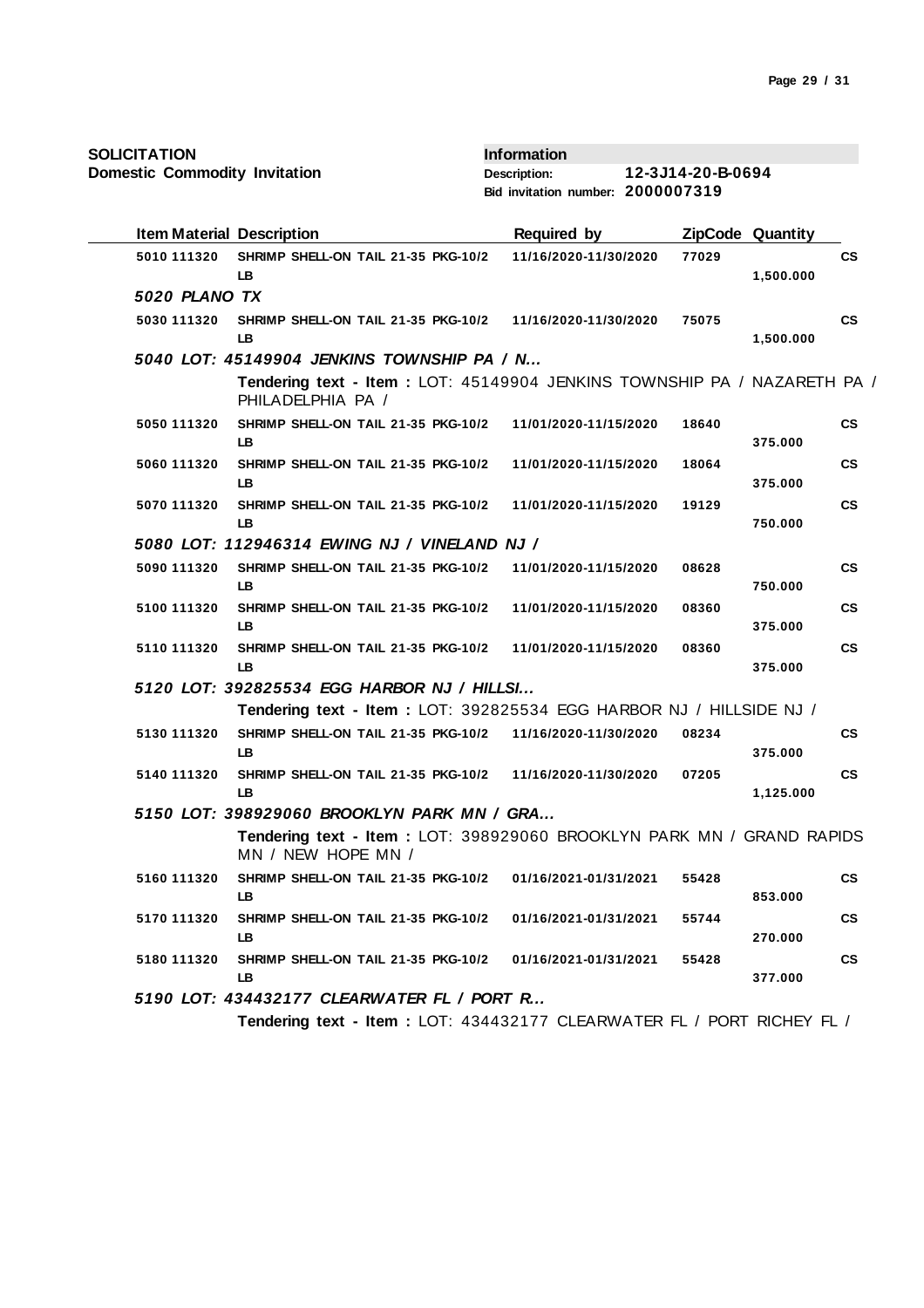| <b>SOLICITATION</b>                  |                                                                                      | <b>Information</b>                |                   |       |                         |                        |
|--------------------------------------|--------------------------------------------------------------------------------------|-----------------------------------|-------------------|-------|-------------------------|------------------------|
| <b>Domestic Commodity Invitation</b> |                                                                                      | <b>Description:</b>               | 12-3J14-20-B-0694 |       |                         |                        |
|                                      |                                                                                      | Bid invitation number: 2000007319 |                   |       |                         |                        |
| <b>Item Material Description</b>     |                                                                                      | <b>Required by</b>                |                   |       | <b>ZipCode Quantity</b> |                        |
|                                      | TAMPA FL /                                                                           |                                   |                   |       |                         |                        |
| 5200 111320                          | SHRIMP SHELL-ON TAIL 21-35 PKG-10/2                                                  | 01/16/2021-01/31/2021             |                   | 33756 |                         | $\mathbf{c}\mathbf{s}$ |
|                                      | LB                                                                                   |                                   |                   |       | 363.000                 |                        |
| 5210 111320                          | SHRIMP SHELL-ON TAIL 21-35 PKG-10/2<br>LB                                            | 01/16/2021-01/31/2021             |                   | 34688 | 228.000                 | $\mathsf{cs}$          |
| 5220 111320                          | SHRIMP SHELL-ON TAIL 21-35 PKG-10/2<br><b>LB</b>                                     | 01/16/2021-01/31/2021             |                   | 33605 | 909.000                 | <b>CS</b>              |
|                                      | 5230 LOT: 514348577 MONTGOMERY AL / THEODO                                           |                                   |                   |       |                         |                        |
|                                      | Tendering text - Item: LOT: 514348577 MONTGOMERY AL / THEODORE AL /                  |                                   |                   |       |                         |                        |
| 5240 111320                          | SHRIMP SHELL-ON TAIL 21-35 PKG-10/2 11/01/2020-11/15/2020                            |                                   |                   | 36108 |                         | $\mathbf{c}\mathbf{s}$ |
|                                      | LB.                                                                                  |                                   |                   |       | 886,000                 |                        |
| 5250 111320                          | SHRIMP SHELL-ON TAIL 21-35 PKG-10/2 11/01/2020-11/15/2020                            |                                   |                   | 36582 |                         | $\mathsf{cs}$          |
|                                      | LB                                                                                   |                                   |                   |       | 614.000                 |                        |
|                                      | 5260 LOT: 550002320 BIRMINGHAM AL / MONTGO                                           |                                   |                   |       |                         |                        |
|                                      | Tendering text - Item: LOT: 550002320 BIRMINGHAM AL / MONTGOMERY AL /                |                                   |                   |       |                         |                        |
| 5270 111320                          | SHRIMP SHELL-ON TAIL 21-35 PKG-10/2                                                  | 12/01/2020-12/15/2020             |                   | 35209 |                         | <b>CS</b>              |
|                                      | LB                                                                                   |                                   |                   |       | 886.000                 |                        |
| 5280 111320                          | SHRIMP SHELL-ON TAIL 21-35 PKG-10/2 12/01/2020-12/15/2020<br><b>LB</b>               |                                   |                   | 36108 |                         | $\mathsf{cs}$          |
|                                      | 5290 LOT: 721216713 HOUSTON TX / SAN ANTON                                           |                                   |                   |       | 614.000                 |                        |
|                                      | Tendering text - Item : LOT: 721216713 HOUSTON TX / SAN ANTONIO TX /                 |                                   |                   |       |                         |                        |
|                                      | VICTORIA TX /                                                                        |                                   |                   |       |                         |                        |
| 5300 111320                          | SHRIMP SHELL-ON TAIL 21-35 PKG-10/2                                                  | 01/01/2021-01/15/2021             |                   | 77029 |                         | $\mathsf{cs}$          |
|                                      | LB.                                                                                  |                                   |                   |       | 750.000                 |                        |
| 5310 111320                          | SHRIMP SHELL-ON TAIL 21-35 PKG-10/2<br>LB                                            | 01/01/2021-01/15/2021             |                   | 78277 | 375.000                 | $\mathbf{c}\mathbf{s}$ |
| 5320 111320                          | SHRIMP SHELL-ON TAIL 21-35 PKG-10/2                                                  | 01/01/2021-01/15/2021             |                   | 77901 |                         | $\mathsf{cs}$          |
|                                      | LB                                                                                   |                                   |                   |       | 375.000                 |                        |
|                                      | 5330 LOT: 799341887 CLEARWATER FL / PORT R                                           |                                   |                   |       |                         |                        |
|                                      | Tendering text - Item: LOT: 799341887 CLEARWATER FL / PORT RICHEY FL /<br>TAMPA FL / |                                   |                   |       |                         |                        |
| 5340 111320                          | SHRIMP SHELL-ON TAIL 21-35 PKG-10/2                                                  | 01/01/2021-01/15/2021             |                   | 33756 |                         | СS                     |
|                                      | LB.                                                                                  |                                   |                   |       | 363.000                 |                        |
| 5350 111320                          | SHRIMP SHELL-ON TAIL 21-35 PKG-10/2                                                  | 01/01/2021-01/15/2021             |                   | 34688 |                         | $\mathsf{cs}$          |
|                                      | LB.                                                                                  |                                   |                   |       | 228.000                 |                        |
| 5360 111320                          | SHRIMP SHELL-ON TAIL 21-35 PKG-10/2<br>LB                                            | 01/01/2021-01/15/2021             |                   | 33605 | 909.000                 | $\mathsf{cs}$          |
|                                      | Total Quantity for SHRIMP SHELL-ON TAIL 21-35 PKG-10/2 LB                            |                                   |                   |       |                         | $\mathsf{cs}$          |